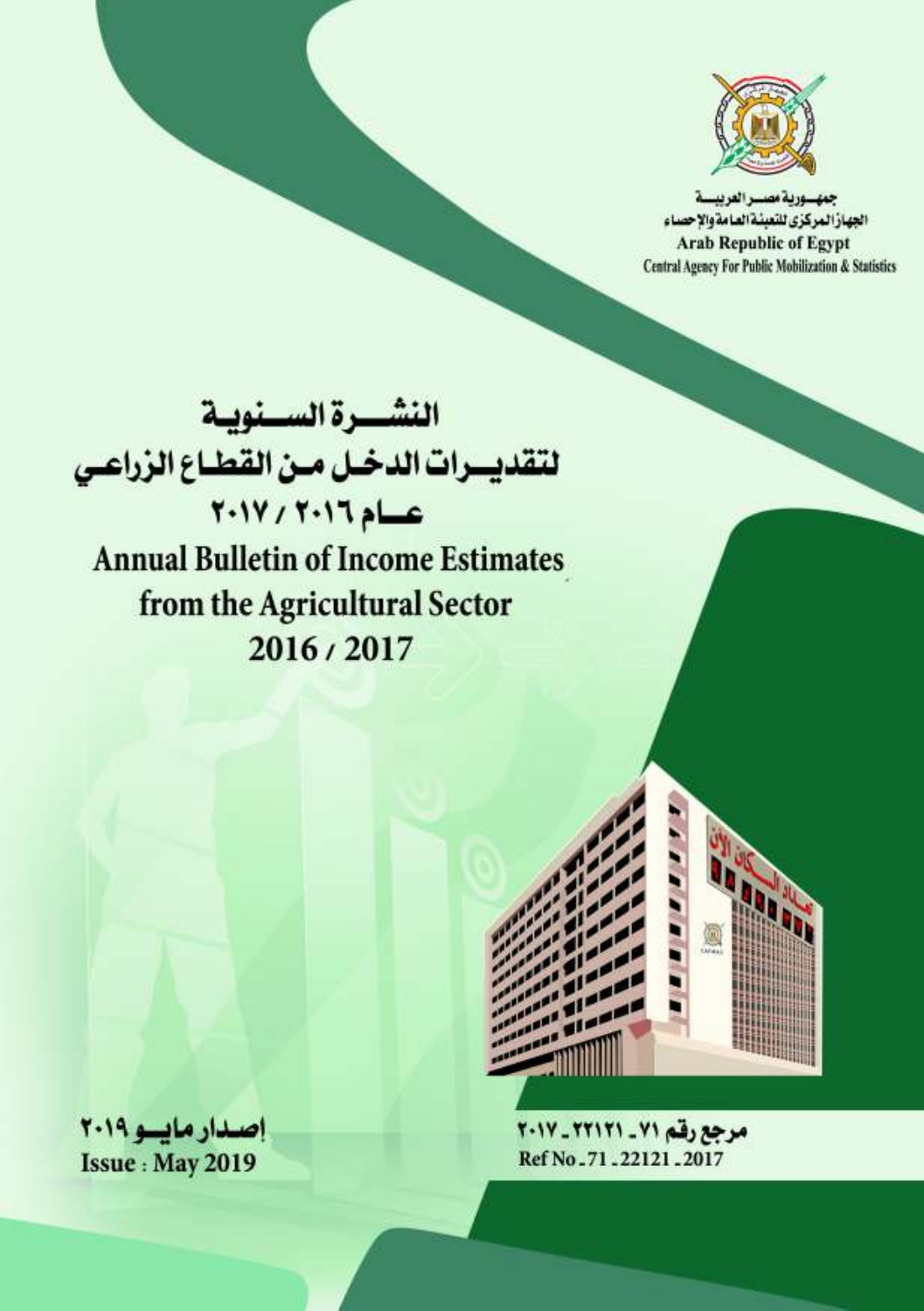

جمهورية مصر العربية الجهاز الركزي للتعبئة العامة والإحصاء Arab Republic of Egypt Central Agency For Public Mobilization & Statistics

النشــــرة الســـنويــة لتقديــرات الدخـل مـن القطـاع الزراعـى عسام ٢٠١٦ / ٢٠١٧ **Annual Bulletin of Income Estimates** from the Agricultural Sector 2016/2017 عند إعادة نشر أو إقتباس أي مادة من هذا الإصدار يرجى الإشارة إلى الصدر وهو الجهاز الركزي للتعبئة العامة والإحصاء When republish or quote any materials from this issue<br>please refer to the source that is Central Agency for<br>public mobilization and statistics

<u>اصدار مایسو ۲۰۱۹</u> **Issue: May 2019** 

مرجع رقم ٧١ \_ ٢٢١٢١ \_ ٢٠١٧ Ref No - 71 - 22121 - 2017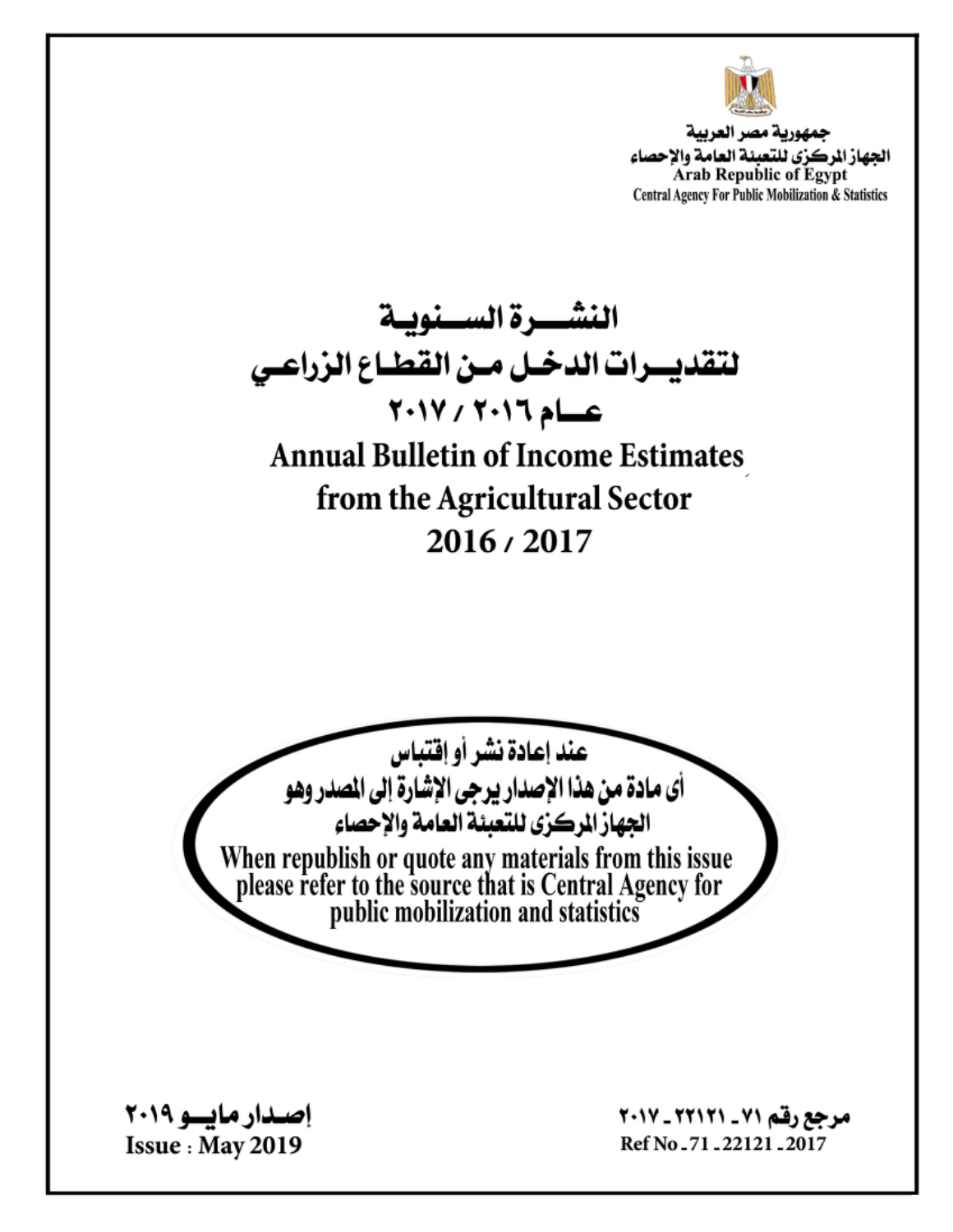تقديسم

يعد القطاع الزراعي أحد المصادر الرئيسية للدخل القومي لتلبية احتياجات القطاعات الاقتصادية المختلفة من المواد الأولية والخامات فضلا عن الغذاء ، وتعتبر تقديرات الدخل من القطاع الزراعي أحد المؤشرات الهامة التي تساعد في التخطيط ووضـع السياسـات الزراعيـة والاقتصـاديـة لتطوير هذا القطاع بما ينعكس على زيادة الناتج القومي.

يهتم الجهاز المركزي للتعبئة العامة والإحصاء على إصدار '' النشرة السـنوية لتقديرات الدخل من القطـاع الزراعـي'' تتضـمن بيانـات عن قيمـة الإنتـاج وصـافـي الـدخل الزراعـي (النبـاتي والـحيـوانـي والحشرى والسمكي) بالإضافة الى قيمة مستلزمات الإنتاج الزراعي.

يقدم الجهاز. هذه النشرة عن عام ٢٠١٧/ ٢٠١٧ للمهتمين بهذا المجـــال آمـلاً أن تحقق الفائـدة المرجوة منها.

واللَّه ولي التَّوفيق . . .

لواءِ / خيرت محمد برڪات رئيس الجهاز الركزي للتعبئة العامة والإحصاء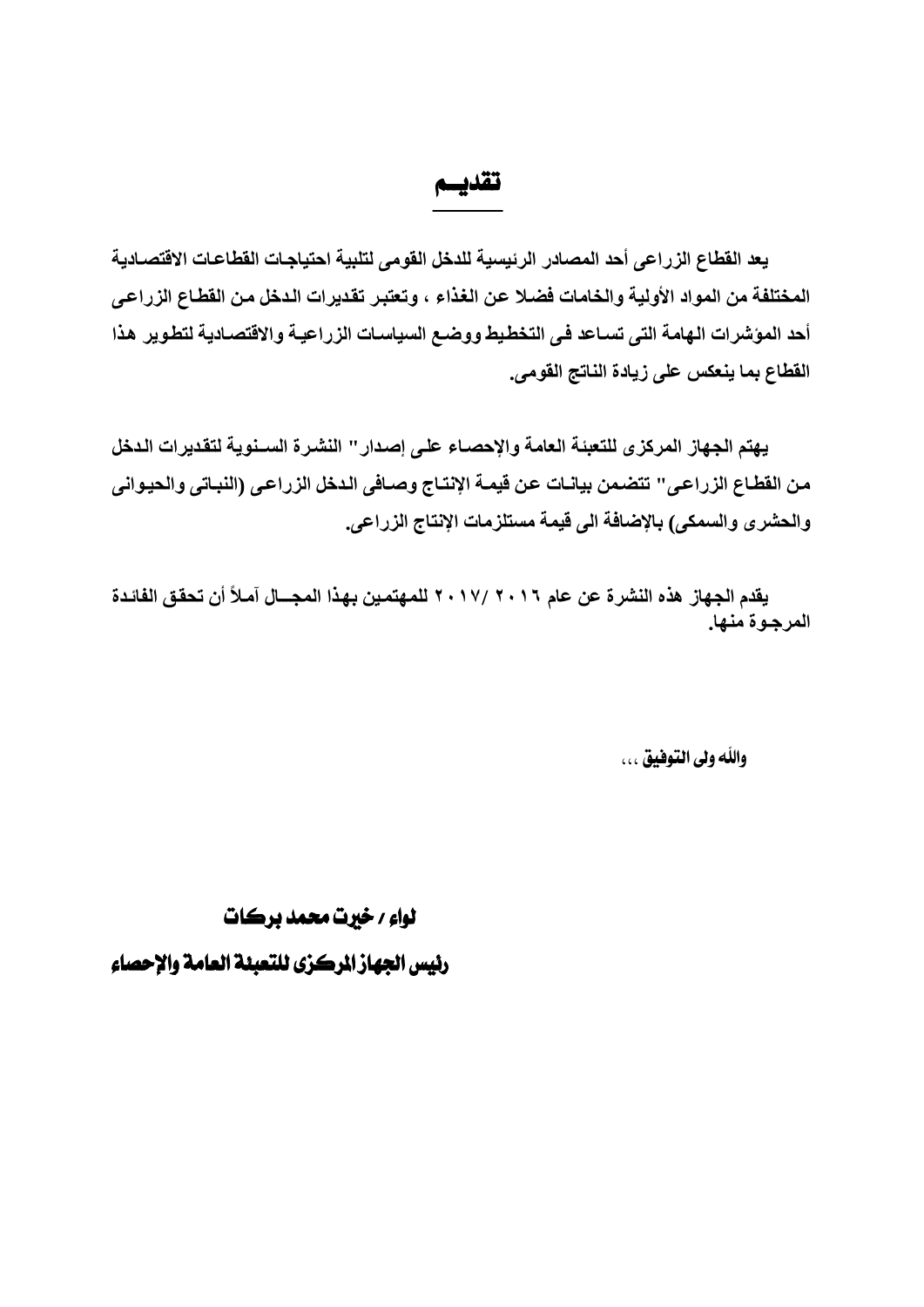## **Introduction**

 **Agricultural Sector is one of the main sources of National Income to meet the needs of the various economic sectors by raw materials and raw as well as food, Income estimates from the agricultural sector are considered, one of the important indicators that help in planning and put agricultural and economic policies for the development of this sector so as to reflected increase in GDP.** 

 **Central Agency for Public Mobilization and Statistics cares to issue "Annual Bulletin of estimates of income from agricultural sector" includes data on the value of production and net farm income (plant, animal, insecticide and fish) in addition to the value of agricultural inputs.** 

 **CAPMAS offers this release of ۲۰۱٦/۲۰۱۷ for those interested in this field, hoping that it achieves the desired interest.** 

**God grants success,,,** 

 **General/Khairat M. Barakat President of the C. A. P. M. S**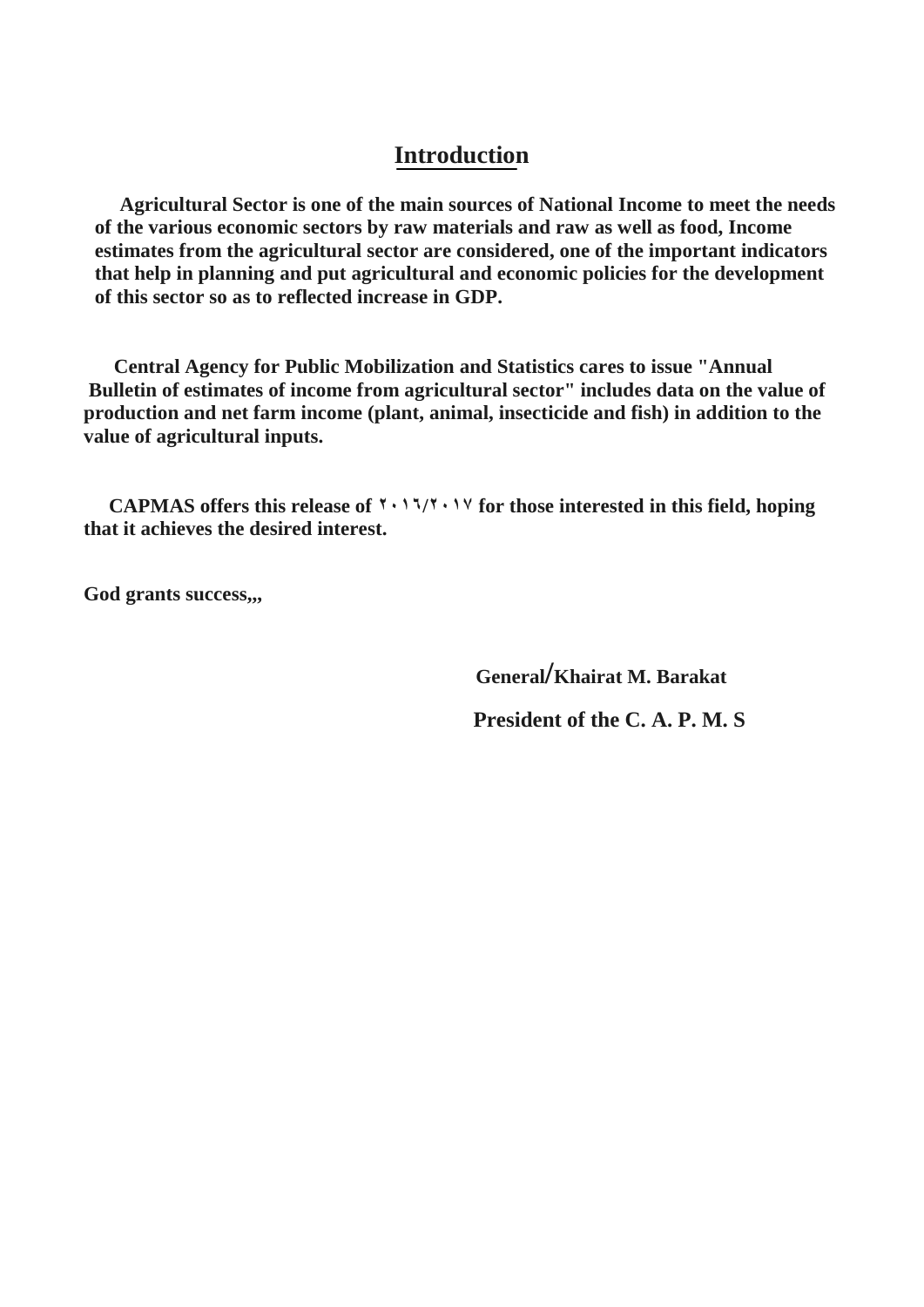**الفهـــرس**

| رقم<br>الصفحة | البيسان                                                                    | رقم<br>الجدول   |
|---------------|----------------------------------------------------------------------------|-----------------|
| $\mathbf{1}$  | منهجية الإحصائية                                                           |                 |
| 5             | المؤشرات العامة                                                            |                 |
|               | الفصل الأول                                                                |                 |
|               | صافي الدخل الزراعي عام 2017/2016                                           |                 |
| 11            | صافي الدخل الزراعي                                                         | 1               |
| 12            | القيمة الإجمالية للإنتاج الزراعي                                           | $\overline{2}$  |
| 13            | صافي الدخل من انتاج الصوب                                                  | 3               |
|               | الفصل الثاني                                                               |                 |
|               | مستلزمات الإنتاج الزراعي عام 2017/2016                                     |                 |
| 15            | قيمة مستلزمات الإنتاج الزراعي                                              | $\overline{4}$  |
| 16            | قيمة مستلزمات الإنتاج النباتي                                              | 5               |
| 17            | قيمة مستلزمات الإنتاج الحيواني                                             | $6\phantom{1}6$ |
| 17            | قيمة مستلز مات الإنتاج السمكي                                              | $\overline{7}$  |
|               | الفصل الثالث                                                               |                 |
|               | الإنتــاج النبــاتي عام 2017/2016                                          |                 |
| 19            | قيمة الحاصلات الحقلية الشتوية طبقا لنوع المحصول                            | 8               |
| 20            | قيمة الحاصلات الحقلية الصبيفية طبقا لنوع المحصول                           | 9               |
| 21            | قيمة الحاصلات الحقلية النيلية طبقا لنوع المحصول                            | 10              |
| 22            | قيمة أهم المحاصيل الرئيسية طبقا للمحافظات                                  | 11              |
| 23            | قيمة حاصلات الخضر طبقا لنوع المحصول                                        | 12              |
| 24            | قيمة أهم الخضر الرئيسية طبقا للمحافظات                                     | 13              |
| 25            | قيمة حاصلات الفاكهه طبقا لنوع المحصول                                      | 14              |
|               | الفصل الرابع                                                               |                 |
|               | تقدير صافي عائد الفدان عام 2017/2016                                       |                 |
| 27            | تقدير صافى عائد الفدان لأهم الحاصلات الحقلية الشتوية                       | 15              |
| 28            | تقدير صافى عائد الفدان لأهم الحاصلات الحقلية الصبيفية                      | 16              |
| 28            | تقدير صافى عائد الفدان لأهم الحاصلات الحقلية النيلية                       | 17              |
|               | الفصل الخامس                                                               |                 |
|               | الأسعار المزرعية للحاصلات الزراعية خلال السنوات من (2013/2012 - 2017/2016) |                 |
| 30            | نطور الأسعار المزرعية لأهم المحاصيل الشنوية                                | 18              |
| 31            | تطور الأسعار المزرعية لأهم المحاصيل الصيفية                                | 19              |
| 31            | تطور الأسعار المزرعية لأهم المحاصيل النيلية                                | 20              |
| 32            | تطور الأسعار المزرعية لأهم أصناف الخضر الشتوية                             | 21              |
| 33            | تطور الأسعار المزرعية لأهم أصناف الخضر الصيقية                             | 22              |
| 34            | تطور الأسعار المزرعية لأهم أصناف الخضر النيلية                             | 23              |
| 35            | تطور الأسعار المزرعية لأهم أصناف الفاكهة                                   | 24              |
|               | الفصل السادس                                                               |                 |
|               | الإنتاج الحيواني والحشرى والسمكي عام 2016 /2017                            |                 |
| 37            | قيمة لحوم الماشية والحيوانات المذبوحة ومنتجاتها                            | 25              |
| 38            | قيمة لحوم الدواجن والبيض                                                   | 26              |
| 39            | قيمة المنتجات الحشرية                                                      | 27              |
| 39            | فيمة الإنتاج السمكي طبقاً للمصايد                                          | 28              |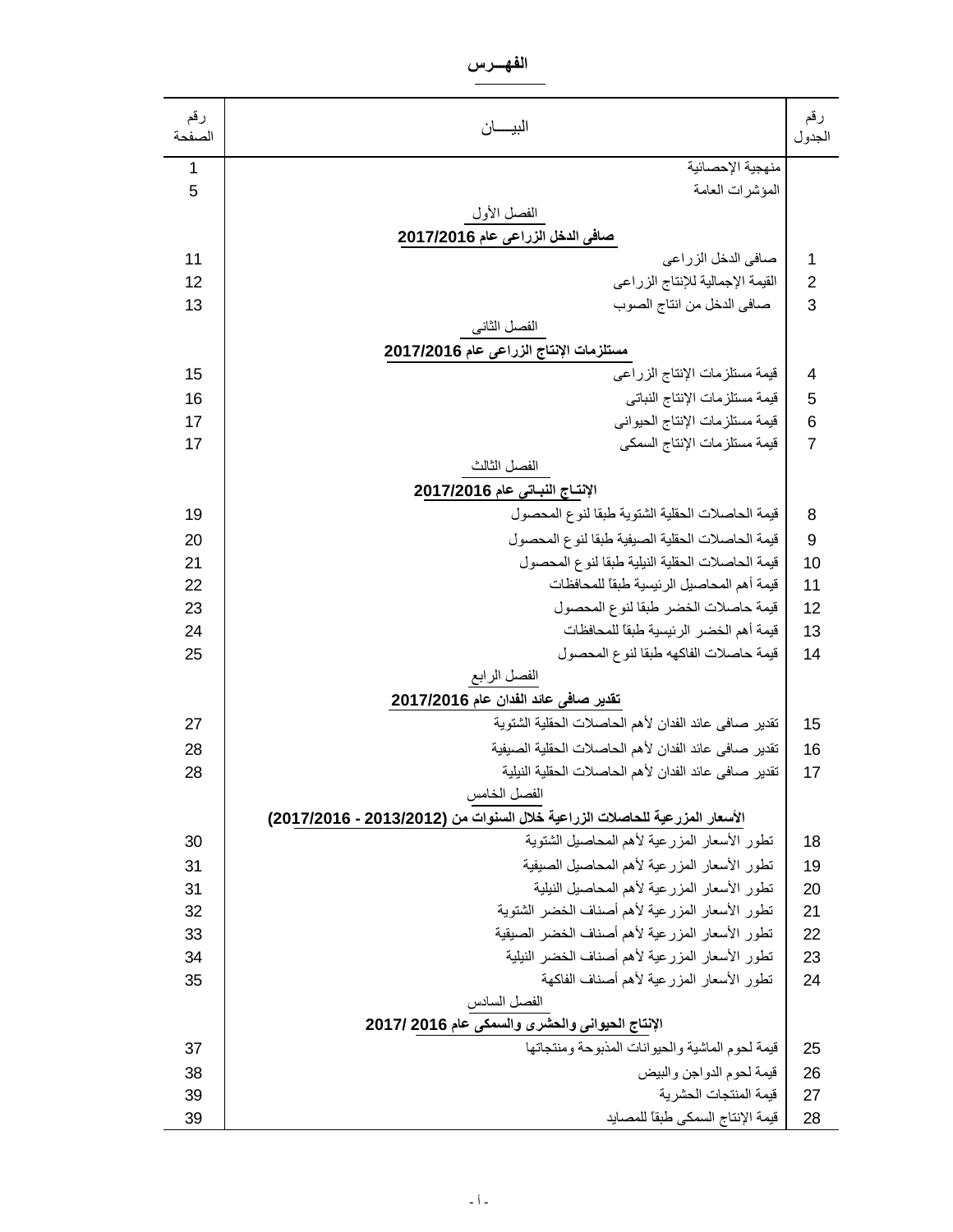#### **Index**

| Table<br>No | <b>Statement</b>                                                      | page<br>No |
|-------------|-----------------------------------------------------------------------|------------|
|             | Statistical Methodology                                               | 3          |
|             | General Indicators                                                    | 6          |
|             | chapter I                                                             |            |
|             | Net Agricultural Income 2016/2017                                     |            |
| 1           | Net Agricultural Income                                               | 11         |
| 2           | Total Value of Agricultural Production                                | 12         |
| 3           | Net Income From Greenhouses Production                                | 13         |
|             | chapter II                                                            |            |
|             | Agricultural Production Inputs 2016 / 2017                            |            |
| 4           | Value of Agricultural Production Inputs                               | 15         |
| 5           | Value of Plant Production Inputs                                      | 16         |
| 6           | Value of Animal Production Inputs                                     | 17         |
| 7           | Value of Fish Production Input                                        | 17         |
|             | chapter III                                                           |            |
|             | Plant Production 2016 / 2017                                          |            |
| 8           | Value of Winter Field Crops, according to type                        | 19         |
| 9           | Value of Summer Field Crops according to type                         | 20         |
| 10          | Value of Nile Field Crops according to type                           | 21         |
| 11          | Value of the Most Important Crops, according to Governorate           |            |
| 12          | Value of Vegetables according to type                                 | 23         |
| 13          | Value of Main Vegetables, according to Governorates                   |            |
| 14          | Value of Fruit Crops, according to the type                           | 25         |
|             | chapter Iv                                                            |            |
|             | Estimate Net Revenue per Feddan 2016 /2017                            |            |
| 15          | Average of Net Revenue for most Important Winter Field Crops          | 27         |
| 16          | Average of Net Revenue for most Important Summer Field Crops          | 28         |
| 17          | Average of Net Revenue for most Important Nil Field Crops             | 28         |
|             | Chapter v                                                             |            |
|             | Farm Agricultural Crops Price During the period (2012/2013-2016/2017) |            |
| 18          | Evolution of price for most Important Varieties of Winter Crops       | 30         |
| 19          | Evolution of price for most Important Varieties of Summer Crops       | 31         |
| 20          | Evolution of price for most Important Varieties of Nile Crops         | 31         |
| 21          | Evolution of price for most Important Varieties of Winter vegetables  | 32         |
| 22          | Evolution of price for most Important Varieties of Summer vegetables  | 33         |
| 23          | Evolution of price for most Important Varieties of Nile vegetables    | 34         |
| 24          | Evolution of price for most Important Varieties of Fruits             | 35         |
|             | Chapter $v \mid$                                                      |            |
|             | Animal, insecticide and fish production 2016/2017                     |            |
| 25          | Value of Cattle Meat of Slaughtered Animals and their Products        | 37         |
| 26          | Value of Poultry & Eggs                                               | 38         |
| 27          | Total of Insecticide Products                                         | 39         |
| 28          | Value of Fish Production according to Fisheries                       | 39         |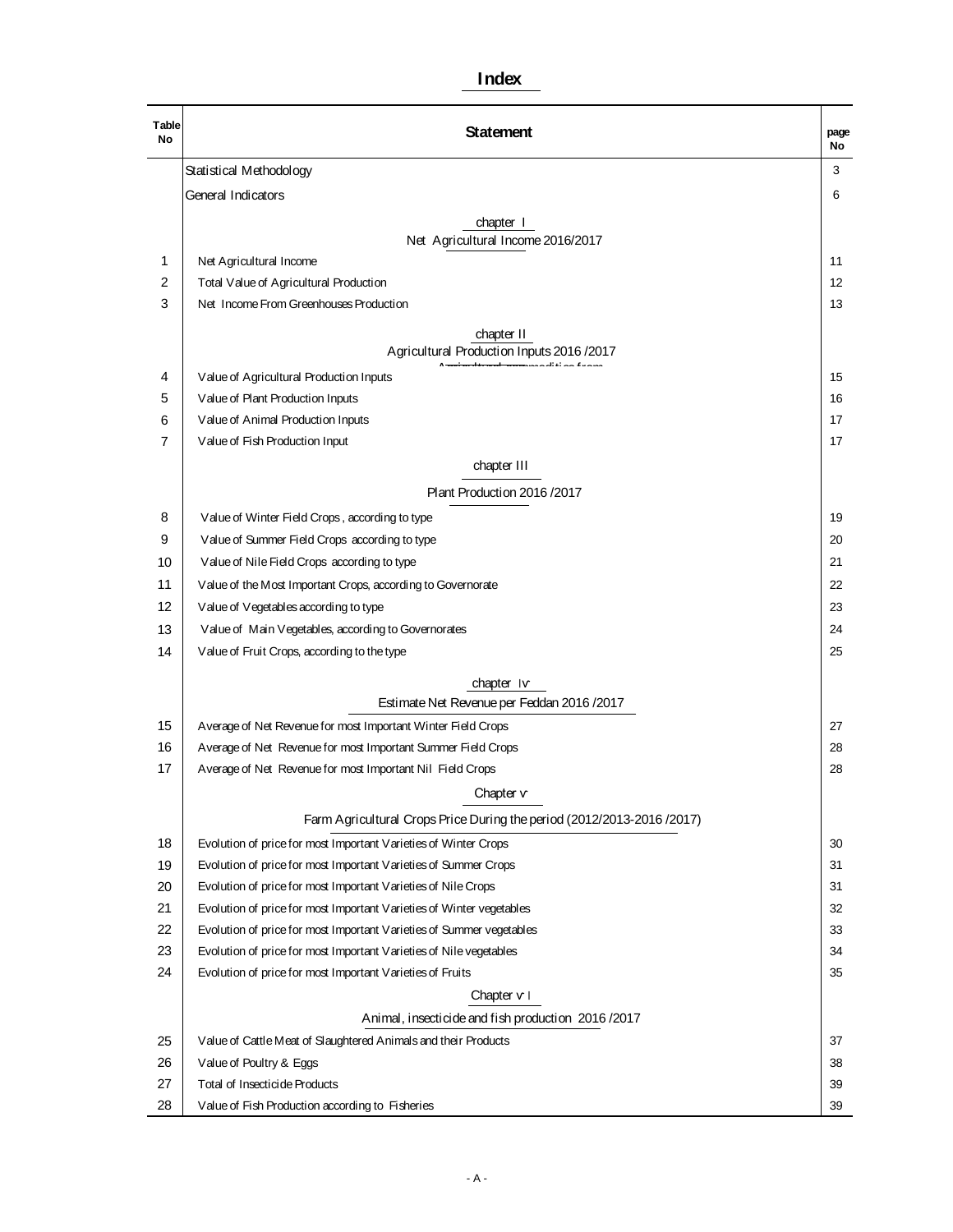## **منهجية الإحصائية**

# **أولاً - أهداف الإحصائية :**

 **تصور هذه النشرة تقديرات الدخل الزراعى القومى مقوم�ا بالأس�عار المزرعي�ة الجاري�ة ع�ن الس�ـنة الزراعية ۲۰۱۷/۲۰۱٦ متضمنة قيم الإنتاج لكل من الإنتاج النباتى والحيوانى والحشرى والسمكى . ويتم تقدير الدخل الزراعى ب سا لوب القيمة المضافة وهو الف�رق ب�ين القيم�ة الإجمالي�ة للإنت�اج الزراع�ى وقيمة مستلزمات الإنتاج مقوماً بالسعر المزرعى.** 

- **ثانيا-ً دورية الإحصائية : سنة زراعية تبدأ من أول نوفمبر حتى نهاية أكتوبر من العام التالى .**
	- **ثالثاً مصادر البيانات : وزارة الزراعة وإستصلاح الأراضى .** 
		- **رابعا-ً اسلوب جمع البيانات : ۱ - الاتصال الشخصى . ۲ - البريد الإلكترونى .**

**خامساً - التعاريف المستخدمة :**

**۱ – الدخل الزراعى :** عبارة عن الدخل المتولد من ممارســة النشــاط الزراع*ـى* والـذى يـتلخص فـ*ى* الإنتـاج النبــات*ى* **والحيوانى والحشرى والسمكى والخدمات الزراعية وتقطيع الاخشاب . ۲ – اجمالى قيمة الإنتاج الزراعى : عبارة عن مجموع قيم المنتجات الزراعية . ۳ – مستلزمات الإنتاج الزراعى :** -۱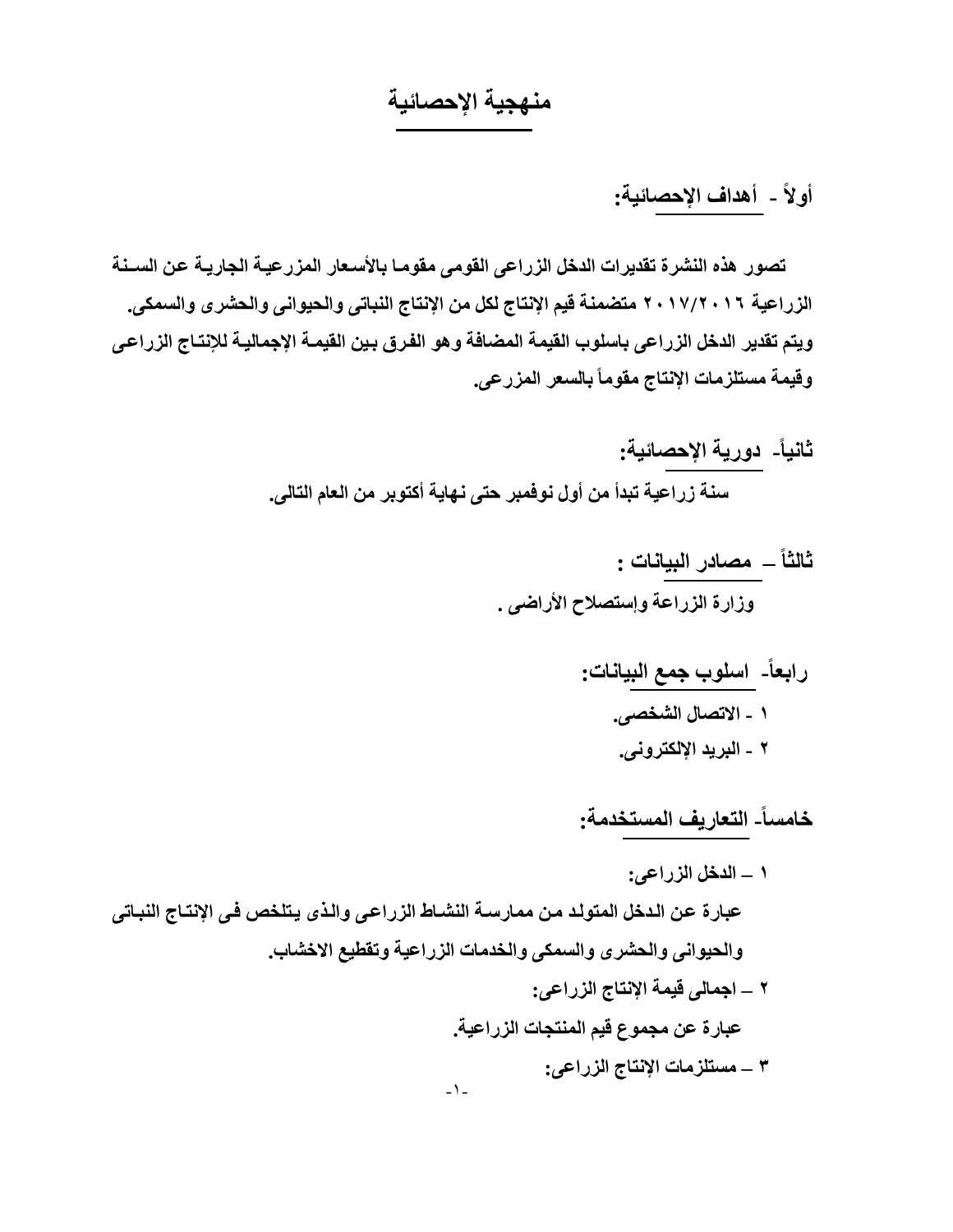كل مايشـترى مـن خـارج وداخـل القطـاع الزراعـي والـلازم للإنتـاج الزراعـي مثـل الأسـمدة الكيماوية والمبيدات والتقاوى والسماد البلدى.

- ٤ \_ صافى الدخل الزراعي: عبارة عن جملة قيمة الإنتاج الزراعي مستبعداً منه جملة مستلزمات الإنتاج الزراعي.
	- ه \_ الإهلاك: يقصد به توزيع تكلفة الأصل القابل للإهلاك على تقدير عمره الإنتاجي.

سادساً ـ طرق إتاحة البيانات :

$$
C.D - \text{Lip} \text{ (i.e., } -\text{tr} \text{)}
$$

ملاحظات: - النوباريــة مدينــة مسـتقلـة ولـهـا مديريــة زراعـــــــــــة وليست محافظــــــــة ولكنـهـا تشـمل أربـــــــع مناطستي لأربع محافظسات وهي "الإسكّندرية ، مطروح ، المنوفية ، البحيرة " . - يوجد فروق رقمية بسيطة نتيجة التقريب الآلي.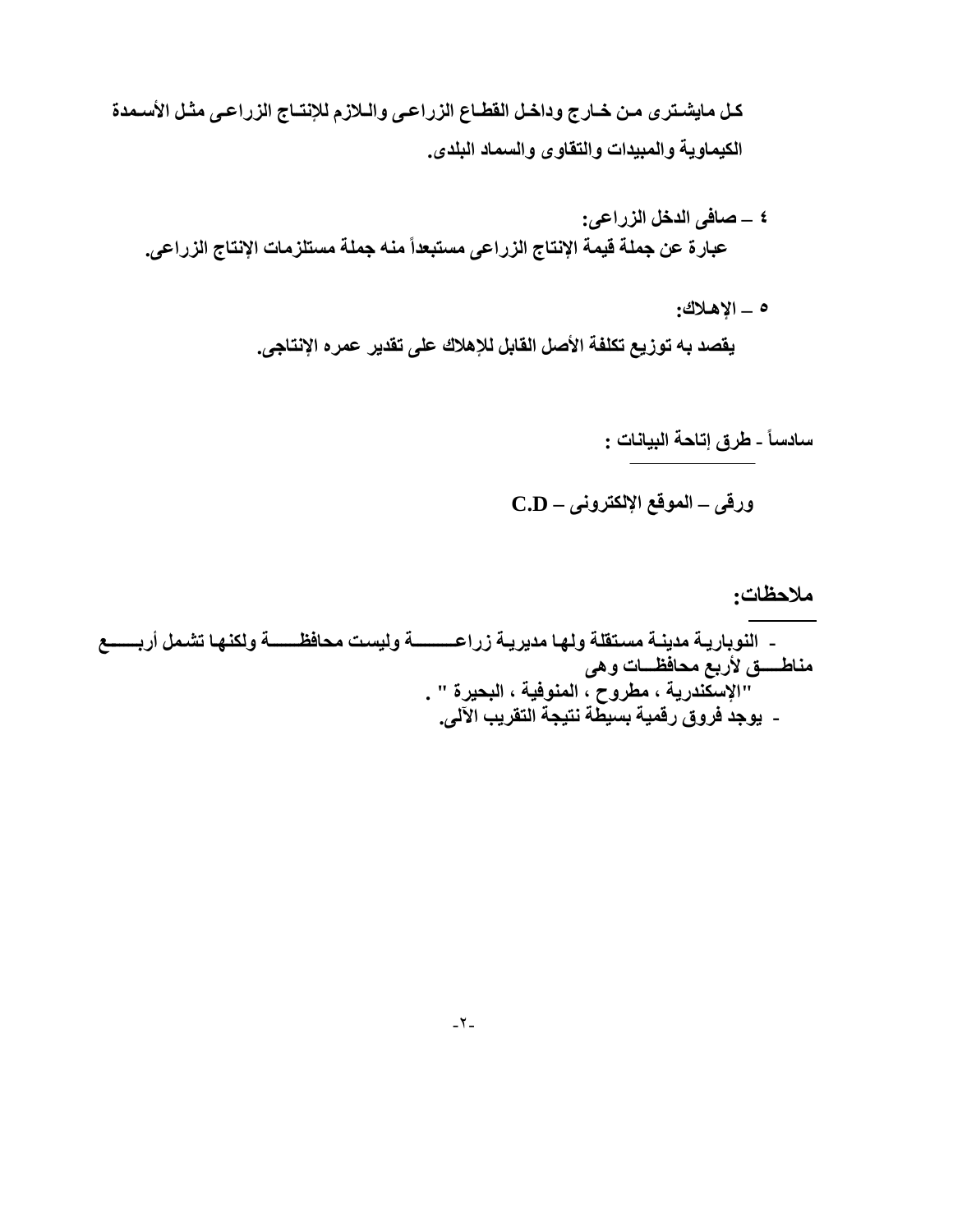# **Statistical Methodology**

## **І: Statistical Objectives:**

 **Such Bulletin display data on the National Agricultural Income estimates denominated farm at current prices for the agricultural year 2016 / 2017, including values of plant , animal production , insecticide and fish production.**

**Agricultural income is estimated value added which is the difference between the gross value of agricultural production by value of production inputs denominated by farm price.**

#### **П : Statistical Periodicity:**

**Statistics is issued for Agricultural year beginning from November till the end of October of the following year.**

#### **ІП: Statistical Source**

**Ministry of Agriculture and Land Reclamation - Economic Affairs Sector. .**

#### **Іv: Method of Data Collection**

**1- Personal contact 2- E-mail.**

#### **v: Definitions :**

**1- Agricultural Income:**

**It is generated from agricultural activity income, which are plant production , animal**

**production , insecticide production , fish production, services and cutting wood.**

 **2-Total Value of Agricultural Production:**

 **Sum of agricultural products value.** 

**3- Agricultural Production Inputs:**

**All purchase from outside and within the agricultural sector and necessary for agricultural**

**production, such as seeds, pesticides, fertilizers and chemical fertilizers, farmyard.**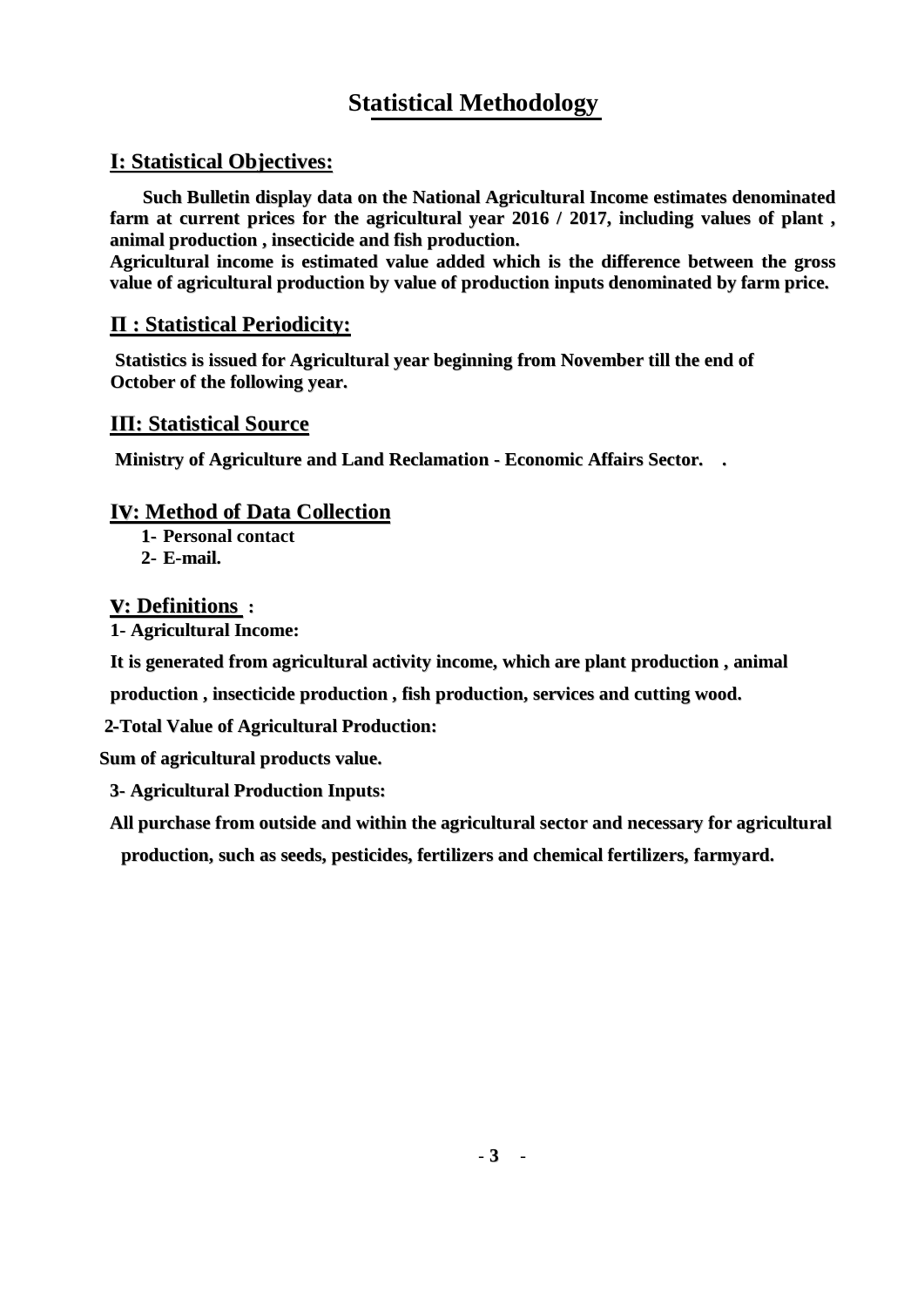- **4- Net farm income:**
- **The difference between total value of Agricultural Production and Agricultural Inputs.**
- **5- Depreciation : It intended to distribute the cost of asset's depreciation on the estimated production.**

#### **vІ: Methods of Data Availability**

**Hard copy -Website - C.D**

#### **Notes :**

- **Nubaria independent city that has an agriculture directorate and not a governorates but include four areas the four governorates namely: "Alexandria, Matrouh, Menoufia, El Beheria."**
- **- There are digital differences as a result of computer approximation.**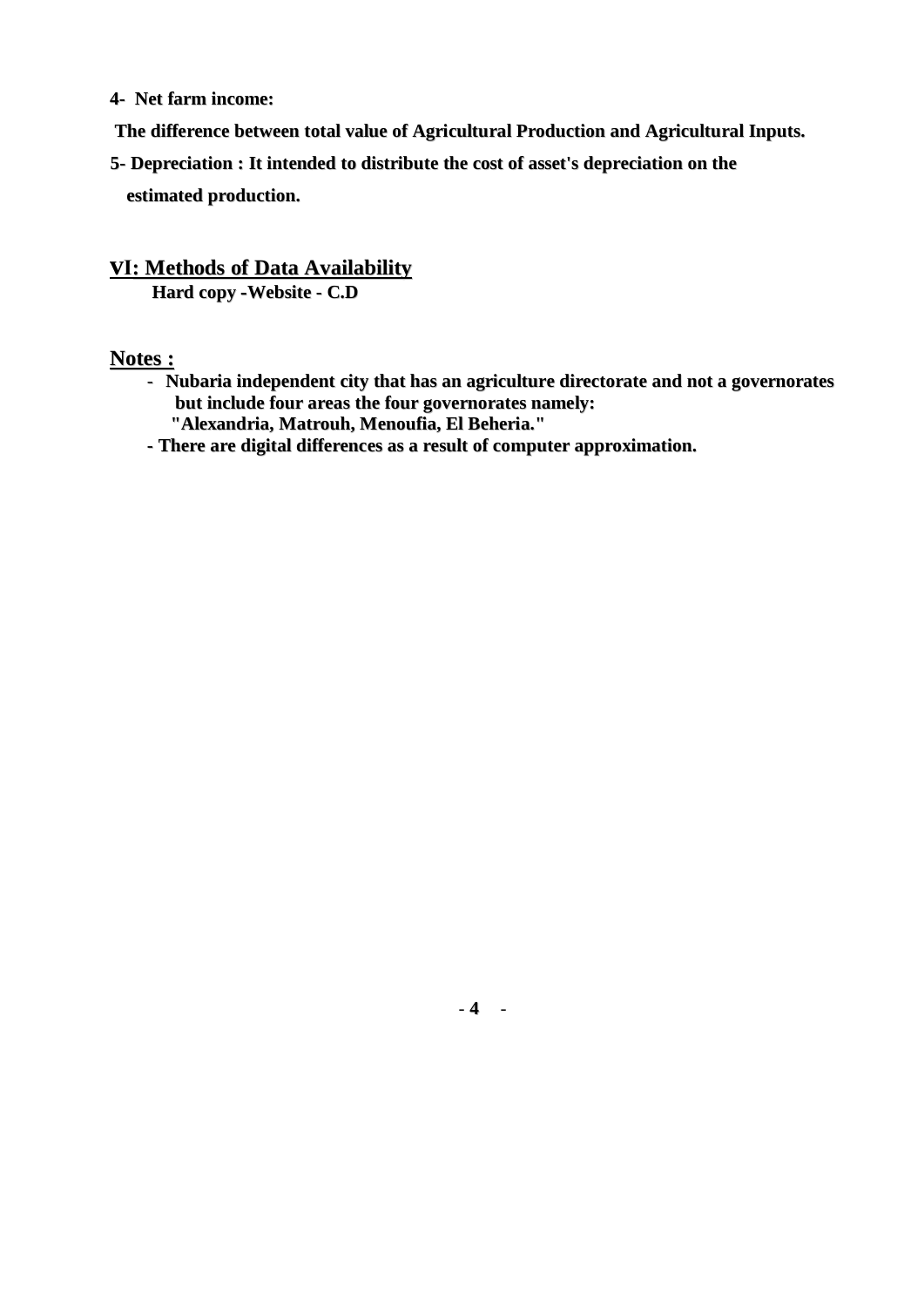#### **المؤشــرات العامــة**

- .١- بلسســغ صــافــي قيمــــــــة الدخــــل الزراعي ٣٢٩٫٣ مليســار جنيــه عـــــام ٢٠١٧/٢٠١٦ **مقـــــــــــابــ ــــ ل ۲٥٦٫۰ مليار جنيه عام ۲۰۱٦/۲۰۱٥ بزيادة بلغت نسبتها ۲۸٫٦ ٪ وهو ما يمثل ۹٫۷ ٪ من النات جـ الإجمالي المحلى والذى يبلغ قيمته ۳٤۰۹٫٥ مليار جنيه .**
- **۲ - بلغت قيمــــة الإنت ـــــ اج الزراعــــــى ٤۷۱.۷ مليـــار جنيـــــه عــــــــــام ۲۰۱۷/۲۰۱٦ مقـــــــــــاب ل ــ ۳٦۳٫۹ مليـــــار جنيـه عام ۲۰۱٦/۲۰۱٥ بزيادة بلغت نسبتها ٪۲۹٫٦ .**
- **۳ - تمثــــل نسبة الإنتـــاج النباتـــــى ٪٥٤٫۷ مـــــن إجمـــالى قيمــــــة الإنتـــــاج الزراعــــــى عام ۲۰۱۷/۲۰۱٦ حيث بلغت قيمتهــــــا ۲٥۷٫۸ مليـار جنيه مقابـل ۱۹۷٫٦ مليــــار جنيـه عام ۲۰۱٦/۲۰۱٥ بزيادة بلغت نسبتها ٪۳۰٫٥ .**
- **٤ - تمثل نسبة الإنتــاج الحيوانــى ٪۳٦٫۰ مـن إجمالــى قيم ــ ة الإنتـاج الزراعـى عام ۲۰۱۷/۲۰۱٦ حيث بلغت قيمتها ۱٦۹٫۹ مليار جنيه مقابل ۱۳۳٫۹ مليار جنـيه عام ۲۰۱٦/۲۰۱٥ بزيادة بلغت نسبتها ٪۲٦٫۹ .**
- **٥ - تمثل نسبة الإنتـاج السمكـى ٪۹٫۳ ـم ن إجمالـى قيمـة الإنتاج الزراعى عام ۲۰۱۷/۲۰۱٦ حيث بلغت قيمتها ٤۳.۸ مليار جنيه مقابل ۳۲٫۳ مليار جنيه عام ۲۰۱٦/۲۰۱٥ بزيادة بلغت نسبتها . ٪۳٥٫٦**
- **٦ - تمثل نسبة مستلزمات الإنتاج الزراعى ٪۳۰٫۲ من إجمالى قيمـة الإنتاج الزراعـى عام ۲۰۱۷/۲۰۱٦ حيث بلغت قيمتهـــا ۱٤۲٫٤ مليار جني هـ مقابـــــل ۱۰۷٫۹ مليــــــار جنيـــــــــه عام ۲۰۱٦/۲۰۱٥ بزيادة بلغت نسبتها ٪۳۲٫۰ .**
- **۷ - بلــــــغ صـــــــافى قيمــــــة الدخــــــل من إنتـــــــــاج الصــــــــوب ۲۷٤٫۱ مليـــــون جني ـــــ ـه عـــام ۲۰۱۷/۲۰۱٦ مقابــل ۳۰۲٫۳ مليون جنيه عام ۲۰۱٦/۲۰۱٥ بنسبة انخفاض قدرها . ٪۹٫۳**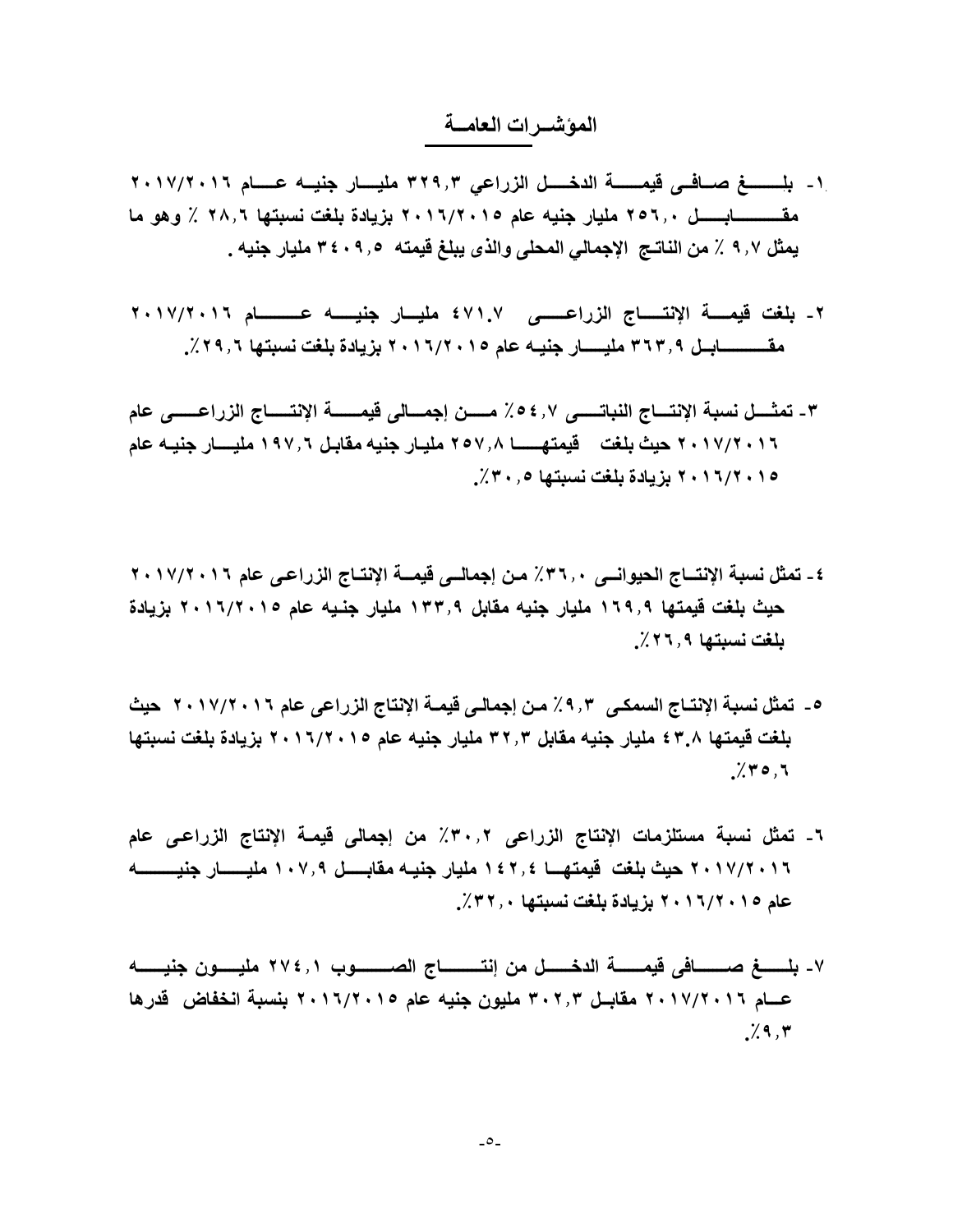## **General indicators**

- **1- Net Agriculture income reached 329.3 billion L.E 2016 / 2017 versus 256.0 billion L.E 2015 / 2016 an increase of 28.6 %, which represents 9.7 % of GDP, which worth 3409.5 Billion L.E.**
- **2- Agricultural production value reached 471.7 billion L.E 2016 / 2017 versus 363.9 billion L.E in 2015 / 2016, an increase of 29.6%.**
- **3- Plant Production ratio reached 54.7% of the total value of agricultural production 2016 / 2017 by 257.8 billion L.E versus 197.6 billion L.E 2015 / 2016, an increase of 30.5%.**
- **4- Animal production ratio reached 36.0% of the total value of agricultural production 2016 / 2017 by 169.9 billion L.E versus 133.9 billion L.E 2015 / 2016, an increase of 26.9%.**
- **5 -Fish production ratio represents 9.3% of the total value of agricultural production in 2016 / 2017 by 43.8 billion L.E versus 32.3 billion L.E 2015 / 2016, an increase of 35.6%.**
- **6- Agricultural production inputs ratio represents 30.2% of the total value of agricultural production 2016 / 2017 by 142.4 billion L.E versus 107.9 billion L.E 2015/2016, an increase of 32.0%.**
- **7- Net agricultur income of greenhouses production, 274.1 million L.E 2016 / 2017 versus 302.3 million L.E 2015 / 2016, a decrease of 9.3%.**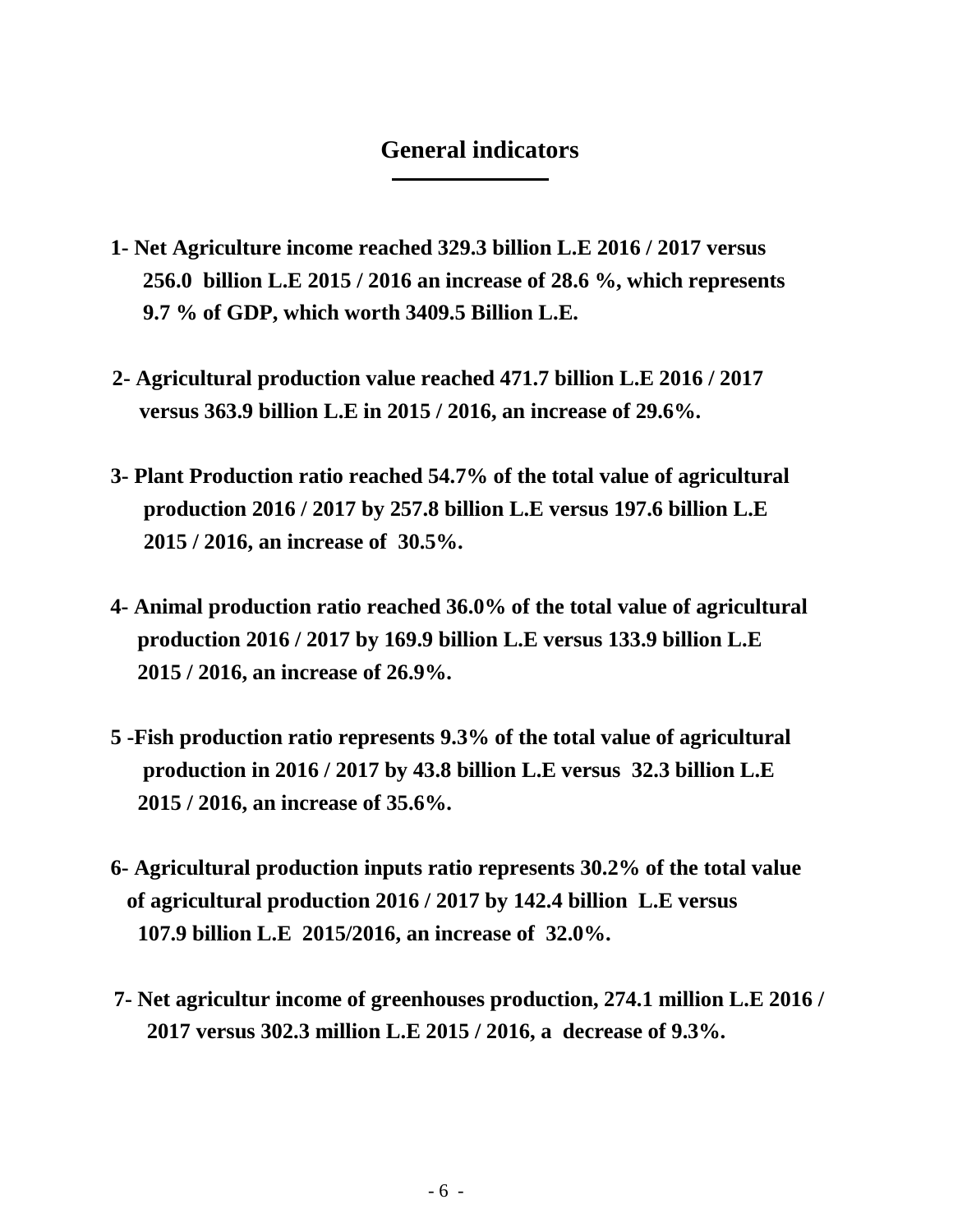**تطور القيمة اإمالية إنتاج وصاى الدخل الزراعى خال الفرة ) 2012 3 / 201 - 6 201 /7 201 (** 

#### **Evolution Total Value of Agricultural Production and Net Income during (2012/ 2013 - 2016 /2017)**

|  |  |  | <b>Value: million L.E</b> |  |
|--|--|--|---------------------------|--|
|--|--|--|---------------------------|--|

القيمة : مليون جنيه

| Item                                             | 2016 / 2017 | 2015 / 2016 | 2014 / 2015 | 2013 / 2014 | 2012 / 2013 | البيان                               |
|--------------------------------------------------|-------------|-------------|-------------|-------------|-------------|--------------------------------------|
| <b>Total of Net Agricultural Income</b>          | 329303      | 256015      | 224918      | 223704      | 203824      | صافي قيمة الدخل الزراعي              |
| <b>Total Value of Agricultural</b><br>Production | 471712      | 363940      | 319549      | 305414      | 282435      | الإجمالي العام لقيمة الإنتاج الزراعي |
| <b>Total Value of Inputs</b>                     | 142409      | 107925      | 94631       | 81710       | 78611       | إجمالي قيمة مستلزمات الإنتاج الزراعي |
| <b>Production Inputs</b>                         |             |             |             |             |             | الإنتاج النباتي :                    |
| <b>Field Crops</b>                               |             |             |             |             |             | الحاصلات الحقلية :                   |
| <b>Winter Crops</b>                              | 91614       | 67155       | 65193       | 61815       | 60708       | الحاصلات الشتوية                     |
| <b>Summer Crops</b>                              | 71471       | 53225       | 44355       | 46504       | 45380       | الحاصلات الصيفية                     |
| <b>Nili Crops</b>                                | 2914        | 1959        | 2009        | 2180        | 2183        | الحاصلات النيلية                     |
| <b>Vegetables Crops</b>                          | 43555       | 40117       | 33546       | 31762       | 30628       | حاصلات الخضر                         |
| <b>Fruits Crops</b>                              | 48238       | 35071       | 31582       | 28641       | 26045       | حاصلات الفاكهة                       |
| Fruit Seedlings & Wood Trees                     | 45          | 51          | 50          | 51          | 84          | شتلات الفاكهة والأشجار الخشبية       |
| <b>Total value of Plant Production</b>           | 257837      | 197578      | 176735      | 170953      | 165028      | إجمالي قيمة الإنتاج النباتي          |
| Animal production :                              |             |             |             |             |             | الإنتاج الحيواني :                   |
| Cattle meat & Slaughterd animal                  | 68971       | 55752       | 48593       | 43310       | 37281       | لحوم الماشية والحيوانات المذبوحة     |
| Milk                                             | 35301       | 25387       | 24888       | 27127       | 23906       | الألبان                              |
| Wool, Hair & Camel hair                          | 211         | 222         | 199         | 185         | 185         | الصوف والشعر والوبر                  |
| Manure                                           | 13460       | 11602       | 9709        | 9023        | 8064        | السماد البلدى                        |
| Slaughterd animal skin                           | 1292        |             |             |             |             | جلود المذبوحات                       |
| Poultry meat                                     | 36474       | 30185       | 27026       | 24786       | 21793       | لحوم الدواجن                         |
| Chicken eggs                                     | 14182       | 10764       | 8864        | 7598        | 6413        | بيض الدجاج                           |
| <b>Total Value of Animal production</b>          | 169891      | 133912      | 119279      | 112029      | 97642       | إجمالي قيمة الانتاج الحيواني         |
| <b>Total Value of Insecticide Products</b>       | 173         | 142         | 126         | 152         | 139         | إجمالي قيمة المنتجات الحشوية         |
| <b>Total Value of Fish Production</b>            | 43811       | 32308       | 23409       | 22280       | 19626       | إجمالي قيمة الانتاج السمكي           |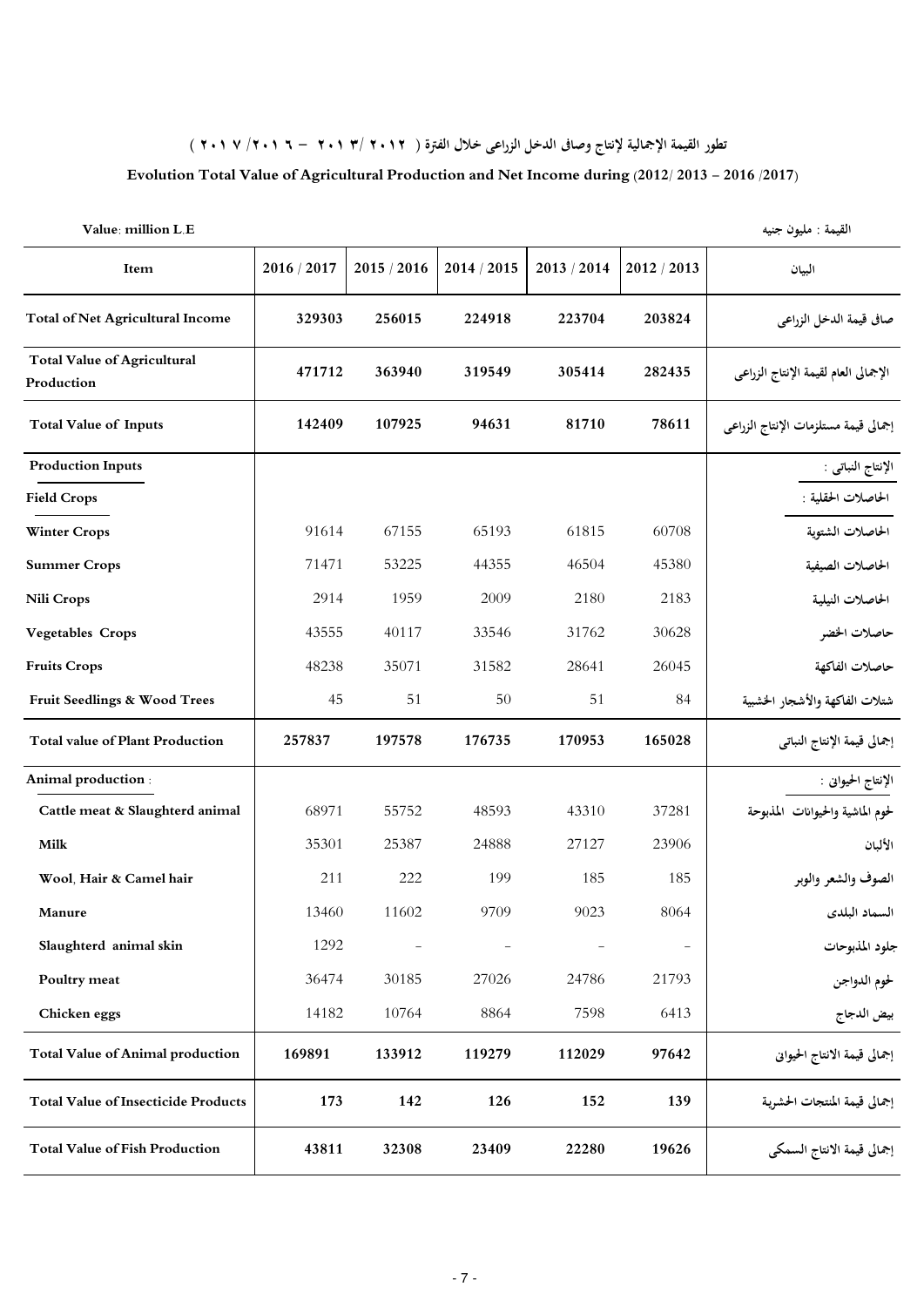#### **تطور القيمة الإجمالية لمستلزمات الإنتاج الزراعى خلال الفترة ( 2012 3/ 201 - 6 /201 7 201 )**

#### **Evolution Total Value of Agricultural Production Inputs during (2012/ 2013 - 2016 /2017)**

| Value: million L.E                      |             |             |             |             |             | القيمة : مليون جنيه                  |
|-----------------------------------------|-------------|-------------|-------------|-------------|-------------|--------------------------------------|
| <b>Item</b>                             | 2016 / 2017 | 2015 / 2016 | 2014 / 2015 | 2013 / 2014 | 2012 / 2013 | البيان                               |
| <b>Total Inputs</b>                     | 142409      | 107926      | 94631       | 81710       | 78611       | إجمالي فيمة مستلزمات الانتاج الزراعي |
| <b>Seeds</b>                            |             |             |             |             |             | النقاوى                              |
| <b>Field Crops</b>                      | 4366        | 3552        | 3259        | 3056        | 2803        | حاصلات الحقل                         |
| <b>Vegetables Crops</b>                 | 3072        | 2265        | 1935        | 1910        | 1828        | حاصلات الخضر                         |
| <b>Fruit Seedlings &amp; Wood Trees</b> | 45          | 51          | 50          | 51          | 84          | شتلات الفاكهة والأشجار الخشبية       |
| Total of Seeds & transplants            | 7483        | 5868        | 5244        | 5017        | 4715        | جملة التقاوى والشتلات                |
| Fertilizers                             |             |             |             |             |             | الأسمدة                              |
| <b>Chemical Fertilizers</b>             | 8073        | 5645        | 3321        | 5479        | 4804        | الأسمدة الكيماوية                    |
| <b>Manure</b>                           | 13460       | 11602       | 9709        | 9023        | 8064        | الأسمدة البلدية                      |
| <b>Total of Fertilizers</b>             | 21533       | 17247       | 13030       | 14502       | 12868       | جملة الأسمدة                         |
| <b>Pesticides</b>                       | 1860        | 1299        | 1194        | 862         | 882         | المبيدات                             |
| Fodder                                  | 96455       | 71365       | 65561       | 52791       | 52163       | الأعلاف                              |
| <b>Hatching Eggs</b>                    | 5516        | 4887        | 3012        | 2827        | 2214        | بيض التفريخ                          |
| Fry                                     | 20          | 312         | 271         | 264         | 233         | الزريعة                              |
| Fuel, oils, grease                      | 5390        | 3216        | 3074        | 2893        | 2709        | الوقود والزيوت والشحومات             |
| Depreciation & maintenance              | 4152        | 3732        | 3245        | 2554        | 2827        | الاهلاك والصبانة                     |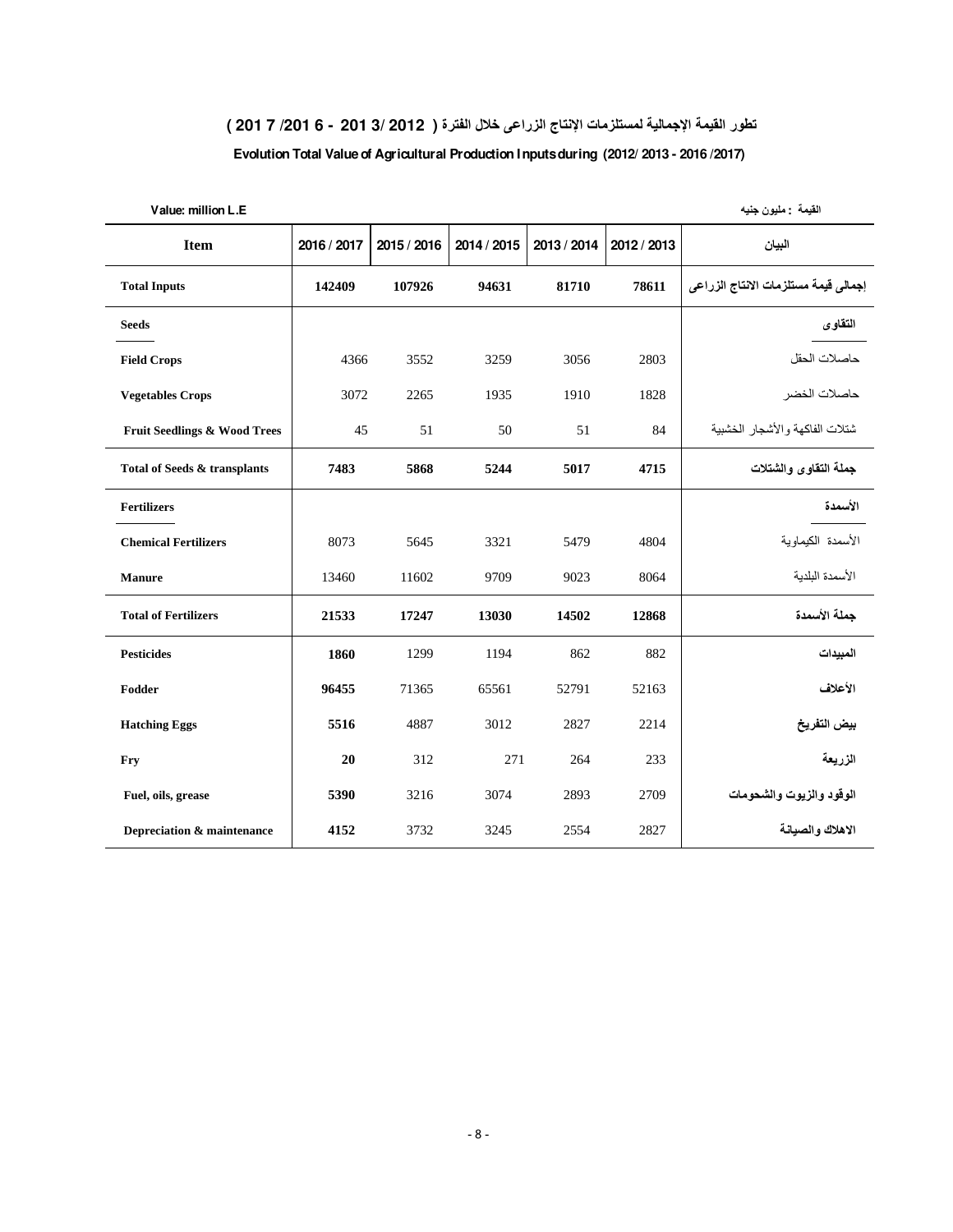#### **تطور صافى قيمة الدخل الزراعى وقيمة الإنتاج الزراعى ومستلزماته خلال الفترة (2012 / 2013 - 2016 / 2017 )**



#### **Evolution of Net Agricultural Income & Agricultural Production and Agricultural Inputs during (2012/2013 - 2015/2016)**

#### **التوزيع النسبى لقيم الإنتاج الزراعى عام 2016 / 2017**

#### **The relative distribution of agricultural production values 2016/2017**

| المنتحات الحشر بة                                                                                                                                                                                            |  |                                | Item            | ٪.                 | القيمة بالمليار جنيه        | البيسان        |
|--------------------------------------------------------------------------------------------------------------------------------------------------------------------------------------------------------------|--|--------------------------------|-----------------|--------------------|-----------------------------|----------------|
| الإنتاج السمكى<br><b>Insecticide Products</b><br><b>Fish Production</b><br>% 0.04<br>%9.29<br>الإنتاج الحيواني<br>Animal<br>الإنتاج النباتي<br>Production<br>Agricultural<br>36.01 %<br>Production<br>54.66% |  |                                |                 | Value: billion L.E |                             |                |
|                                                                                                                                                                                                              |  | <b>Agricultural Production</b> | 100.00          | 471.7              | إجمالى فيمة الإنتاج الزراعر |                |
|                                                                                                                                                                                                              |  | <b>Agricultural Production</b> | 54.66           | 257.8              | الإنتاج النباتي             |                |
|                                                                                                                                                                                                              |  | Animal Production              | 36.01           | 169.9              | الإنتاج الحيواني            |                |
|                                                                                                                                                                                                              |  | Insecticide Products           | 0.04            | 0.2                | المنتجات الحشرية            |                |
|                                                                                                                                                                                                              |  |                                | Fish Production | 9.29               | 43.8                        | الإنتاج السمكي |

**التوزيع النسبى لقيم الحاصلات الحقلية والخضر والفاكهة والمشاتل والأشجار الخشبية عام 2016 / 2017**

#### **The relative distribution of field crops, vegetables, Fruits Crops&Fruit Seedlings & Wood Trees 2016/2017**

| حاصلات الخضر<br>vegetables<br>Crops                                                                                         |                             | الحاصلات الحقلبة                              | Item   | γ.    | القيمة بالمليار جنيه<br>Value : billion L.E    | البيسان |
|-----------------------------------------------------------------------------------------------------------------------------|-----------------------------|-----------------------------------------------|--------|-------|------------------------------------------------|---------|
| 16.9%                                                                                                                       | <b>Field Crops</b><br>64.4% | <b>Plant Production</b>                       | 100.00 | 257.8 | إجمالي الإنناج النباتي                         |         |
| حاصلات الفاكهه<br>والعشاتل<br>والأشجار الخشبية<br><b>Fruits</b><br>Crops&Fruit<br>Seedlings &<br><b>Wood TreeS</b><br>18.7% |                             | Field Crops                                   | 64.4   | 166.0 | الحاصلات الحقلبة                               |         |
|                                                                                                                             |                             | Vegetables Crops                              | 16.9   | 43.6  | حاصلات الخضر                                   |         |
|                                                                                                                             |                             | Fruits Crops& Fruit<br>Seedlings & Wood Trees | 18.7   | 48.3  | حاصلات الفاكهة<br>والمشاتل والآشجار<br>الخشبية |         |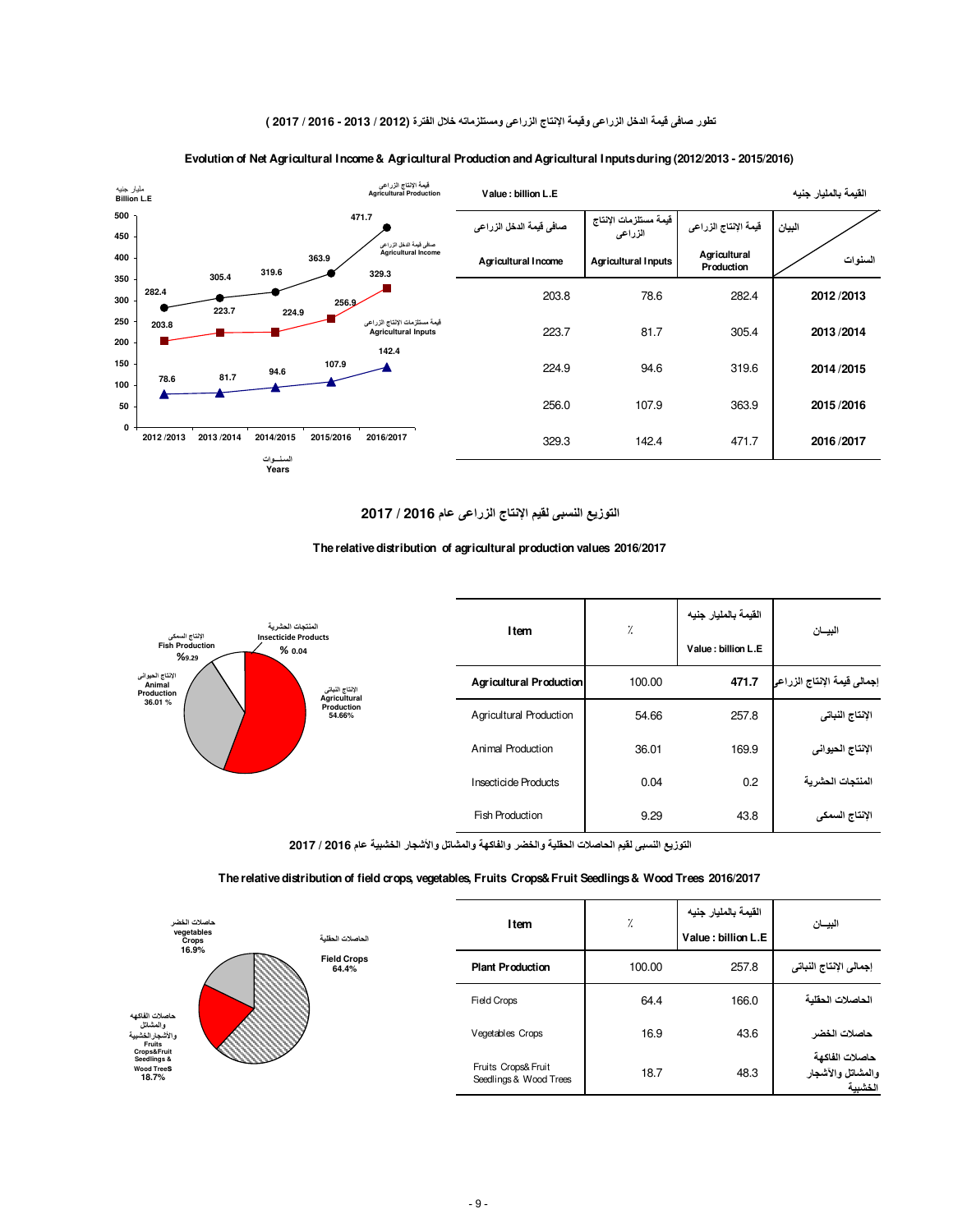

# **Chapter I Net Agriculture Income**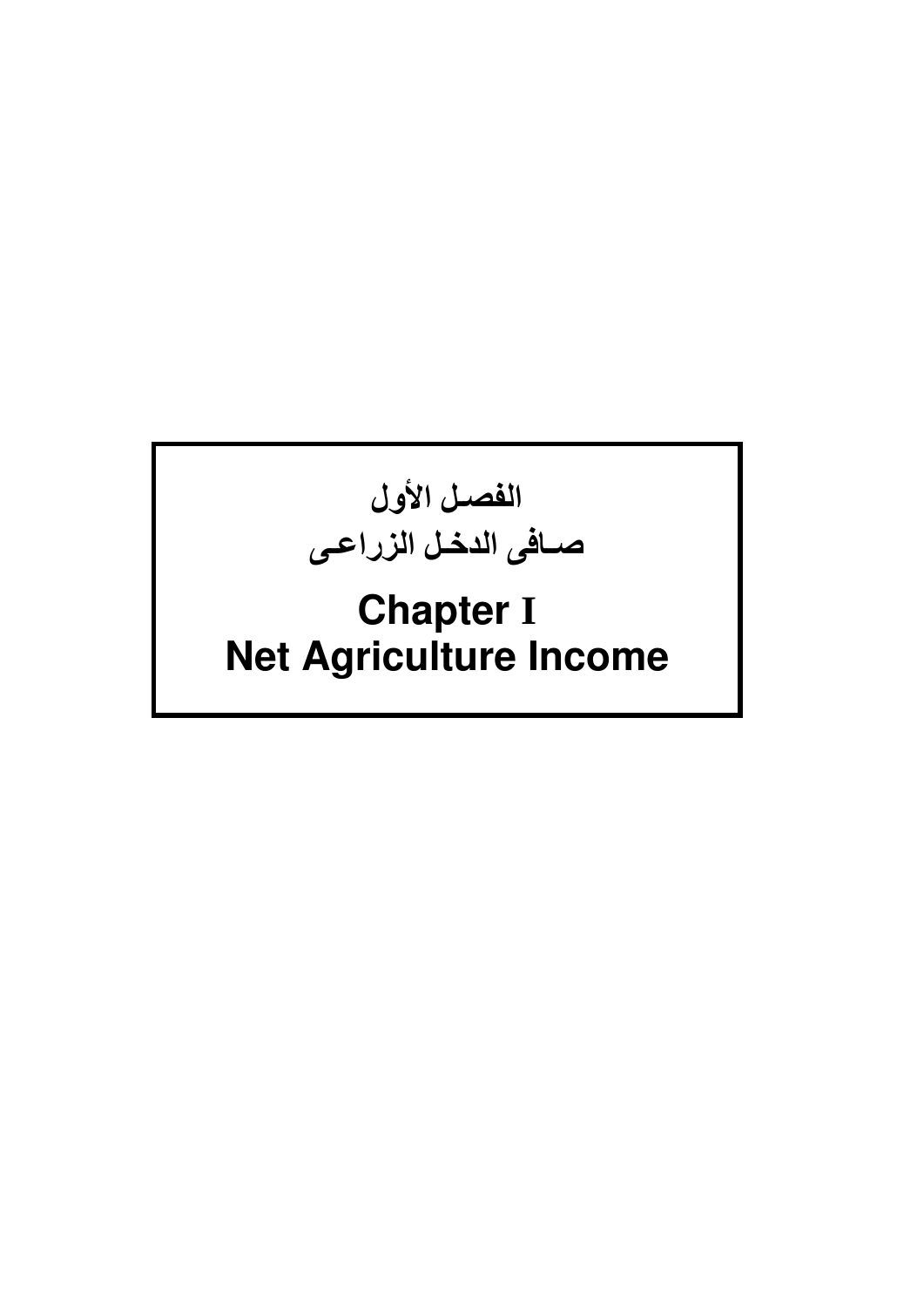#### **جدول 1 : صافى الدخل الزراعى عام 2017/2016**

#### **Table 1: Net Agricultural Income 2016 /2017**

| Item                                          | $\frac{1}{2}$ | القيمة بالألف جنيه | البيسان                             |  |
|-----------------------------------------------|---------------|--------------------|-------------------------------------|--|
|                                               |               | Value: 1000 L.E    |                                     |  |
| <b>Total of Net Agricultural Income</b>       | 100.00        | 329302893          | إجمالي صافي قيمة الدخل الزراعي      |  |
| <b>Total Value of Agricultural Production</b> | 100.00        | 471711504          | إجمالي قيمة الإنتاج الزراعي         |  |
| <b>Total Value of Agricultural Inputs</b>     | 100.00        | 142408611          | إجمالي قيمة مستلزمات الإنتاج الزراع |  |
| <b>Plant Production Value</b>                 | 54.66         | 257836404          | قيمة الإنتاج النباتي                |  |
| Value of Plant Production Inputs              | 26.95         | 38377386           | قيمة مستلزمات الإنتاج النباتي       |  |
| <b>Plant Net Income</b>                       | 66.64         | 219459018          | صافي الدخل النباتي                  |  |
| <b>Animal Production Value</b>                | 36.05         | 170064314          | قيمة الإنتاج الحيواني والحشري       |  |
| Value of Animal Production Inputs             | 71.06         | 101201091          | قيمة مستلز مات الإنتاج الحيو اني    |  |
| Animal Net Income                             | 20.91         | 68863223           | صافي الدخل الحيواني                 |  |
| <b>Fish Production Value</b>                  | 9.29          | 43810786           | قيمة الإنتاج السمكي                 |  |
| Value of Fish Production Inputs               | 1.99          | 2830134            | قيمة مستلز مات الإنتاج السمكي       |  |
| Fish Net Income                               | 12.44         | 40980652           | صافي الدخل السمكي                   |  |

 **(1) تنسب قيم الإنتاج النباتى والحيوانى والحشرى والسمكى إلى إجمالى قيمة الإنتاج الزراعى** 

**(1) Attributable plant and animal production and fish insecticides to agricultural production value** 

 **(2) تنسب قيم مستلزمات الإنتاج النباتى والحيوانى والسمكى إلى إجمالى قيمة مستلزمات الإنتاج الزراعى** 

**(2) Attributable Plant and Animal Production and Fish Inputs values to of agricultural inputs value**

 **(3) تنسب قيم صافى الدخل النباتى والحيوانى والسمكى إلى إجمالى صافى قيمة الدخل الزراعى** 

**(3) Attributable Net Income of plant and animal and fish values to the total net value of farm income**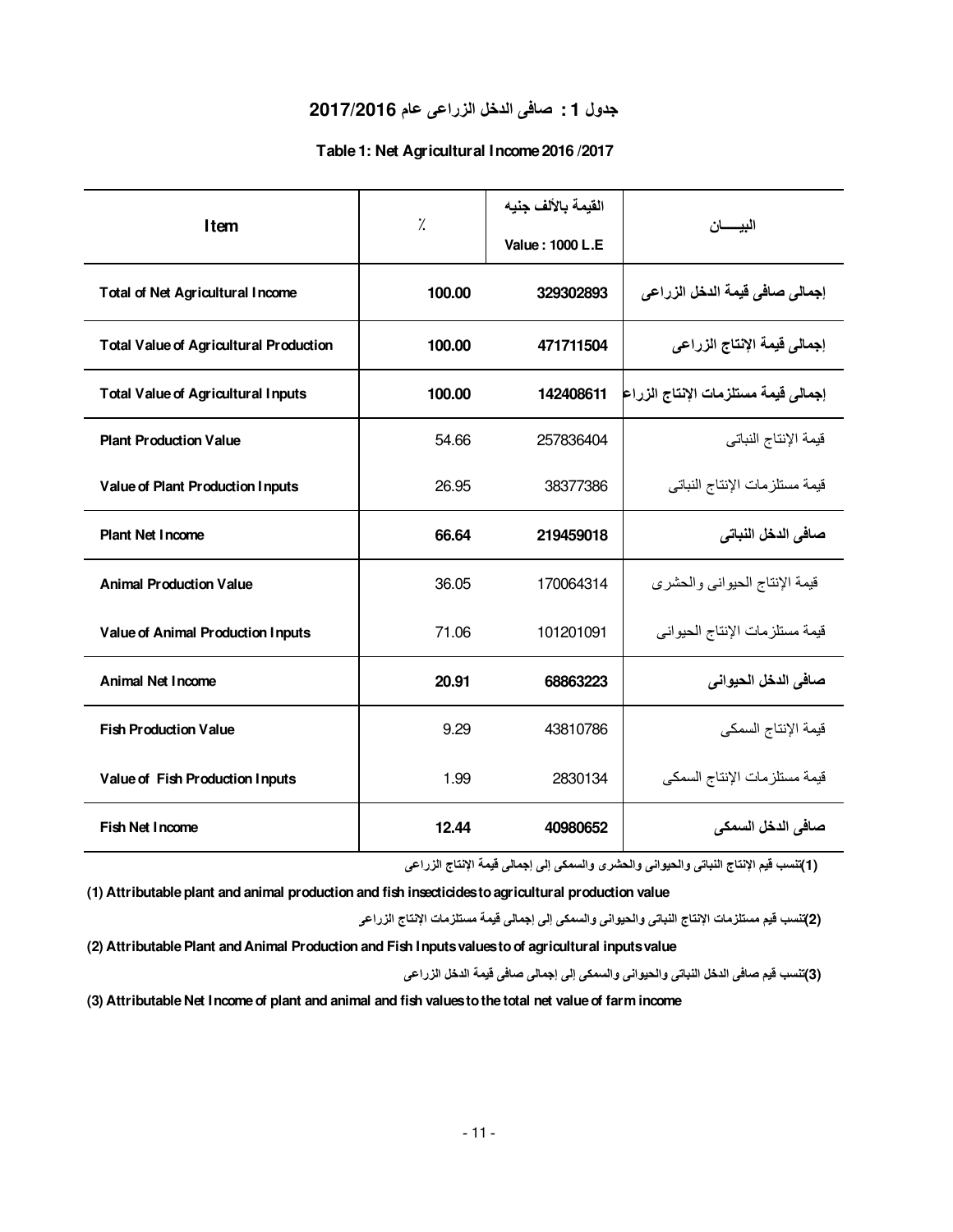## **جدول :2 القيمة الإجمالية للإنتاج الزراعى عام 2016 / 2017**

### **Table 2: Total Value of Agricultural Production 2016/2017**

|                                               | %      | القيمة بالألف جنيه |                                  |
|-----------------------------------------------|--------|--------------------|----------------------------------|
| Item                                          |        | Value: 1000 L.E    | البيسان                          |
| <b>Total Value of Agricultural Production</b> | 100.00 | 471711504          | إجمالي قيمة الإنتاج الزراعي      |
| <b>Plant Production Value:</b>                |        |                    | الإنتاج النباتي                  |
| <b>Field Crops</b>                            |        |                    | الحاصلات الحقلية                 |
| Winter Crops                                  | 19.42  | 91613702           | الحاصلات الشتوية                 |
| Summer Crops                                  | 15.15  | 71470654           | الحاصلات الصيفية                 |
| Nili Crops                                    | 0.62   | 2913738            | الحاصلات النيلية                 |
| <b>Field Crops value</b>                      | 35.19  | 165998094          | فيمة الحاصلات الحقلية            |
| <b>Vegetables Crops</b>                       | 9.23   | 43555104           | حاصلات الخضر                     |
| <b>Fruits Crops</b>                           | 10.23  | 48237960           | حاصلات الفاكهة                   |
| Fruit Seedlings & Wood Trees                  | 0.01   | 45246              | شتلات الفاكهة والاشجار الخشبية   |
| <b>Plant Production value</b>                 | 54.66  | 257836404          | فيمة الإنتاج النباتي             |
| Animal production:                            |        |                    | الإنتاج الحيواني                 |
| Cattle meat & Slaughterd animal               | 14.62  | 68971494           | لحوم الماشية والحيوانات المذبوحة |
| Milk                                          | 7.49   | 35301295           | الألبان                          |
| Wool, Hair & Camel hair                       | 0.04   | 210692             | الصوف والشعر والوبر              |
| Manure                                        | 2.85   | 13460400           | السماد البلدي                    |
| Slaughterd animal skin                        | 0.27   | 1291730            | جلود المذبوحات                   |
| Poultry meat                                  | 7.73   | 36473886           | لحوم الدواجن                     |
| Chicken eggs                                  | 3.01   | 14181828           | بيض الدجاج                       |
| <b>Animal production Value</b>                | 36.01  | 169891325          | فيمة الإنتاج الحيواني            |
| Insecticide Products Value                    | 0.04   | 172989             | قيمة المنتجات الحشرية            |
| <b>Fish Production Value</b>                  | 9.29   | 43810786           | قيمة الإنتاج السمكي              |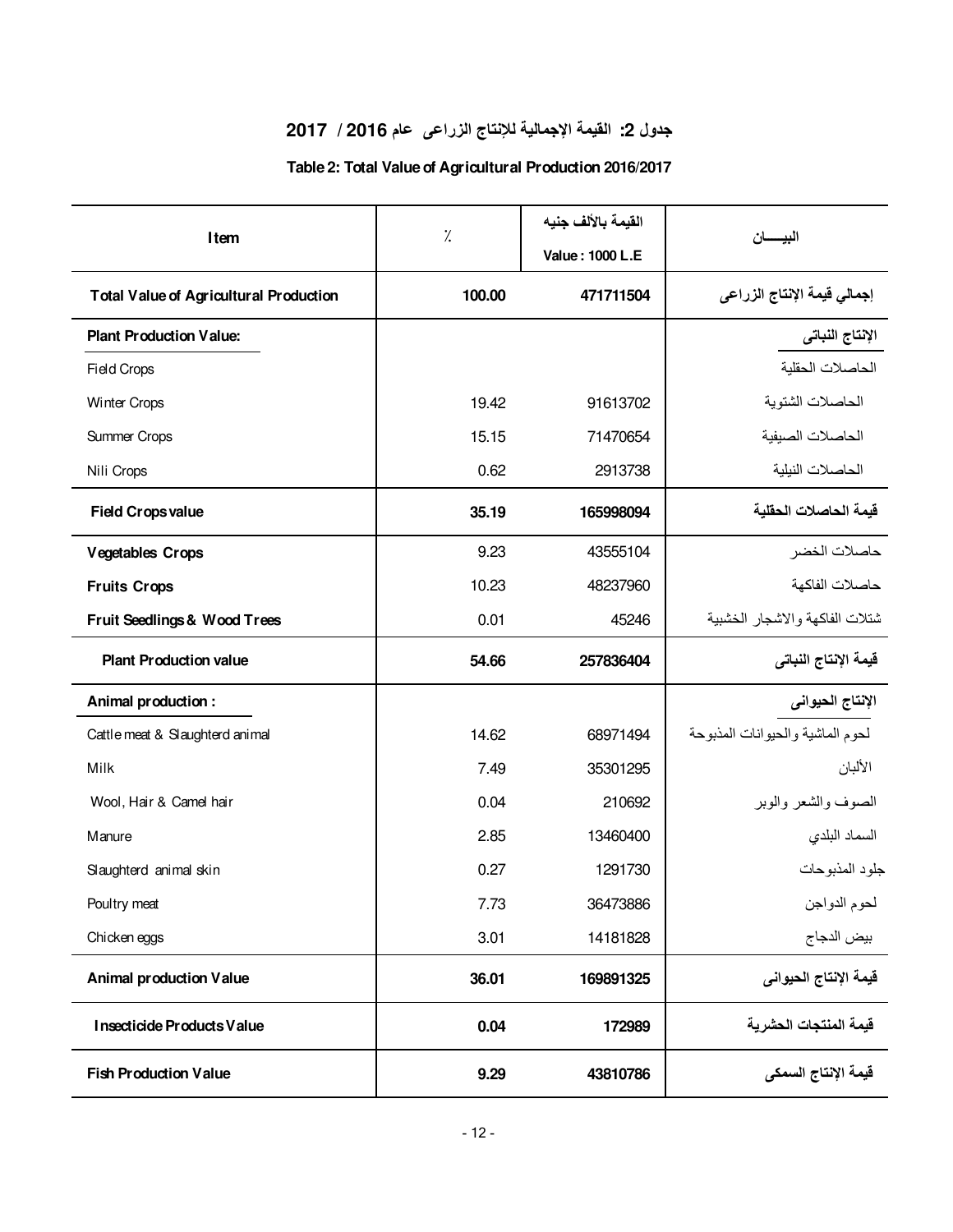## **جدول :3 صافى الدخل من إنتاج الصوب عام 2016 / 7 201**

#### **Table 3: Net Income From Greenhouses Production 2016 /2017**

| Item                                   | القيمة : ألف جنيه<br>Value: 1000 L.E | البيسسان                         |
|----------------------------------------|--------------------------------------|----------------------------------|
| Net Income From Greenhouses Production | 274136                               | صافي الدخل من إنتاج الصوب        |
| <b>Greenhouses Production Value</b>    | 685340                               | إجمالي قيمة إنتاج الصوب          |
| Greenhouses Production inputs Value    | 411204                               | إجمالي قيمة مستلزمات إنتاج الصوب |
| Greenhouses Production inputs Value:   |                                      | فيمة مستلزمات إنتاج الصوب وتشمل: |
| Seeds                                  | 143921                               | التقاوى                          |
| <b>Chemical Fertilizers</b>            | 38653                                | الأسمدة الكبماوبة                |
| Manure                                 | 16448                                | الأسمدة البلدبة                  |
| Pesticides                             | 28784                                | المبيدات                         |
| Fuel & Oils                            | 41121                                | الوقود                           |
| <b>Plastic Cover</b>                   | 84708                                | بلاستيك تغطية                    |
| Others                                 | 57569                                | مستلز مات أخر ي                  |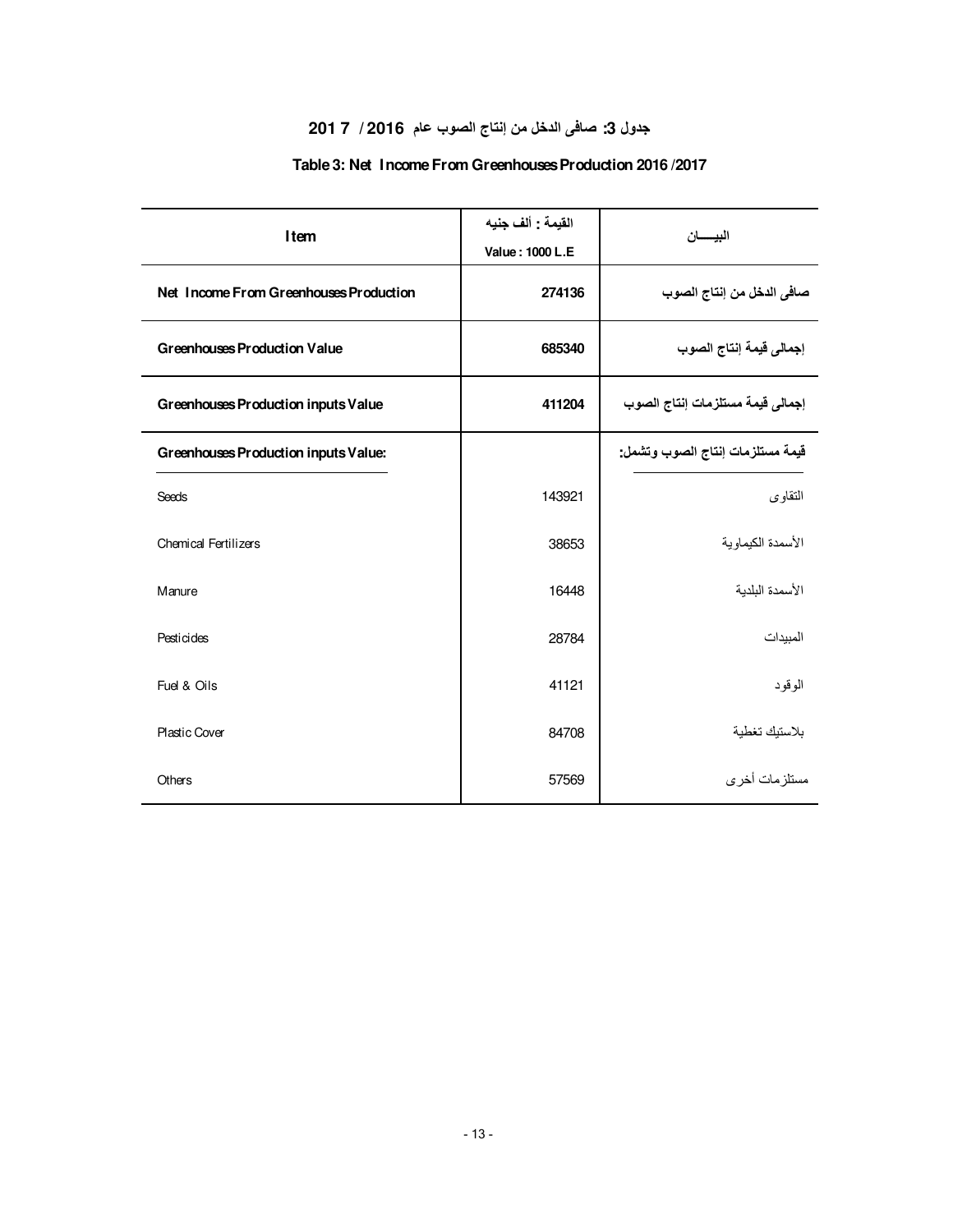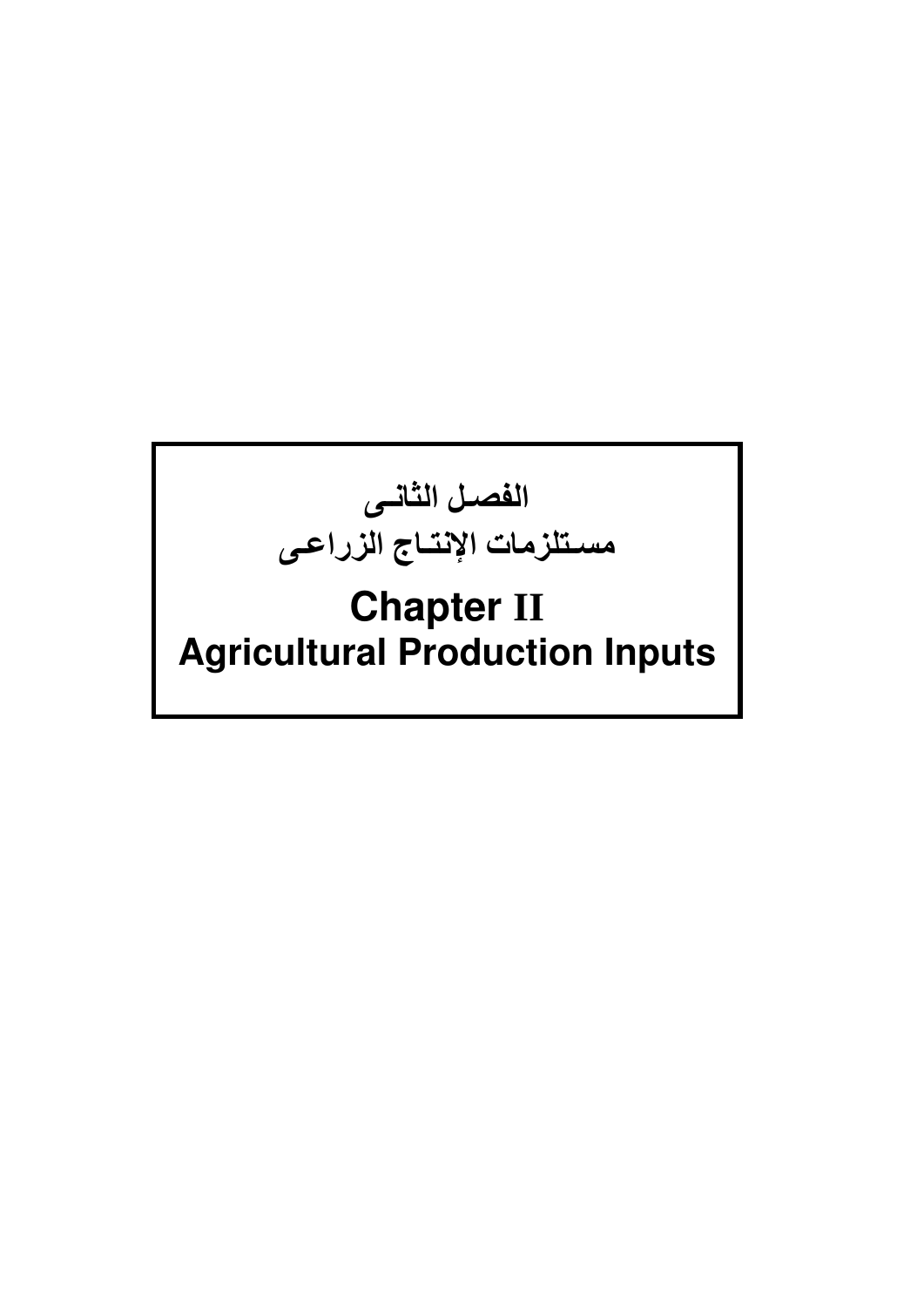## **جدول :4 قيمة مستلزمات الإنتاج الزراعى عام 2016 / 2017**

### **Table 4: Value of Agricultural Inputs 2016 /2017**

|                                            |        | القيمة بالألف جنيه |                                      |
|--------------------------------------------|--------|--------------------|--------------------------------------|
| Item                                       | ٪.     | Value: L.E. 1000   | البيـــــــــــان                    |
| Total value of agricultural inputs         | 100.00 | 142408611          | إجمالي فيمة مستلزمات الإنتاج الزراعي |
| Plant production:                          |        |                    | الإنتاج النباتي                      |
| Field crop seeds                           | 3.07   | 4365623            | تقاوى المحاصيل الحقلية               |
| Vegetable seeds                            | 2.16   | 3071696            | تقاوى الخضر                          |
| Fruit Seedlings & Wood Trees               | 0.03   | 45246              | شتلات الفاكهة والأشجار الخشبية       |
| Chemical feritilizers                      | 5.67   | 8072561            | الأسمدة الكيماوية                    |
| Manure                                     | 9.45   | 13460400           | الأسمدة البلدية                      |
| Pesticides                                 | 1.31   | 1860377            | المبيدات                             |
| Fuel, oils, greases                        | 3.12   | 4437486            | الوقود والزيوت والشحومات             |
| Depreciation & Maintenance                 | 2.15   | 3063997            | الإهلاك والصيانة                     |
| <b>Value of Plant Inputs</b>               | 26.95  | 38377386           | مستلزمات الإنتاج النباتى             |
| <b>Animal Production:</b>                  |        |                    | الإنتاج الحيواني                     |
| Green fodder:                              | 21.90  | 31183416           | أعلاف خضراء                          |
| Processed feeds                            | 14.95  | 21294012           | أعلاف مصنعة                          |
| Concentrated feeds:                        | 26.52  | 37769654           | أعلاف مركزة                          |
| <b>Straws</b>                              | 3.82   | 5438103            | الأتبان                              |
| Hatching Eggs                              | 3.87   | 5515906            | بيض التفريخ                          |
| <b>Total of Animal production inputs</b>   | 71.06  | 101201091          | مستلزمات الإنتاج الحيواني            |
| Fish production :                          |        |                    | الإنتاج السمكى                       |
| Fish meals                                 | 0.54   | 769451             | علف أسماك                            |
| Fry                                        | 0.01   | 19956              | الزريعة                              |
| Fuel, oils, greases for the fishing boats  | 0.67   | 952200             | الوقود والزيوت والشحومات لمراكب الصه |
| Depreciation & maintenance of fishing boat | 0.76   | 1088527            | الإهلاك والصيانة لمراكب الصيد        |
| <b>Total Fish Inputs</b>                   | 1.99   | 2830134            | مستلزمات الإنتاج السمكى              |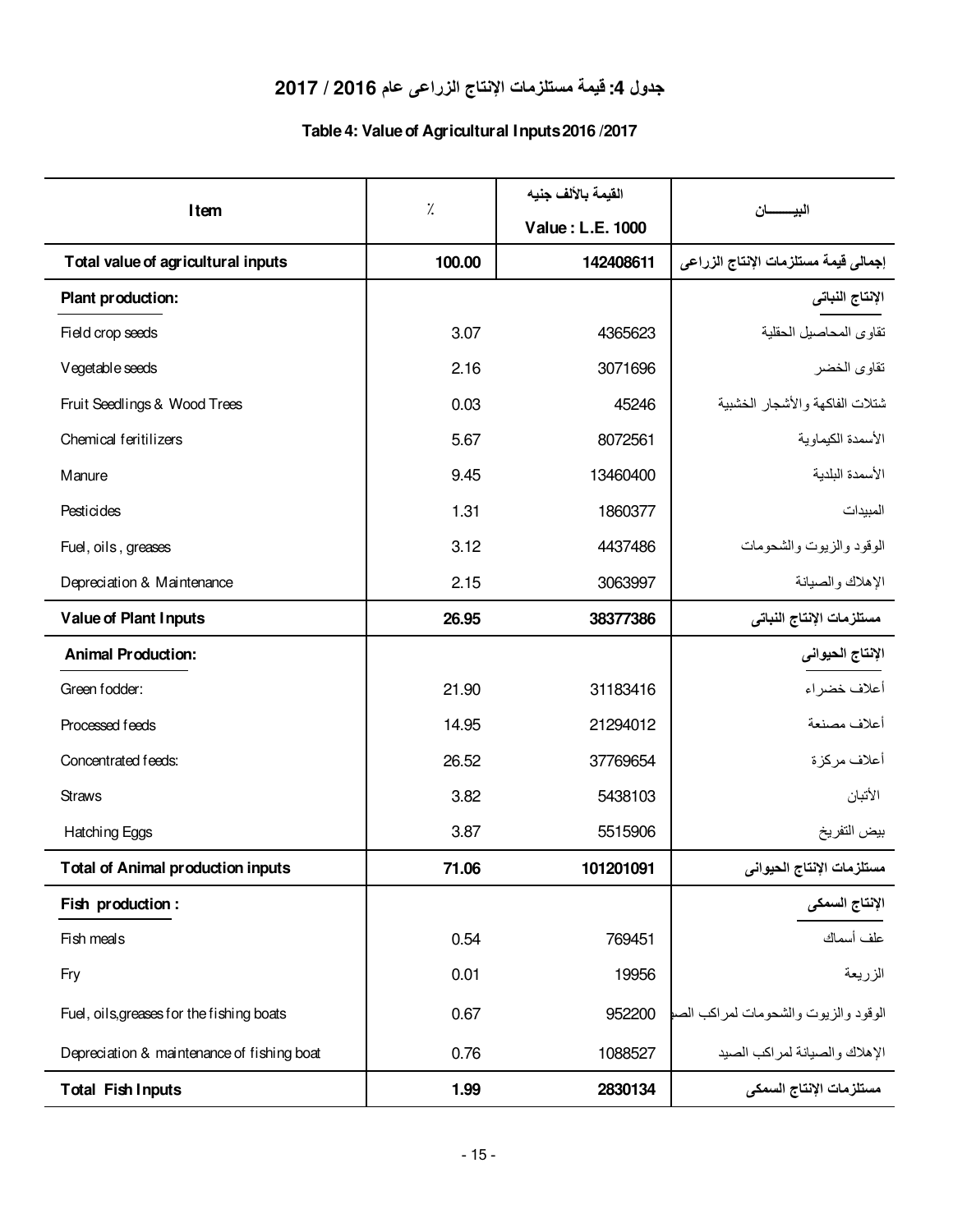#### **جدول 5 : قيمة مستلزمات الإنتاج النباتى عام 2016 / 2017**

| Item                         | القيمة بالألف جنيه<br>Value: 1000 L.E. | البيـــــــان                   |
|------------------------------|----------------------------------------|---------------------------------|
| Total plant inputs           | 38377386                               | اجمالى مستلزمات الإنتاج النباتي |
| <b>Seeds</b>                 |                                        | التقاوى                         |
| Field crop seeds             | 4365623                                | تقاوى المحاصيل الحقلية          |
| Vegetable seeds              | 3071696                                | تقاوى الخضر                     |
| Fruit Seedlings & Wood Trees | 45246                                  | شتلات الفاكهة والأشجار الخشبية  |
| Total of Seeds & transplants | 7482565                                | جملة التقاوى والشتلات           |
| <b>Chemical feritilizers</b> | 8072561                                | الأسمدة الكيماوية               |
| <b>Manure</b>                | 13460400                               | الأسمدة البلدبة                 |
| <b>Pesticides</b>            | 1860377                                | المبيدات                        |
| Fuel, oils & greases         | 4437486                                | الوقود والزيوت والشحومات        |
| Depreciation & Maintenance   | 3063997                                | الاهلاك والصبانة                |

#### **Table 5: Value of Plant Production Inputs 2016/2017**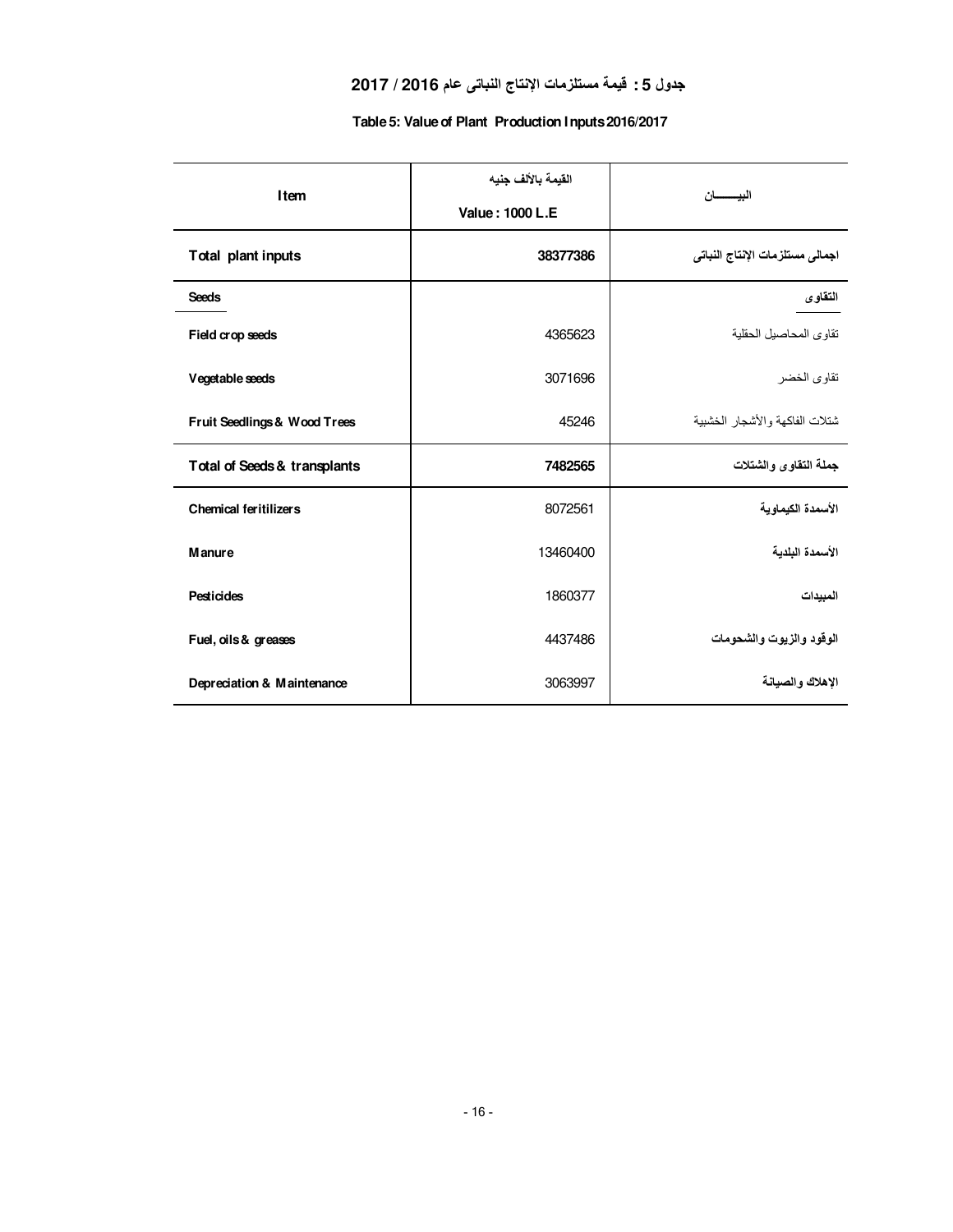#### **جدول 6 : قيمة مستلزمات الإنتاج الحيوانى عام 2016 2017/**

|  |  | Table 6: Value of Animal Production Inputs 2016/2017 |  |
|--|--|------------------------------------------------------|--|
|  |  |                                                      |  |

|                                       | القيمة بالألف جنبه | الننسسد                          |  |
|---------------------------------------|--------------------|----------------------------------|--|
| <b>Item</b>                           | Value: 1000 L.E    |                                  |  |
| <b>Total Animal Production Inputs</b> | 101201091          | اجمالى مستلزمات الإنتاج الحيواني |  |
| Green fodder                          |                    | الأعلاف الخضراء                  |  |
| Clover                                | 26044389           | برسيم بلدى                       |  |
| Alfalfa                               | 1774336            | بر سيم حجاز ي                    |  |
| Other fodder                          | 3364691            | أعلاف اخرى                       |  |
| <b>Total of Green fodder</b>          | 31183416           | جملة الأعلاف الخضراء             |  |
| <b>Total of Processed feeds</b>       | 21294012           | جملة الأعلاف المصنعة             |  |
| <b>Concentrated Fodders</b>           |                    | الأعلاف المركزة                  |  |
| Maize & Yellow corn                   | 28435689           | ذرة شامية وصفراء                 |  |
| Sorghum                               | 1378134            | ذرة رفيعة                        |  |
| <b>Bran</b>                           | 3721264            | ر دة                             |  |
| Barley                                | 478820             | شعير                             |  |
| <b>Broad Bean</b>                     | 850680             | فول                              |  |
| Others $(1)$                          | 2905067            | أخرى <sup>(1)</sup>              |  |
| <b>Total of Concentrated Fodders</b>  | 37769654           | جملة الأعلاف المركزة             |  |
| <b>Straws</b>                         | 5438103            | الأتبان                          |  |
| <b>Hatching Eggs</b>                  | 5515906            | بيض التفريخ                      |  |

(1) Including ( Rice bran + Rice hull )

 **(1) تشمل رجيع الكون + السرس**

**جدول 7 : قيمة مستلزمات الإنتاج السمكى عام 2016 2017/** 

|  |  |  | Table 7: Value of Fish Production Inputs 2016/2017 |
|--|--|--|----------------------------------------------------|
|--|--|--|----------------------------------------------------|

| Item                       | القيمة بالألف جنيه | ليي                                   |  |
|----------------------------|--------------------|---------------------------------------|--|
|                            | Value: 1000 L.E    |                                       |  |
| <b>Total Fish Inputs</b>   | 2830134            | اجمالى مستلزمات الإنتاج السمكي        |  |
| Fish meals                 | 769451             | علف الأسماك                           |  |
| Fry                        | 19956              | الزريعة                               |  |
| Fuel, oils, greases        | 952200             | الوقود والزيوت والشحومات لمراكب الصبد |  |
| Depreciation & Maintenance | 1088527            | الإهلاك والصيانة لمراكب الصيد         |  |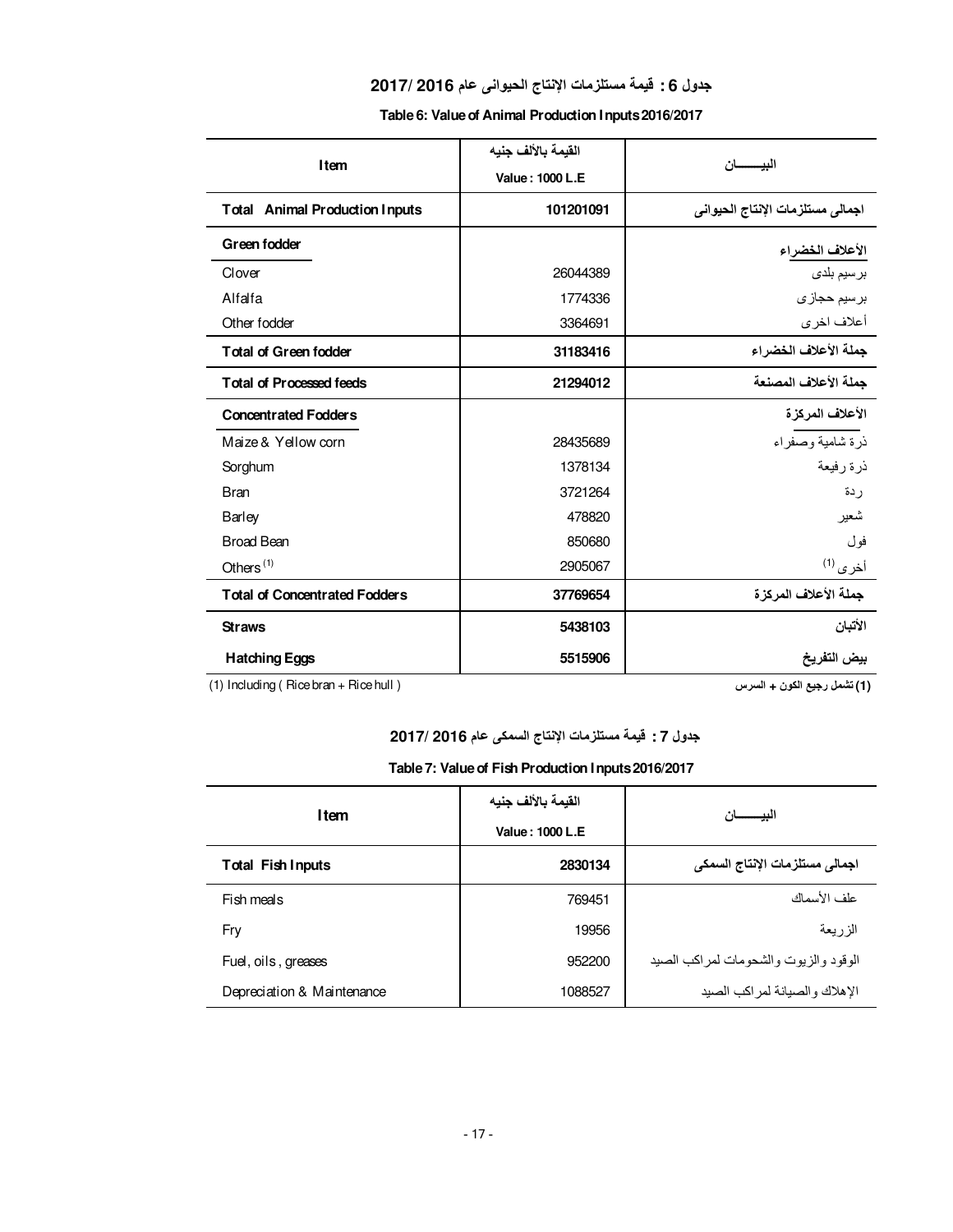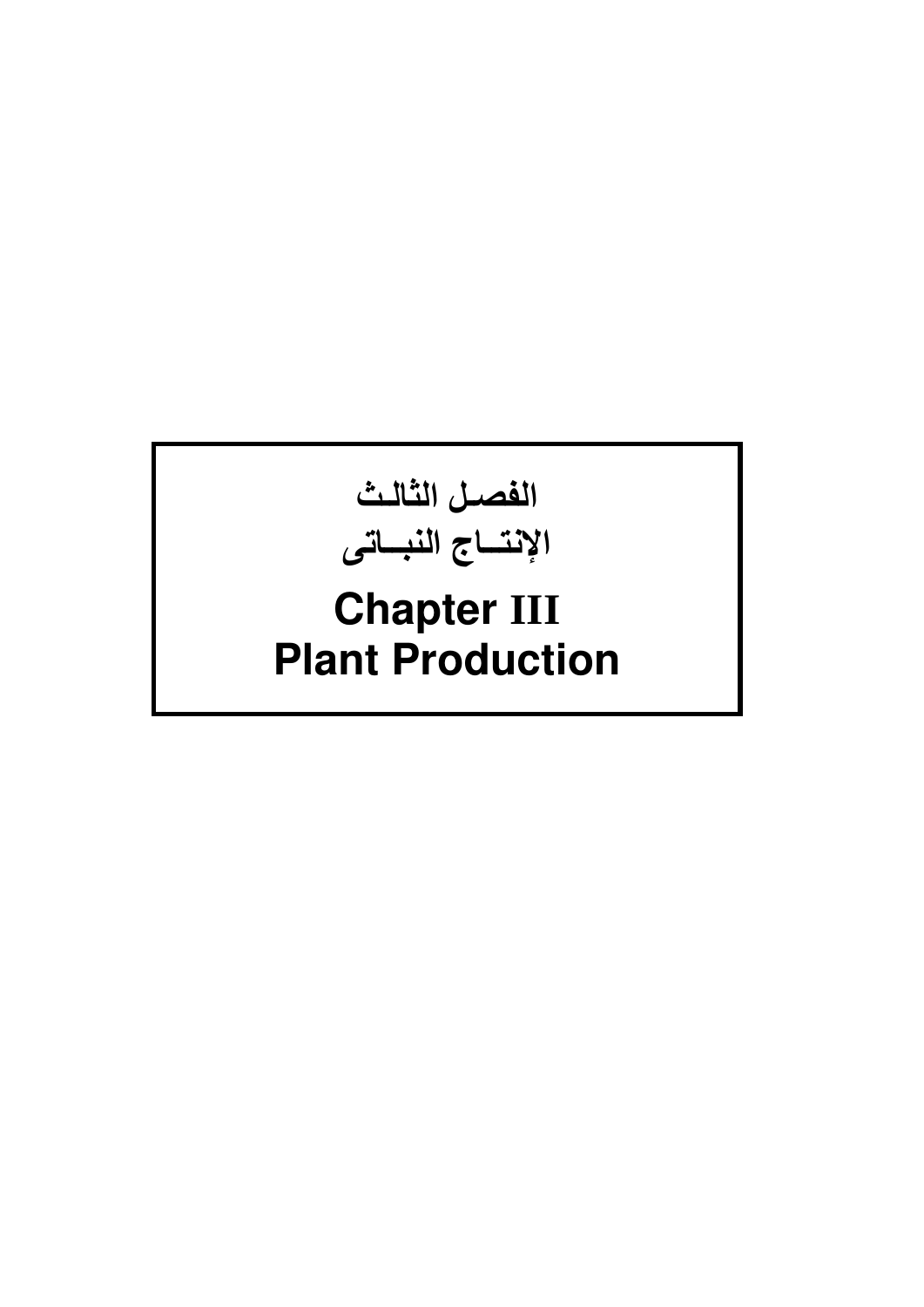#### **جدول 8 : قيمة الحاصلات الحقلية الشتوية طبقاً لنوع المحصول عام 2016 / 2017**

| Table 8 : Value of Winter Field Crops, according to type 2016 / 2017 |  |
|----------------------------------------------------------------------|--|
|----------------------------------------------------------------------|--|

| Crop                              | القيمة : ألف جنيه | المحصول                  | Crop                       | القيمة : ألف جنيه | المحصول            |
|-----------------------------------|-------------------|--------------------------|----------------------------|-------------------|--------------------|
|                                   | Value: 1000 L.E   |                          |                            | Value: 1000 L.E   |                    |
| Lupine                            |                   | الترمس                   | <b>Grand Total</b>         | 91613702          | الإجمالي العام     |
| Cereal                            | 1472              | حبوب                     |                            |                   |                    |
| Dry Stalks                        | 101               | حطب                      | Cereal                     |                   | الحبوب             |
| <b>Total of Lupine</b>            | 1573              | إجمالى الترمس            | <b>Wheat</b>               |                   | القمح              |
| <b>Sugar Crops</b>                |                   |                          | Cereal                     | 31749566          | حبوب               |
| <b>Sugar Beet</b>                 |                   | بنجر السكر               | Straw                      | 5304155           | تين                |
| Tubers                            | 5799732           | درنات                    | <b>Total of Cereal</b>     | 37053721          | إجمالى القمح       |
| by - product                      | 552047            | عرش                      | <b>Barley</b>              |                   | الشعير             |
| <b>Total of Sugar Beet</b>        | 6351779           | إجمالي بنجر السكر        | Cereal                     | 525096            | حبوب               |
| <b>Clover &amp; Green Fodders</b> |                   | البرسيم والأعلاف الخضراء | Straw                      | 59803             | تبن                |
| Permanent                         | 36057374          | المستديم                 | <b>Total of Barley</b>     | 584899            | إجمالي الشعير      |
| Tahreesh                          | 1744202           | التحريش                  | Legume                     |                   | البقوليات          |
| <b>Breeding</b>                   | 431544            | الرباية                  | <b>Beans</b>               |                   | الفول              |
| Straw                             | 50326             | تبن                      | Ripe Broad Bean            | 1419470           | كامل النضج المنفرد |
| <b>Total of Clover</b>            | 38283446          | إجمالي البرسيم           | Intercropped               | 2576              | كامل النضج المحمل  |
| <b>Green Fodders</b>              | 2461              | الأعلاف الخضراء          | Straw                      | 108587            | تبن                |
| <b>Fibers</b>                     |                   | الألياف                  | green                      | 36757             | أخضر قرون          |
| Flax                              |                   | الكتان                   | Shucks                     | 3815              | قصل                |
| Straw                             | 90693             | قش                       | <b>Total of Beans</b>      | 1571205           | إجمالي الفول       |
| Seeds                             | 79055             | بذرة                     | Lentil                     |                   | العدس              |
| <b>Total of Flax</b>              | 169748            | إجمالي الكتان            | Cereal                     | 27485             | حبوب               |
| Onion & Garlic                    |                   | البصل والثوم             | Straw                      | 1043              | تين                |
| Onion                             |                   | البصل                    | <b>Total of Lentil</b>     | 28528             | إجمالي العدس       |
| Single                            | 5370660           | منفرد                    | Fenugreek                  |                   | الحلبة             |
| Intercropped                      | 64674             | محمل                     | Cereal                     | 24214             | حبوب               |
| Green                             | 39360             | أخضر                     | Intercropped               |                   | محمل               |
| Onion Seed                        | 76004             | الرؤوس                   | Straw                      | 2539              | تين                |
| Pickling                          | 26059             | البكليز                  | Green                      |                   | خضراء              |
| <b>Total of Onion</b>             | 5576757           | إجمالي البصل             | <b>Total of Fenugreek</b>  | 26753             | إجمالى الحلبة      |
| Garlic                            |                   | الثوم                    | Chick-peas                 |                   | الحمص              |
| Single Seeds                      | 850447            | منفرد                    | Cereal                     | 83729             | حبوب               |
| Intercropped                      | 10199             | محمل                     | Straw                      | 3360              | تىن                |
| <b>Total of Garlic</b>            | 860646            | إجمالى الثوم             |                            |                   |                    |
| Medical & Aromatic                | 1015097           | النباتات الطبية والعطرية | <b>Total of Chick-peas</b> | 87089             | إجمالي الحمص       |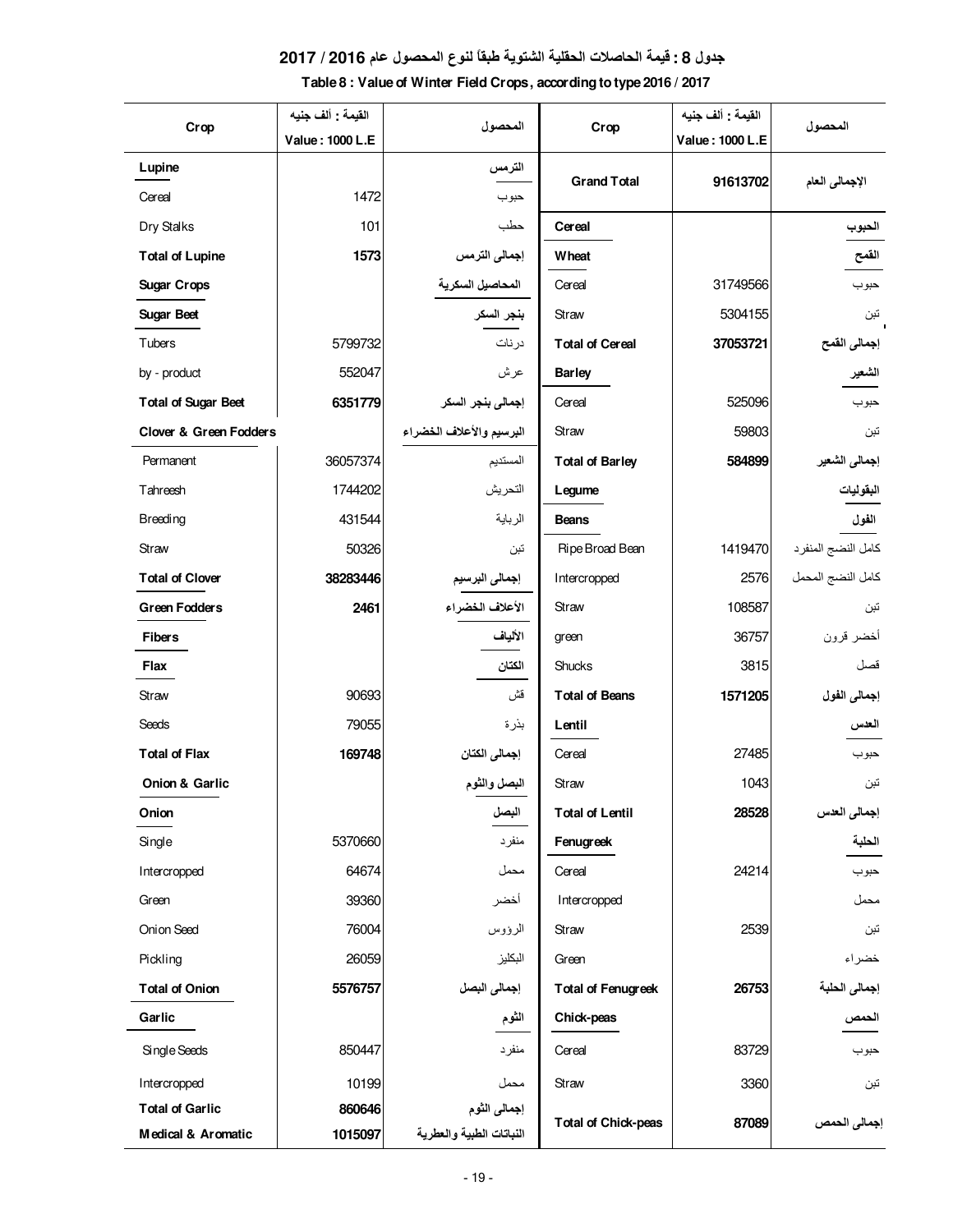### **جدول :9 قيمة الحاصلات الحقلية الصيفية طبقاً لنوع المحصول عام 2016 / 2017**

**Table 9 : Value of Summer Field Crops according to type 2016 / 2017**

| Crop                          | القيمة : ألف جنيه<br>Value: 1000 L.E | المحصول                          | Crop                    | القيمة : ألف جنيه<br>Value: 1000 L.E | المحصول              |
|-------------------------------|--------------------------------------|----------------------------------|-------------------------|--------------------------------------|----------------------|
|                               |                                      |                                  |                         |                                      |                      |
| Rice                          |                                      | الأرز                            | <b>Grand Total</b>      | 71470654                             | الإجمالي العام       |
| Cereal                        | 17366998<br>393112                   | حبوب<br>قش                       | <b>Fibers Group</b>     |                                      |                      |
| Straw<br><b>Total of Rice</b> | 17760110                             | إجمالي الأرز                     | Cotton                  |                                      | الألياف<br>القطــن   |
| Onion                         |                                      | البصل                            | Giza 45                 | 791                                  | جيزة 45              |
|                               |                                      |                                  |                         |                                      |                      |
| Single                        | 81886                                | المنفر د                         | Giza 88                 | 20695                                | جيزة 88              |
| Green                         | 3323                                 | أخضر                             | Giza 92                 | 95571                                | جيزة 92              |
| <b>Total of Onion</b>         | 85209                                | إجمالي البصل                     | Giza <sub>96</sub>      | 107719                               | جيزة 96              |
| Oil Seed Group                |                                      | المحاصيل الزيتية                 | Giza 94                 | 1691030                              | جيزة 94              |
| Peanut                        |                                      | الفول السوداني                   | Giza 87                 | 49671                                | جيزة 87              |
| Single Seeds                  | 2805913                              | منفرد                            | Giza 86                 | 2340042                              | جيزة 86              |
| by - product                  | 42909                                | عرش                              | Giza90                  | 241236                               | جيزة 90              |
| <b>Total of Peanut</b>        | 2848822                              | إجمالي الفول السوداني            | Giza95                  | 142753                               | جيزة 95              |
| Soybean                       |                                      | فول الصويا                       | Other and experiences   | 1269                                 | أصناف أخرى وتجار     |
| Single Seeds                  | 205213                               | منفرد                            | <b>Total cotton</b>     | 4690777                              | جملة القطن           |
| Dry Stalks                    | 25400                                | حطب                              | <b>Dry Stalks</b>       | 41749                                | حطب القطن            |
| <b>Total of Soybean</b>       | 230613                               | إجمالي فول الصويا                | Total of cotton         | 4732526                              | إجمالى القطن         |
| Sesame                        |                                      | السمسم                           | <b>Sugar Crops</b>      |                                      | المحاصيل السكرية     |
| Cereal                        | 578591                               | حبوب                             | <b>Sugar Cane</b>       | 11075191                             | قصب السكر            |
| Dry Stalks                    | 11663                                | حطب                              | Cereal                  |                                      | الحبوب               |
| <b>Total of Sesame</b>        | 590254                               | إجمالي السمسم                    | <b>Maize</b>            |                                      | الذرة الشامية        |
| Sunflower                     |                                      | عباد الشمس                       | White                   | 13828535                             | البيضاء              |
| Single Seeds                  | 105036                               | منفر د                           | Yellow                  | 8468019                              | الصفراء              |
| Dry Stalks                    | 3178                                 | حطب                              | Green Cobs              | 493                                  | الكيزان الخضراء      |
| <b>Total of Sunflower</b>     | 108214                               | إجمالي عباد الشمس                | Dry Stalks              | 880075                               | حطب                  |
| Alfalfa & Green Fodders       |                                      | البرسيم الحجازى والأعلاف الخضراء | <b>Total of Maize</b>   | 23177122                             | إجمالى الذرة الشامية |
| Alfalfa                       | 2577762                              | البرسيم الحجازى                  | <b>Sorghum</b>          |                                      | <u>الذرة الرفيعة</u> |
| Green Fodders                 | 4668337                              | الأعلاف الخضراء                  | Cereal                  | 3056185                              | حبوب                 |
| Medical & Aromatic            | 395339                               | النباتات الطبية والعطرية         | Dry Stalks              | 140293                               | حطب                  |
| Other <sup>(1)</sup>          | 24677                                | الأصناف اخرى <sup>(1)</sup>      | <b>Total of Sorghum</b> | 3196478                              | إجمالي الذرة الرفيعة |

 **(1) تشمل : اللوف - السمار - البردى - ذرة المكانس.** .brooms corn - papyrus - chatters - Arum :include) 1(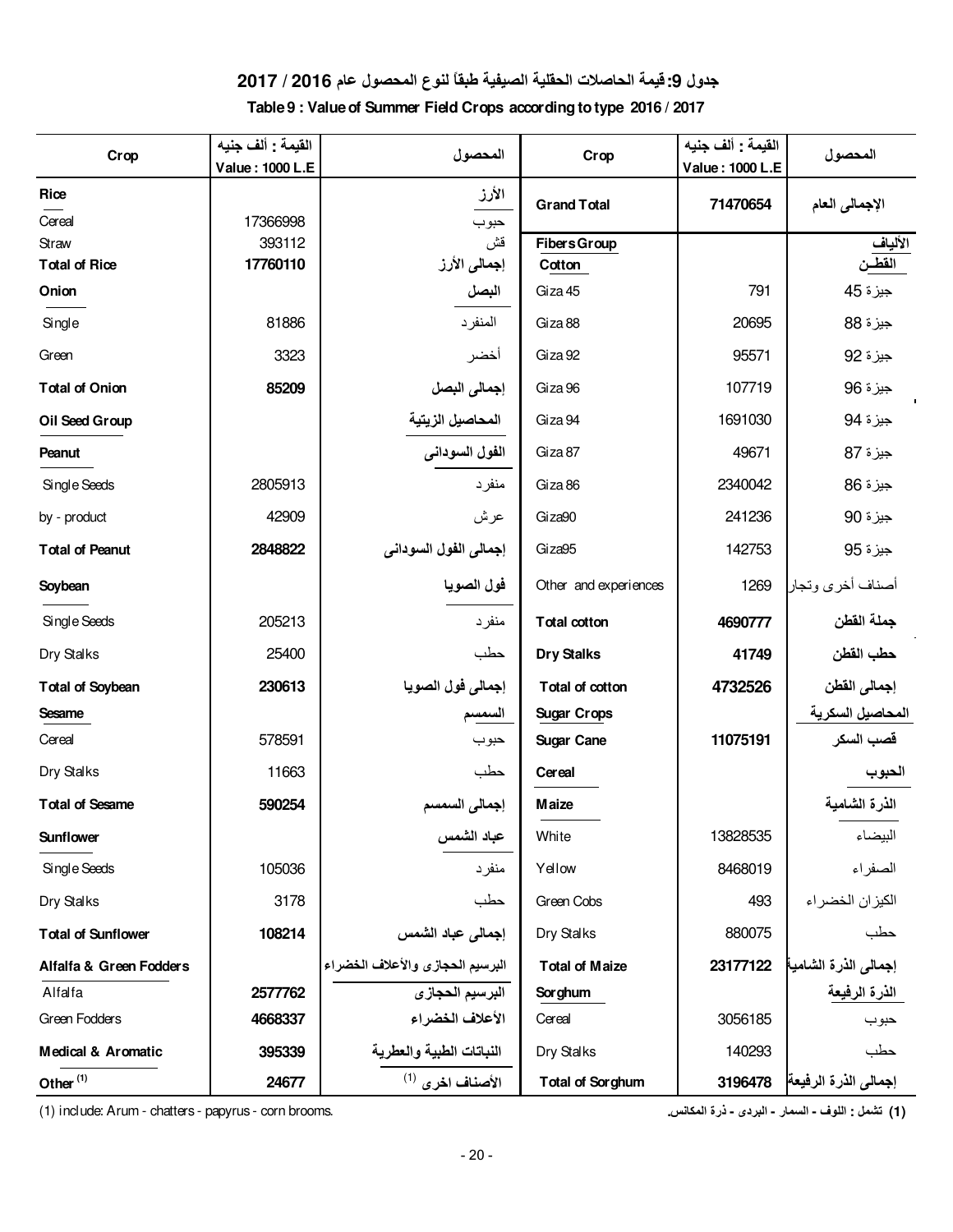|                           | القيمة : ألف جنيه | المحصول                                       |  |
|---------------------------|-------------------|-----------------------------------------------|--|
| Crop                      | Value: 1000 L.E   |                                               |  |
| <b>Grand Total</b>        | 2913738           | الإجمالي العام                                |  |
| <b>Cereal</b>             |                   |                                               |  |
| <b>Maize</b>              |                   | الحبوب<br>ا <mark>لذرة الشامي</mark> ة        |  |
| White                     | 1751170           | البيضاء                                       |  |
| Yellow                    | 609796            | الصفراء                                       |  |
| Dry Stalks                | 102214            | حطب                                           |  |
| <b>Total of Maize</b>     | 2463180           | إجمالي الذرة الشامية                          |  |
| Sorghum                   |                   | الذرة الرفيعة                                 |  |
| Cereal                    | 10851             | حبوب                                          |  |
| Dry Stalks                | 503               | حطب                                           |  |
| <b>Total of Sorghum</b>   | 11354             | إجمالى الذرة الرفيعة                          |  |
| <b>Rice</b>               |                   | الأرز                                         |  |
| Cereal                    | 11417             | حبوب                                          |  |
| <b>Straw</b>              | 218               | قش                                            |  |
| <b>Total of Rice</b>      | 11635             | إجمالي الأرز                                  |  |
| Onion                     |                   | البصل                                         |  |
| Single (mkor)             | 196291            | منفرد مقور                                    |  |
| <b>Total of Onion</b>     | 196291            | إجمالى البصل                                  |  |
| <b>Oil Seed Crops</b>     |                   | ا <mark>لمحاصيل الز</mark> يتية               |  |
| <b>Peanut</b>             |                   | ا <mark>لفول السودانی</mark><br>منفرد         |  |
| Single                    | 89                |                                               |  |
| by - product              | 2                 | عرش                                           |  |
| <b>Total of Peanut</b>    | 91                | إجمالي الفول السوداني                         |  |
| Soybean                   |                   |                                               |  |
| Single Seeds              | 634               | <mark>فول الصوي</mark> ا<br><sub>منفر د</sub> |  |
| Dry Stalks                | 62                | حطب                                           |  |
| <b>Total of Soybean</b>   | 696               | إجمالى فول الصويا                             |  |
| <b>Sesame</b>             |                   |                                               |  |
| Cereal                    | 10672             | حبوب                                          |  |
| Dry Stalks                | 197               | حطب                                           |  |
| <b>Total of Sesame</b>    | 10869             | إجمالى السمسم                                 |  |
| <b>Sunflower</b>          |                   | عباد الشمس                                    |  |
| Single Seeds              | 1907              | منفرد                                         |  |
| Dry Stalks                | 70                | حطب                                           |  |
| <b>Total of Sunflower</b> | 1977              | إجمالى عباد الشمس                             |  |
| <b>Green Fodders</b>      | 209709            |                                               |  |
| Medical & Aromatic        | 7936<br>D         | النباتات الطبية والعطرية                      |  |

**Table 10: Value of Nile Field Crops according to type 2016 / 2017**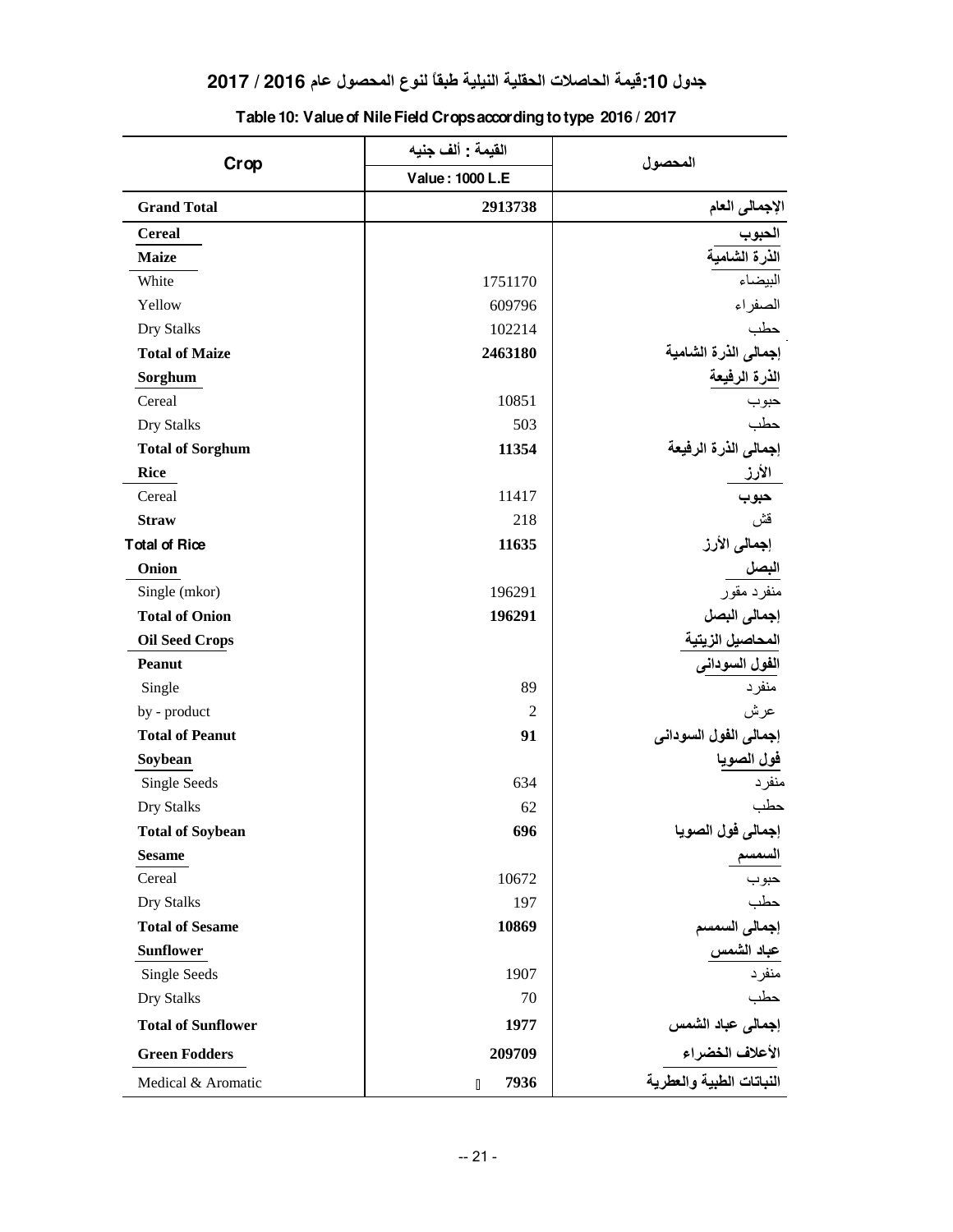# **جدول 11 : قيمة أهم المحاصيل الرئيسية طبقاً للمحافظات عام 2017/2016**

| Table 11: Value of the M ost Important Crops, according Governorate 2016 / 2017 |  |  |  |  |  |
|---------------------------------------------------------------------------------|--|--|--|--|--|
|---------------------------------------------------------------------------------|--|--|--|--|--|

| Value: 1000 L.E |             |                        |             |                     |             | القيمة بالألف جنيه           |
|-----------------|-------------|------------------------|-------------|---------------------|-------------|------------------------------|
| Crops           | الأرز       | الذرة الشامية<br>ىىضاء | القطن       | الفول كامل<br>النضج | القمح       | المحصول                      |
| Governorates    | Rice        | <b>Maize</b>           | Cotton      | <b>Broad Bean</b>   | Wheat       | المحافظات                    |
| <b>T</b> otal   | 17378415    | 15579705               | 4690777     | 1422046             | 31749566    | الاجمالي العام               |
| Cairo           | $\mathsf 0$ | 708                    | $\mathbf 0$ | $\mathsf 0$         | $\mathbf 0$ | القاهرة                      |
| Alexandria      | 4071        | 173158                 | 20032       | 42814               | 759898      | الإسكندرية                   |
| Port Said       | 212752      | 24477                  | 39936       | 4205                | 130013      | بورسعيد                      |
| Suez            | 0           | 19230                  | $\pmb{0}$   | 6065                | 54182       | السويس                       |
| Damietta        | 681556      | 16065                  | 128456      | 74049               | 219474      | دمياط                        |
| Dakahlia        | 5715019     | 515027                 | 829699      | 179166              | 2344562     | الدقهلية                     |
| Sharkia         | 3162460     | 1538591                | 601841      | 99369               | 3890961     | الشرقية                      |
| Qalyoubia       | 111596      | 481002                 | 741         | $\pmb{0}$           | 557768      | القليوبية                    |
| Kafr-El Sheikh  | 3595814     | 604383                 | 1490199     | 221145              | 2121732     | كفرالشيخ                     |
| Gharbia         | 1583190     | 563823                 | 255395      | 17453               | 1102169     | الغربية                      |
| Menoufia        | 308         | 1236634                | 49741       | 3512                | 1470195     | المنوفية                     |
| Behera          | 2192951     | 1546442                | 704226      | 190228              | 3448100     | البحيرة                      |
| Ismailia        | 53162       | 179156                 | 16485       | 3596                | 350000      | الإسماعيلية                  |
| Giza            | $\pmb{0}$   | 501781                 | 0           | 1176                | 509060      | الجيزة                       |
| Beni Suef       | 18522       | 1285399                | 153789      | 3871                | 1341309     | بنى سويف                     |
| Fayoum          | 14987       | 1056753                | 284602      | 8810                | 1874577     | الفيوم                       |
| Menia           | $\pmb{0}$   | 2007735                | 5995        | 12138               | 2582944     | المنيا                       |
| Assuit          | $\mathbf 0$ | 2142976                | 87429       | 62361               | 2373107     | أسيوط                        |
| Suhag           | 0           | 1072153                | 10552       | 15876               | 2065910     | سوهاج                        |
| Qena            | 0           | 123455                 | 0           | 4872                | 920066      | فقا                          |
| Aswan           | 0           | 963                    | $\mathbf 0$ | 23151               | 562250      | أسوان                        |
| Luxor           | 0           | 646                    | 0           | 4655                | 288507      | الأقصر                       |
| Elwady El gdid  | 28839       | 14841                  | 163         | 24744               | 1454066     | الوادى الجديد                |
| Matruh          | $\pmb{0}$   | 5058                   | $\pmb{0}$   | 42564               | 85287       | مطروح                        |
| North Sinai     | 0           | 255                    | 0           | $\pmb{0}$           | 4475        | شمال سيناء                   |
| South Sinai     | $\pmb{0}$   | 0                      | $\pmb{0}$   | $\pmb{0}$           | 7597        | جنوب سيناء<br>مدينةالنوبارية |
| Noubaria        | 3188        | 468994                 | 11496       | 376226              | 1231357     |                              |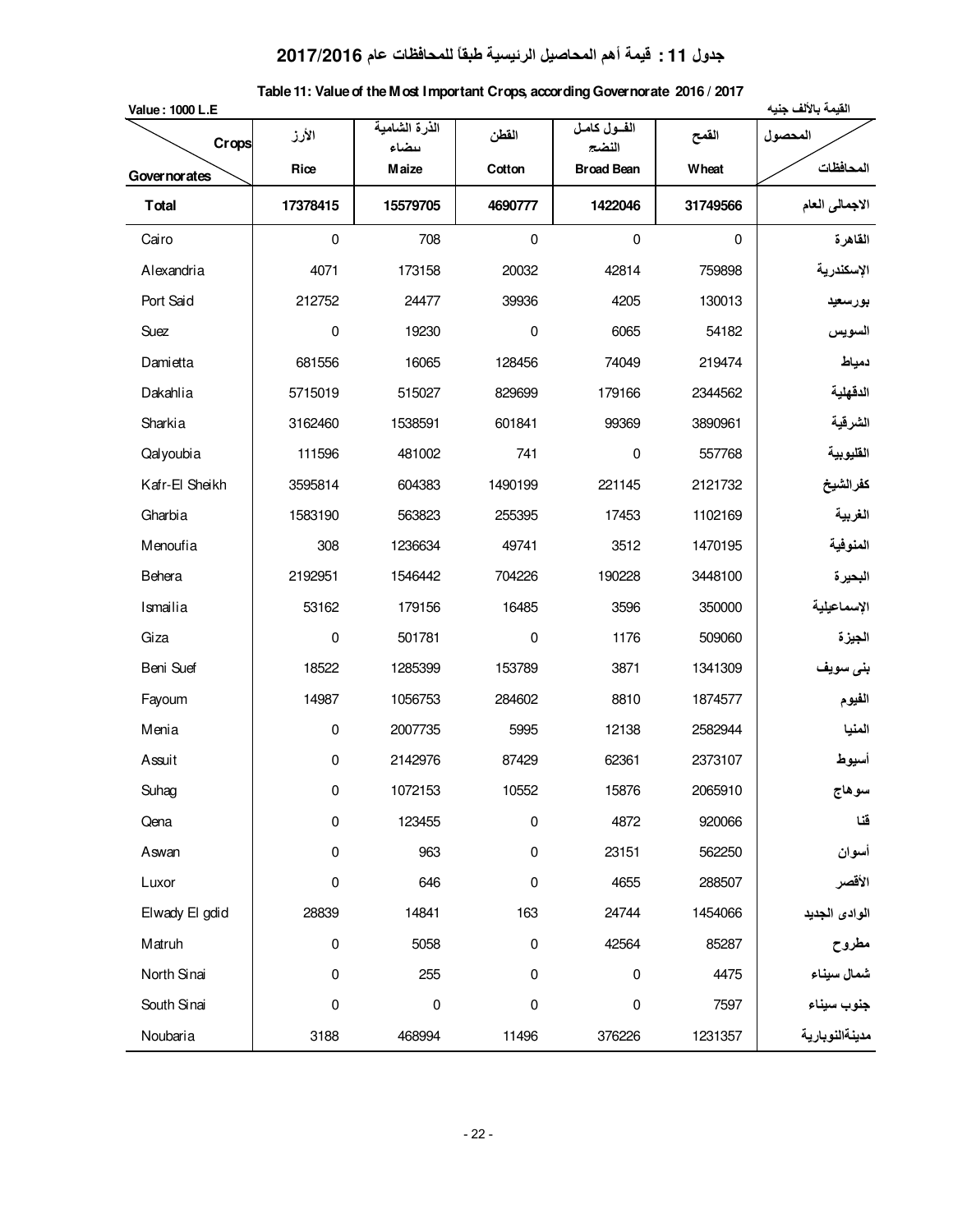#### جنول 12 : قيمة حاصلات الخضر طبقاً لنوع المحصول عام 2017/2016

#### Table 12: Value of Vegetables According to type 2016 / 2017

| Crop             | القيمة بالألف جنيه<br>Value: 1000 L.E | المحصول           | Crop                    | القيمة بالألف جليه<br>Value: 1000 L.E | المحصول           |
|------------------|---------------------------------------|-------------------|-------------------------|---------------------------------------|-------------------|
| Coriander        | 9627                                  | الكسرة الخضراء    | <b>Grand Total</b>      | 43555104                              | الاجمالى العام    |
| Chard            | 322                                   | المبلق            |                         |                                       |                   |
| Dill             | 33066                                 | الشبث             | Main vegetables         | 18306349                              | الخضر الأساسية    |
| Celery           | 4139                                  | الكرفس            | Tomatoes                | 11497919                              | الطماطم           |
| Egytian Mallow   | 129                                   | الغبازى           | Eggplant                | 3028546                               | البائدجان         |
| Chorma           | 254109                                | 5- الكورمة        | Squash                  | 966662                                | الكوسة            |
| Taro             | 254109                                | القلقاس           | Pepper                  | 1529486                               | القافل            |
| M gat            | 4460422                               | 6- المفات         | Cauliflower             | 135806                                | القنبيط           |
| Water melon      | 2546524                               | البطيخ            | Okra                    | 302672                                | البامية           |
| Sweet Melon      | 60909                                 | الشمام            | Artichoke               | 845258                                | الغرشوف           |
| Cantaloupe       | 914889                                | الكثالوب          | Leguminous vegetables   | 3239186                               | الخضر البقلية     |
| Cucumber         | 848538                                | الخيار            | Green Beans             | 815126                                | الفاصوليا الخضراء |
| Pumpkin          | 4490                                  | القرع العملي      | Dry Beans               | 1437040                               | القاصوليا الجافة  |
| Snake cucumber   | 46978                                 | القتاء            | Green Peas              | 794027                                | البسلة الخضراء    |
| Melon Shahd      | 38094                                 | الشهد             | Dry Peas                | 2533                                  | البملة الجافة     |
| Roots            | 300033                                | 7- الجلريات       | G.Kidney Beans          | 39127                                 | اللوبيا الخضراء   |
| Turnip           | 13609                                 | اللفت             | D.Kidney Beans          | 151333                                | اللوبيا الجافة    |
| Radish           | 2346                                  | الفجل             | Tuber vegetables        | 10282699                              | الخضر النرنية     |
| Carrot           | 282429                                | الجزر             | <b>Potatoes</b>         | 9848583                               | البطاطس           |
| Beet             | 1649                                  | البنجر            | Sweet potatoes          | 434116                                | العطاطا           |
|                  |                                       |                   | Leafy greens vegetables | 954349                                | الخضر الورقية     |
| Others           | 5757957                               | 8- أصناف أخرى     | Jew, s Mallow           | 96243                                 | الملوخية          |
| Seeds Pumpkin    | 9142                                  | قرع اللب          | Spinach                 | 54746                                 | المباتخ           |
| Seeds watermelon | 1546867                               | بطيخ اللب         | Cabbage                 | 646859                                | الكرنب            |
| Seeds Squash     | 26400                                 | كوسة اللب         | Lettuce                 | 47702                                 | الخس              |
| Kawata           | 4026                                  | قوطة              | Rocket                  | 6702                                  | الجرجير           |
| Strawberry       | 1128757                               | الفراولة (الشليك) | Parsley                 | 50643                                 | البقدونس          |
| Vegetable seeds  | 3042765                               | بذور الخضر        | Egyptian leek           | 4171                                  | الكرات المصرى     |

 $\sim$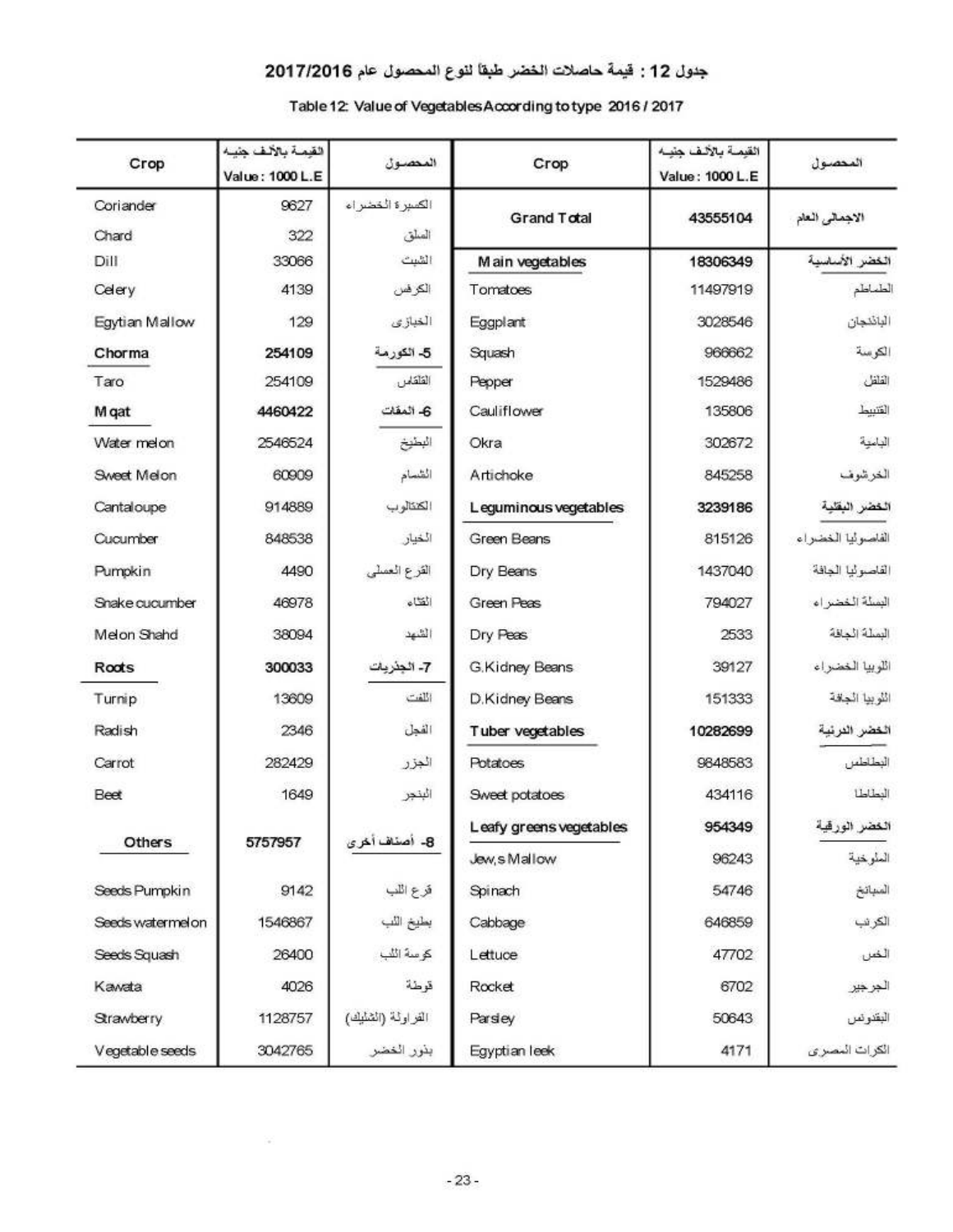#### **جدول 13 : قيمة أهم الخضر الرئيسية طبقاً للمحافظات عام 2017/2016**

| Value: 1000 L.E |                          |             |                         |                                   |                    | القيمة : ألف جنيه |
|-----------------|--------------------------|-------------|-------------------------|-----------------------------------|--------------------|-------------------|
| Crops           | $^{(1)}$ الخيار $^{(1)}$ | البطيخ      | البطاطس                 | الكوسة (1)                        | الطماطم (1)        | المحصول           |
| Governorates    | Cucumber                 | Water melon | <b>Potatoes</b>         | Squash                            | Tomatoes           | المحافظات         |
| <b>T</b> otal   | 1196847                  | 2546524     | 9848583                 | 966952                            | 11539265           | الاجمالي العام    |
| Cairo           | 2181                     | $\mathbf 0$ | 122                     | 1057                              | 2349               | القاهرة           |
| Alexandria      | $\mathbf 0$              | 143676      | 425062                  | 64874                             | 1475928            | الإسكندرية        |
| Port Said       | 0                        | 0           | 1064                    | 0                                 | 14061              | بورسعيد           |
| Suez            | 3664                     | 843         | $\mathbf 0$             | 1350                              | 58457              | السويس            |
| Damietta        | 12943                    | 11777       | 141958                  | 1864                              | 24543              | دمياط             |
| Dakahlia        | 141354                   | 396121      | 945572                  | 12604                             | 124389             | الدقهلية          |
| Sharkia         | 102586                   | $\mathbf 0$ | 373993                  | 307397                            | 2126943            | الشرقية           |
| Qalyoubia       | 3404                     | $\mathbf 0$ | 292721                  | 15316                             | 26218              | القليوبية         |
| Kafr-El Sheikh  | 121422                   | 210180      | 43585                   | 42291                             | 316101             | كفرالشيخ          |
| Gharbia         | 36717                    | 0           | 743718                  | 4616                              | 36979              | الغربية           |
| Menoufia        | 18789                    | 6179        | 965517                  | 1335                              | 32073              | المنوفية          |
| Behera          | 91697                    | 50746       | 1614096                 | 106738                            | 1044938            | البحيرة           |
| Ismailia        | 59255                    | 81908       | 383546                  | 34783                             | 477014             | الإسماعيلية       |
| Giza            | 179967                   | $\mathbf 0$ | 403068                  | 112494                            | 777533             | الجيزة            |
| Beni Suef       | 10379                    | 83          | 332432                  | 1705                              | 457108             | بنى سويف          |
| Fayoum          | 13257                    | 4926        | $\mathbf 0$             | 30874                             | 252656             | الفيوم            |
| Menia           | 121925                   | 2883        | 910774                  | 4145                              | 533467             | المنيا            |
| Assuit          | 4930                     | 1168        | 52833                   | 194                               | 187978             | أسيوط             |
| Suhag           | 7787                     | 1203        | 73545                   | 4037                              | 448630             | سوهاج             |
| Qena            | 5594                     | $\mathbf 0$ | $\mathbf 0$             | 56                                | 104871             | فنا               |
| Aswan           | 1849                     | 0           | 0                       | 1594                              | 16084              | أسوان             |
| Luxor           | 4732                     | 165         | 114                     | 1427                              | 304749             | الأقصر            |
| Red Sea         | 113                      | $\pmb{0}$   | 0                       | 15                                | 50                 | البحر الأحمر      |
| Elwady El gdid  | 2636                     | 2676        | 1264124                 | 387                               | 5185               | الوادى الجديد     |
| Matruh          | 1836                     | 142378      | 95804                   | 17173                             | 676527             | مطروح             |
| North Sinai     | 16354                    | 227         | 7562                    | 7528                              | 109936             | شمال سيناء        |
| South Sinai     | 1748                     | 37          | 161                     | 276                               | 2814               |                   |
| Noubaria        | 229728<br>÷ť             | 1489348     | 777212<br>$\frac{1}{2}$ | 190822<br>$\overline{\mathbf{H}}$ | 1901684<br>$t + t$ | مدبنة النوبارية   |

#### **Table 13: Value of the Main Vegetables, according to Governorates 2016 / 2017**

 **(1) تشمل قيمة الصوب : الطماطم 41346 ألف جنيه ، الكوسة 290 ألف جنيه ، الخيار 348309 ألف جنيه** 

**(1) Include Greenhouses Value: Tomatoes 41346 thousand L.E,Squash 290 thousand L.E , Cucumber 348309 thousand L.E**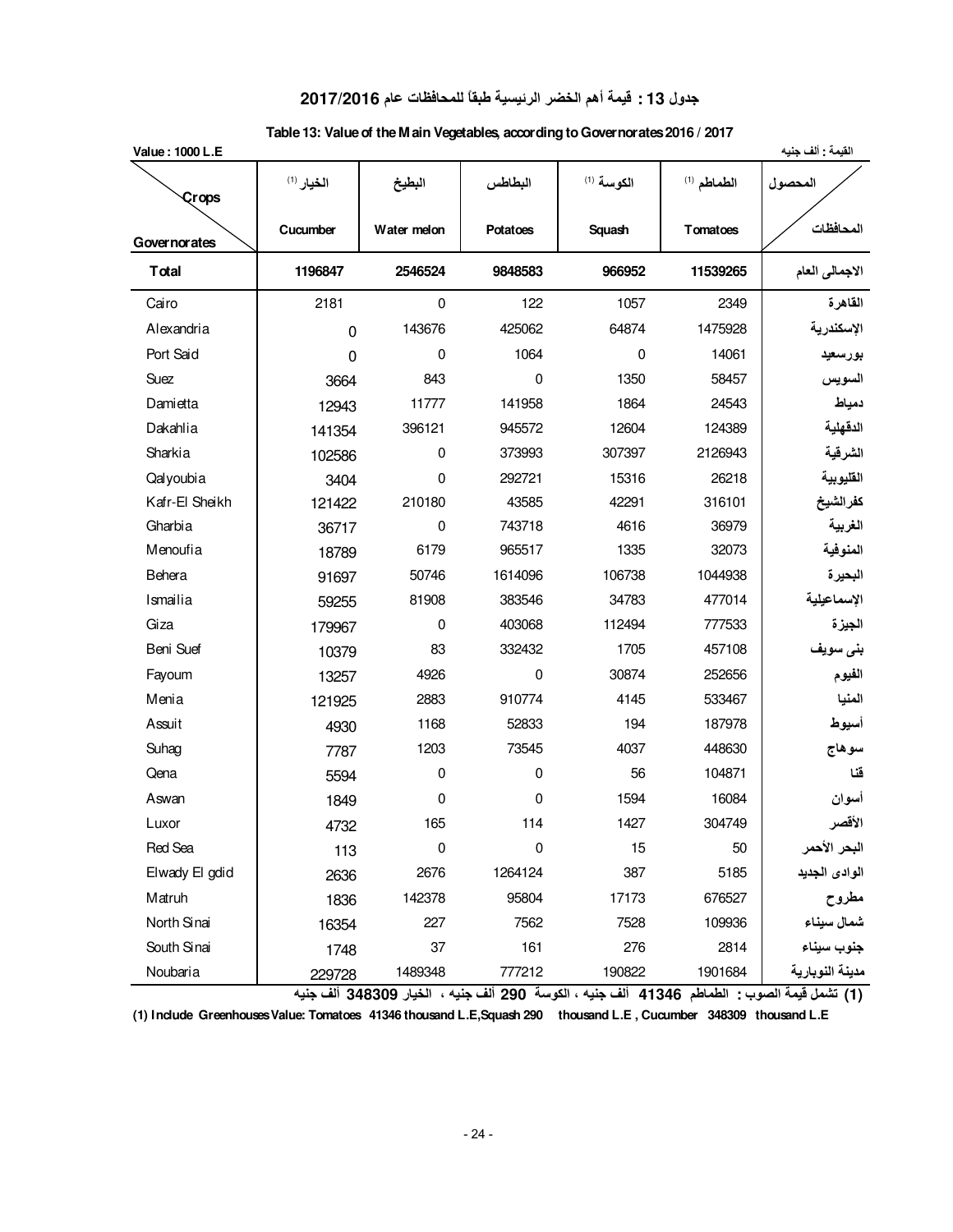## **جدول 14 : قيمة حاصلات الفاكهة طبقاً لنوع المحصول عام 2017/2016**

|                       | القيمة بالألف جنيه |                              |                    | القيمة بالألف جنيه |                          |
|-----------------------|--------------------|------------------------------|--------------------|--------------------|--------------------------|
| Crop                  | Value: 1000 L.E    | المحصول                      | Crop               | Value: 1000 L.E    | المحصول                  |
| Annona                | 22627              | القشدة                       | <b>Grand Total</b> | 48237960           | الإجمالي العام           |
| Loquat                | 6842               | البشملة                      |                    |                    |                          |
| Kaki                  | 70728              | الكاكى                       | <b>Citrus</b>      | 9605603            | الموالح                  |
| Fruit                 | 21504080           | 3- الفواكه                   | Oranges            | 5775142            | رتقال                    |
| Grapes                | 7132299            | العنب                        | Mandarin           | 1775139            | وسفى                     |
| Mango                 | 4718010            | المانجو                      | Lime               | 2037523            | بمون المالح              |
| Banana                | 6954387            | الموز                        | Lemon              | 9824               | يمون الأضاليا            |
| Fig                   | 700319             | النين                        | <b>Sweet Lemon</b> | 3946               | يمون الحلو               |
| Guava                 | 975036             | الجوافة                      | Grape Fruit        | 1618               | جريب فروت                |
| Prickly               | 67470              | التين الشوكي                 | Sour Orange        | 2411               | لرنج                     |
| Pomegranate           | 956559             | الرمان                       | Others             | $\mathbf{0}$       | والح اخرى <sup>(1)</sup> |
| <b>Nuts</b>           | 31165              | 4- النقل                     |                    |                    |                          |
| Almond                | 28583              | اللوز                        | <b>Halaweat</b>    | 10325420           | - الحلويات               |
| Pecan                 | 2582               | البيكان                      | Apple              | 2389249            | نفاح                     |
| <b>Others</b>         | 2050               | 5- أصناف اخرى <sup>(2)</sup> | Apricot            | 463645             | ىشمش                     |
| Others                | 2050               | أصناف اخرى                   | Peach              | 1083346            | خوخ                      |
| Palm and its products | 6769642            | 6- النخيل ومنتجاته           | Plum               | 106979             | رقوق                     |
| Dates                 | 5014550            | البلح                        | Pear               | 319635             | كمثرى                    |
| Luffa & Palm branches | 1755092            | الليف والجريد                | Olive              | 5862369            | ريتون                    |

#### **Table 14: Value of Fruit Crops,According to the type 2016 / 2017**

**(1) include: Kalmntina- lemon Italian**

1) تشمل : كالمنتينا- ليمون إيطالى

2) تشمل : زبدية - عناب - توت -فستق - خروب - باباظ - كيوى - نبق - اشجار علمية ومختلطة

**(2) include: Bowl - jujube - Tut -vstq - carob - Babaz - Kiwi - buckthorn - scientific and mixed trees**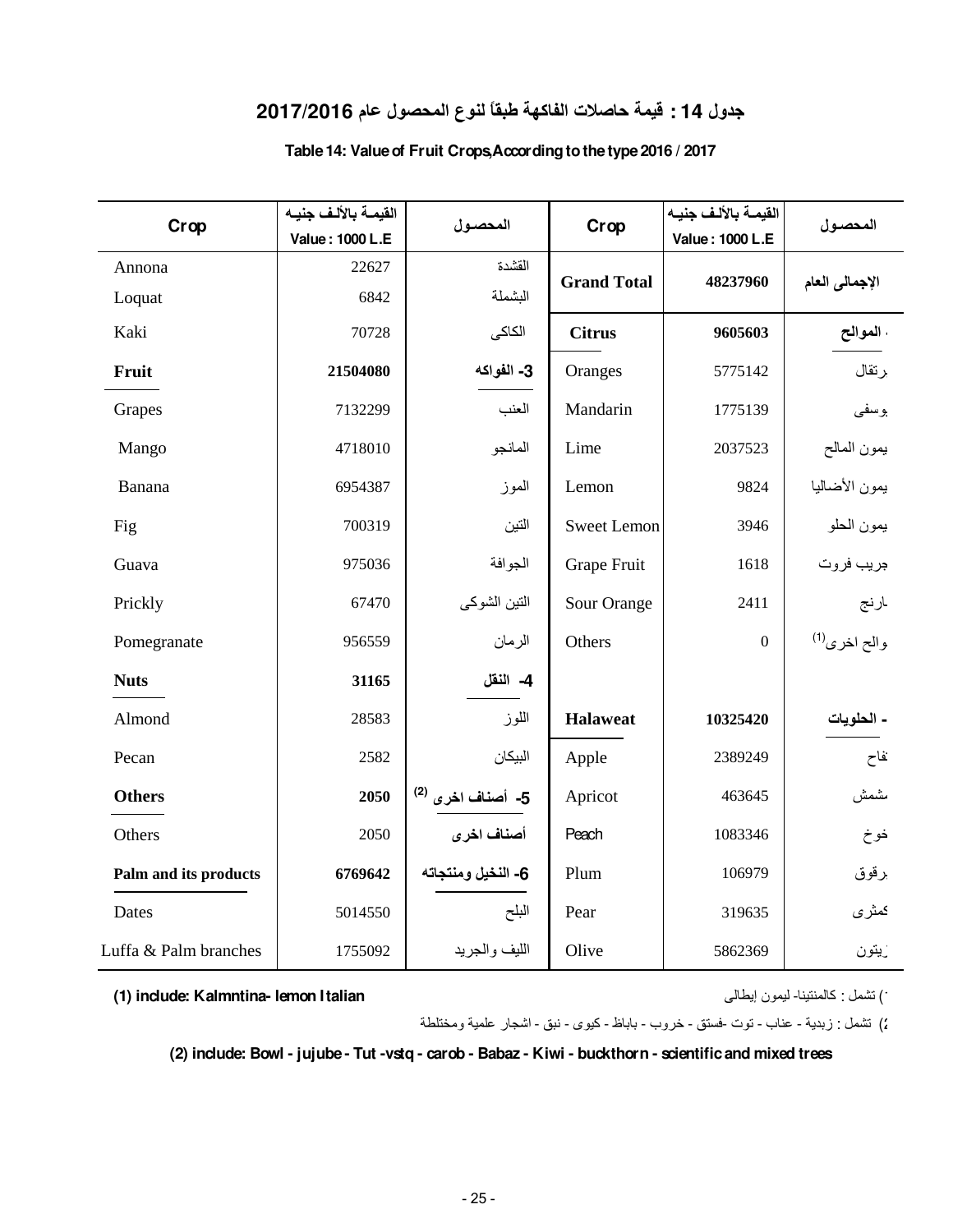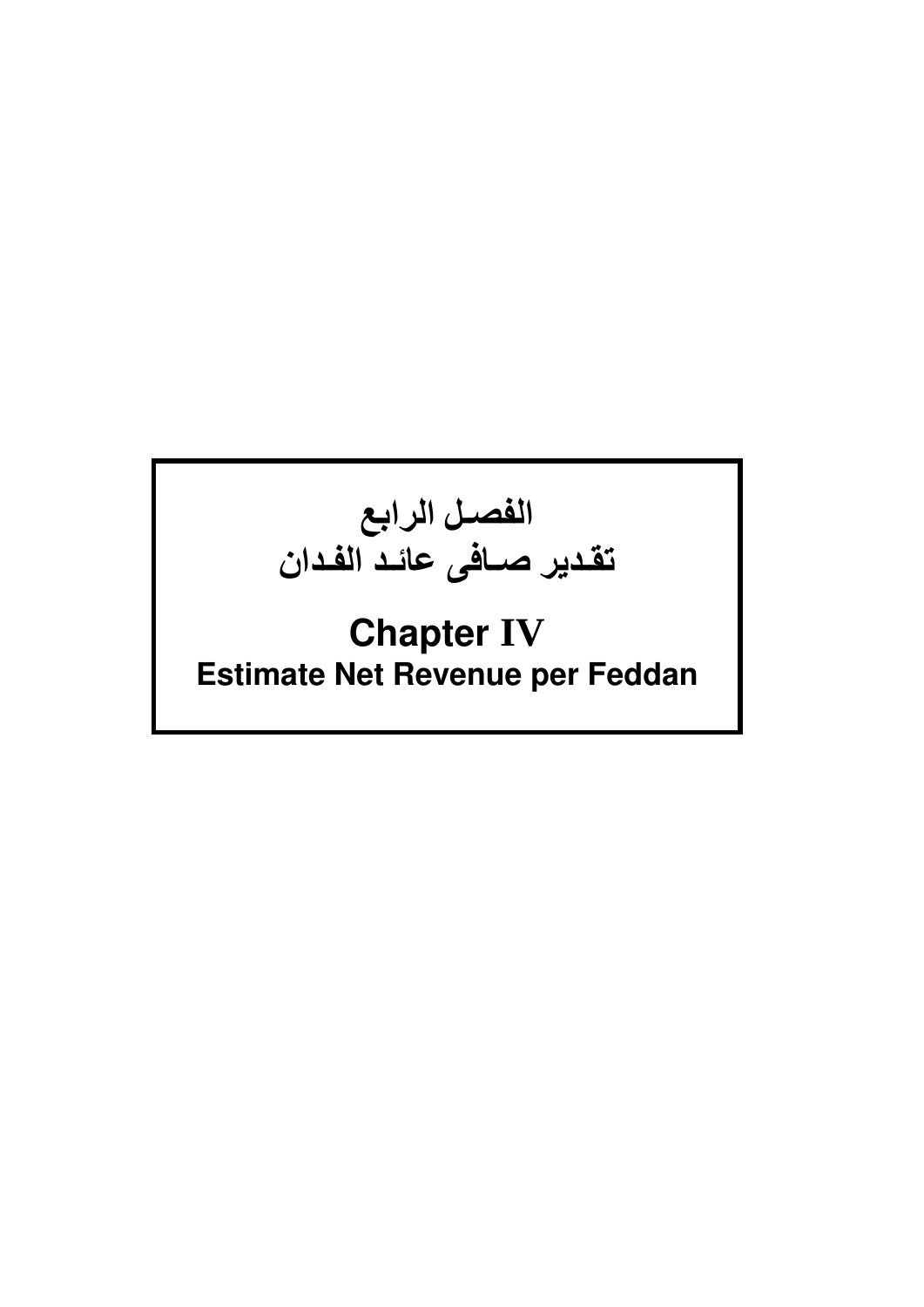#### **جدول 15 : تقدير صافى عائد الفدان لأهم الحاصلات الحقلية الشتوية عام 2016 / 2017**

#### **Table 15 : Average of Net Revenue for Winter Field Crops 2016 / 2017**

**Value : L.E جنيه : القيمة** 

| Item               | صافي العائد من الفدان | تكلفة الفدان <sup>(1)</sup> | إجمالي العائد من الفدان | البيان                |
|--------------------|-----------------------|-----------------------------|-------------------------|-----------------------|
|                    | Net Return            | <b>T.Variable Cost</b>      | <b>Total Revenue</b>    |                       |
| <b>Field Crops</b> |                       |                             |                         | أولا الحاصلات الحقلية |
| Wheat              | 3796                  | 9019                        | 12815                   | القمح                 |
| Barley             | 767                   | 7922                        | 8689                    | الشعير                |
| <b>Broad Beans</b> | 3600                  | 8348                        | 11948                   | الفول                 |
| Lentil             | 3171                  | 8198                        | 11369                   | العدس                 |
| Sugar Beet         | 4796                  | 7395                        | 12191                   | بنجر السكر            |
| Flax               | 3122                  | 8655                        | 11777                   | الكتان                |
| Clover Long        | 13133                 | 6191                        | 19324                   | البرسيم المستديم      |
| Vegetable Crops    |                       |                             |                         | ثانيا حاصلات الخضر    |
| Tomato             | 25501                 | 9264                        | 34765                   | الطماطم               |
| Squash             | 10271                 | 10369                       | 20640                   | الكوسة                |
| Cabbage            | 6042                  | 9624                        | 15666                   | الكرنب                |
| Pepper             | 7487                  | 8897                        | 16384                   | الفلفل                |
| Eggplant           | 19897                 | 9696                        | 29593                   | الباذنجان             |

 **Rent Include) 1) (<sup>1</sup> (تشمل الإيجار**

 **صافى العائد = إجمالى العائد - التكلفة Cost - revenue total = revenue Net**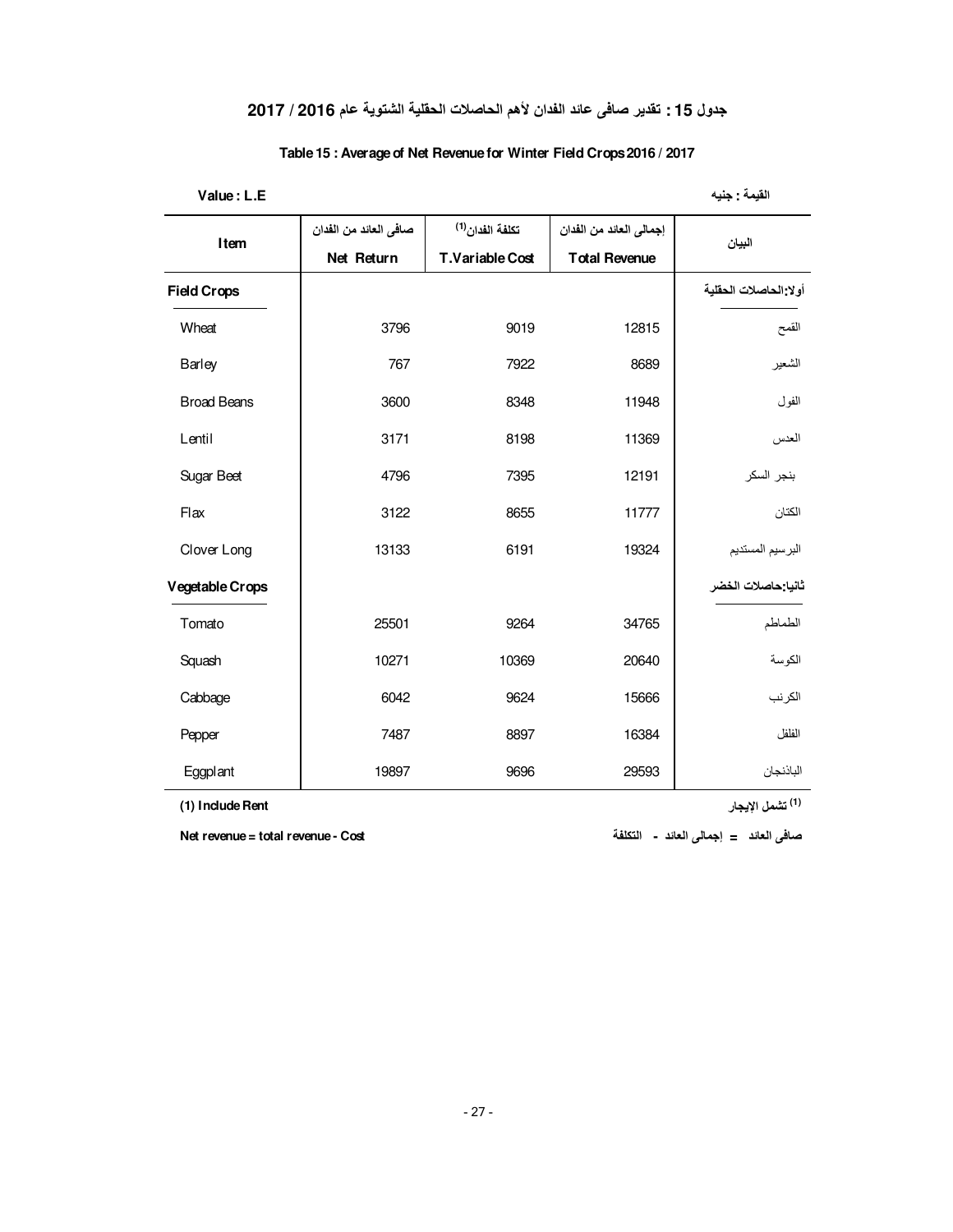#### **جدول 16 : تقدير صافى عائد الفدان لأهم الحاصلات الحقلية الصيفية عام 2016 / 2017**

| Value: L.E         |                       |                             |                         | القيمة : جنيه         |
|--------------------|-----------------------|-----------------------------|-------------------------|-----------------------|
| Item               | صافي العائد من الفدان | تكلفة الفدان <sup>(1)</sup> | إجمالي العائد من الفدان | البيان                |
|                    | Net Return            | T.Variable Cost             | <b>Total Revenue</b>    |                       |
| <b>Field Crops</b> |                       |                             |                         | أولا الحاصلات الحقلبة |
| Sugar Cane         | 19377                 | 14579                       | 33956                   | قصب السكر             |
| Rice               | 5221                  | 8359                        | 13580                   | الأرز                 |
| Maize              | 1784                  | 7952                        | 9736                    | الذرة الشامية         |
| Sorghum            | 2428                  | 6431                        | 8859                    | الذر ة الر فيعة       |
| Peanut             | 10019                 | 8448                        | 18467                   | الفول السودانبي       |
| Vegetable Crops    |                       |                             |                         | ثانيا حاصلات الخضر    |
| Tomato             | 21046                 | 8812                        | 29858                   | الطماطم               |
| Squash             | 5313                  | 9134                        | 14447                   | الكوسة                |
| Pepper             | 7201                  | 8594                        | 15795                   | الفلفل                |
| Potatoes           | 4604                  | 20804                       | 25408                   | البطاطس               |
| Cucumber           | 7189                  | 8600                        | 15789                   | الخيار                |
| Water Melon        | 18284                 | 8533                        | 26817                   | البطيخ                |
| <b>Eggplant</b>    | 11680                 | 8285                        | 19965                   | الباذنجان             |

#### **Table 16 : Average of Net Revenue for Summer Field Crops 2016 / 2017**

**جدول 17 : تقدير صافى عائد الفدان لأهم الحاصلات الحقلية النيلية عام 2016 / 2017**

#### **Table 17 : Average of Net Revenue for Nil Field Crops 2016 / 2017**

| Value: L.E         |                       |                             |                         | القبمة : جنبه         |
|--------------------|-----------------------|-----------------------------|-------------------------|-----------------------|
| Item               | صافي العائد من الفدان | تكلفة الفدان <sup>(1)</sup> | إجمالي العائد من الفدان | البيان                |
|                    | Net Return            | T.Variable Cost             | <b>Total Revenue</b>    |                       |
| <b>Field Crops</b> |                       |                             |                         | أولا الحاصلات الحقلية |
| Maize              | 1883                  | 5897                        | 7780                    | الذر ة الشامية        |
| Vegetable Crops    |                       |                             |                         | ثانيا حاصلات الخضر    |
| Tomato             | 13083                 | 7579                        | 20662                   | الطماطم               |
| Potatoes           | 7695                  | 11827                       | 19522                   | البطاطس               |
| Cabbage            | 6000                  | 5370                        | 11370                   | الكرنب                |
| (1) Indude Rent    |                       |                             |                         | (1) تشمل الإيجار      |

 **صافى العائد = إجمالى العائد - التكلفة Cost - revenue total = revenue Net**

 $\blacksquare$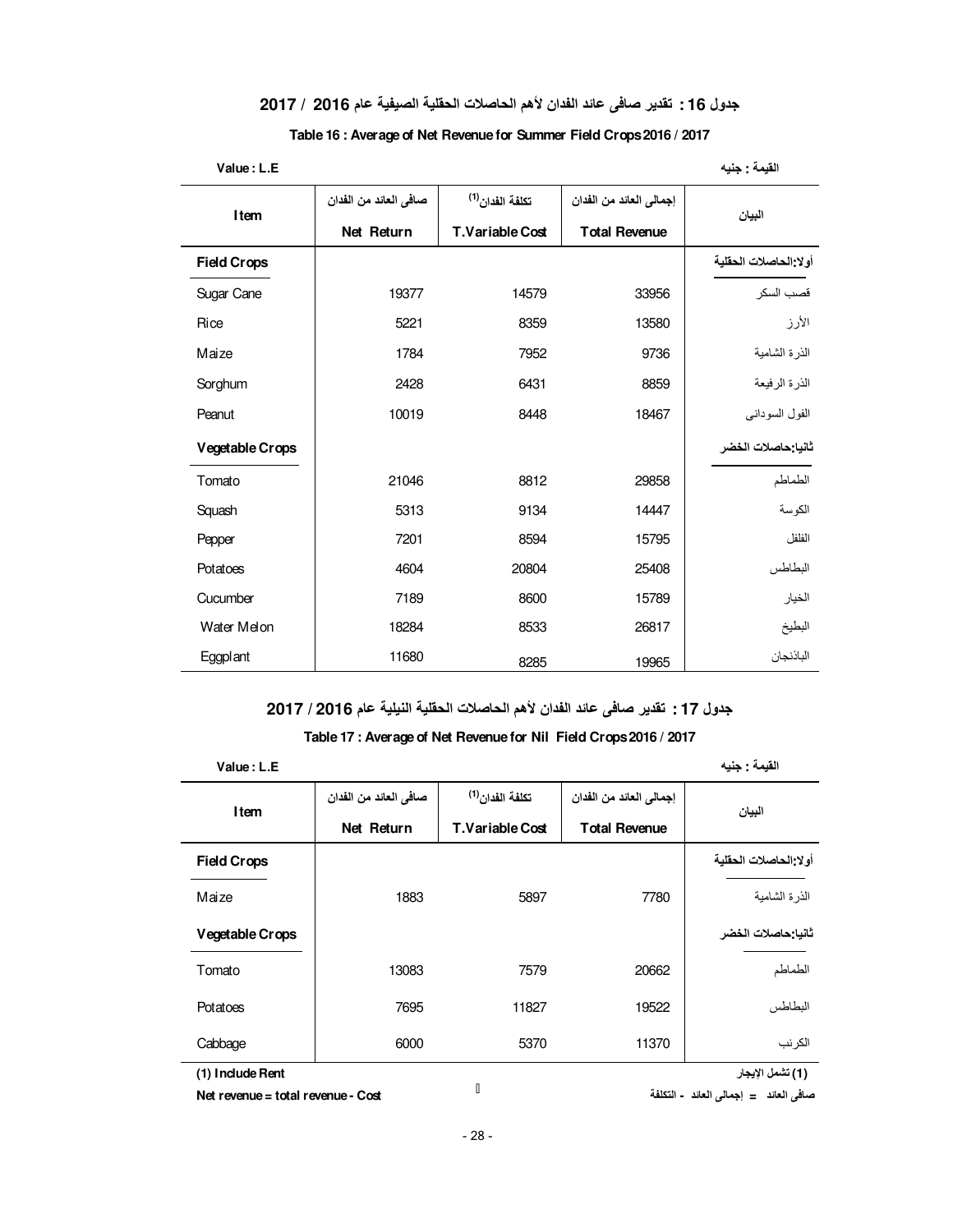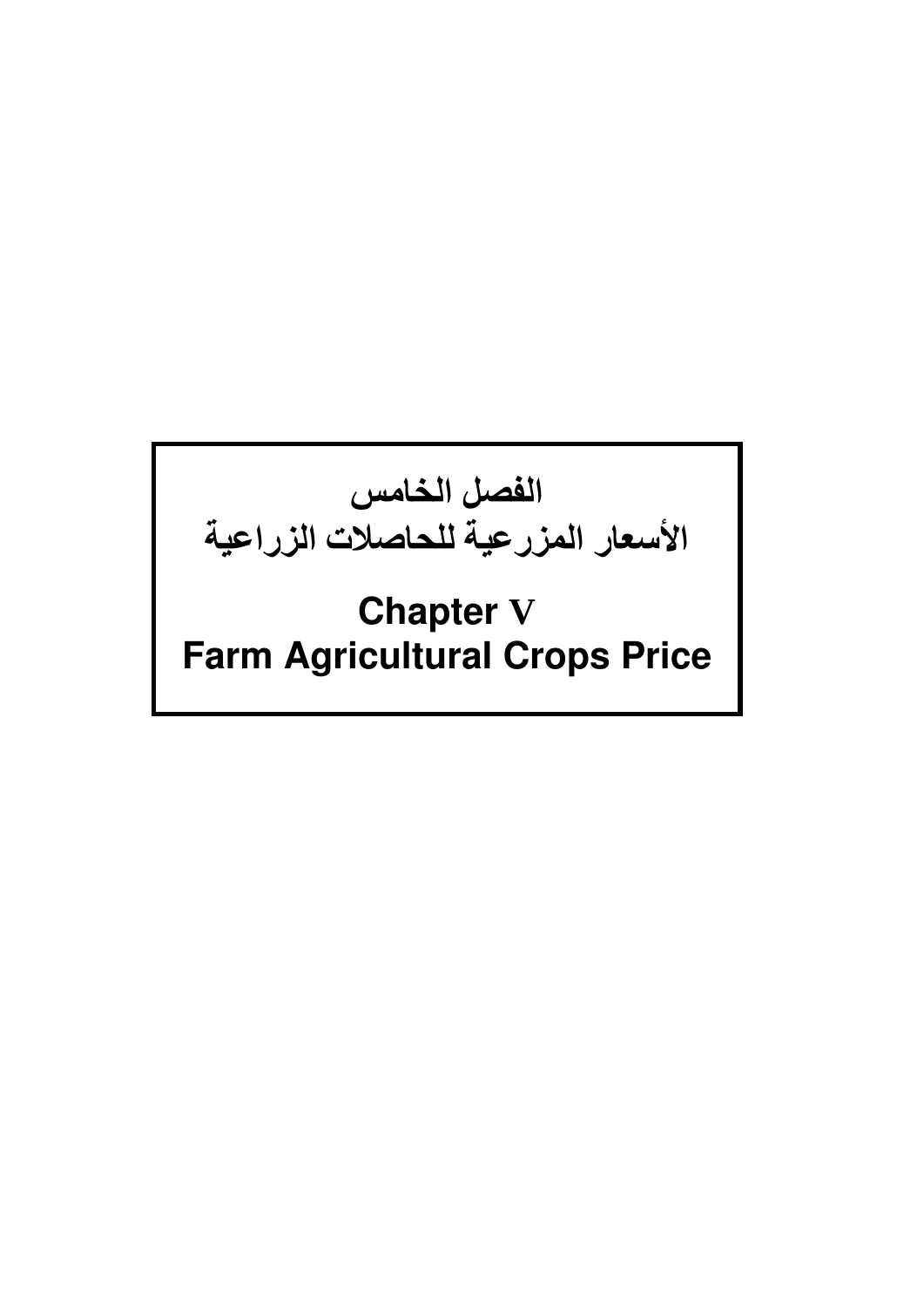| جدول 18 :تطور الأسعار المزرعية لأهم أصناف المحاصيل الشتوية  خلال السنوات من ( 2013/2012 - 2017/2016 ) |  |  |  |  |
|-------------------------------------------------------------------------------------------------------|--|--|--|--|
|-------------------------------------------------------------------------------------------------------|--|--|--|--|

| Price: L.E /Ton    |           |             |           |           |           | السعر: جنيه/ طن    |
|--------------------|-----------|-------------|-----------|-----------|-----------|--------------------|
| Years<br>Crop      | 2016/2017 | 2015/2016   | 2014/2015 | 2013/2014 | 2012/2013 | السنوات<br>المحصول |
|                    |           |             |           |           |           |                    |
| <b>Wheat</b>       | 3770      | 2779        | 2760      | 2740      | 2587      | القمح              |
| <b>Barley</b>      | 5376      | 4142        | 4008      | 3600      | 3492      | الشعير             |
| <b>Grand bean</b>  | 6452      | 5302        | 5239      | 4871      | 4755      | الفول البلدى       |
| Sugar beet         | 534       | 379         | 379       | 370       | 287       | بنجر السكر         |
| <b>Flax fibers</b> | 1276      | 878         | 870       | 848       | 839       | الكتان ألياف       |
| Onions Single      | 1937      | 956         | 1042      | 961       | 887       | البصل المنفرد      |
| Garlic             | 2970      | 2748        | 1783      | 1718      | 1527      | الثوم              |
| Coriander          | 17576     | 6625        | 6617      | 6603      | 6582      | الكسبرة            |
| Carcadeh           | 17097     | $\mathbf 0$ | 16696     | 16565     | 16000     | الكركدية           |
| Cumin              | 35673     | 17374       | 16682     | 16654     | 16655     | الكمون             |
| <b>M</b> int       | 803       | 790         | 785       | 777       | 760       | النعناع            |
| <b>Bardacoch</b>   | 9661      | 3845        | 3827      | 3816      | 3788      | البردقوش           |

**Table 18:Evolution of price for most Important Varieties of Winter Crops (2012/2013 - 2016 /2017)**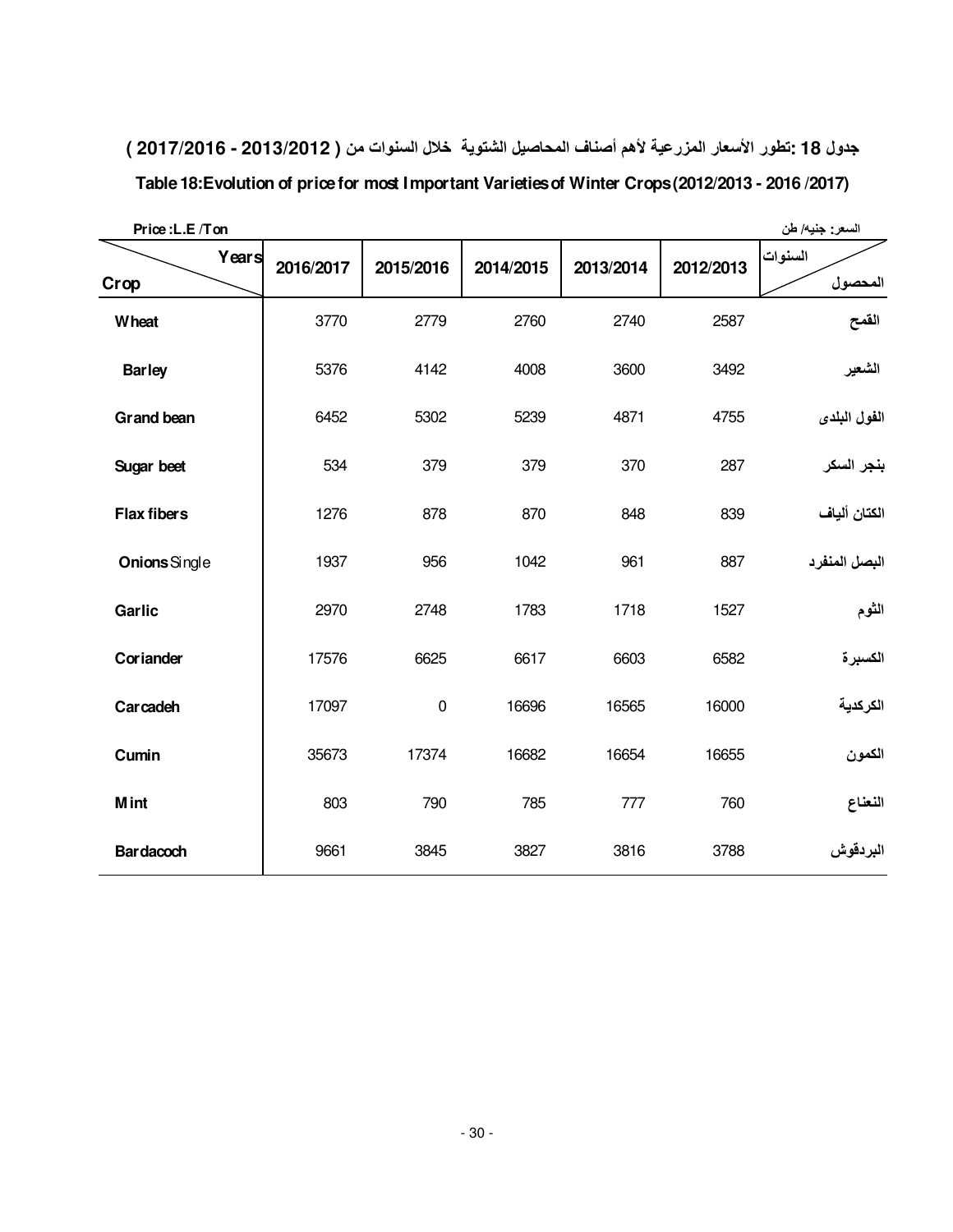| Price: L.E /Ton      |           |           |           |           |           | السعر: جنيه/ طن    |
|----------------------|-----------|-----------|-----------|-----------|-----------|--------------------|
| Years<br>Crop        | 2016/2017 | 2015/2016 | 2014/2015 | 2013/2014 | 2012/2013 | السنوات<br>المحصول |
| Cotton               | 4505      | 6349      | 7905      | 7441      | 9191      | القطن              |
| <b>Sugar Cane</b>    | 720       | 620       | 400       | 400       | 360       | قصب السكر          |
| <b>Maize</b>         | 2857      | 2458      | 2692      | 2650      | 2250      | الذرة الشامية      |
| Rice                 | 3503      | 2271      | 2136      | 2130      | 2112      | الأرز              |
| <b>Onions Single</b> | 1908      | 1536      | 1006      | 1005      | 1000      | البصل المنفرد      |
| <b>Peanuts</b>       | 1153      | 9390      | 9040      | 8840      | 7973      | الفول السودانى     |
| Soybean              | 5357      | 4391      | 4342      | 4262      | 4214      | فول الصويا         |
| Coriander            | 17575     | 6616      | 6623      | 6667      | 6565      | الكسبرة            |
| Carcadeh             | 17083     | 16781     | 16670     | 16481     | 16667     | الكركدية           |
| <b>Mint</b>          | 807       | 791       | 786       | 777       | 760       | النعناع            |
| <b>Bardacoch</b>     | 9661      | 3841      | 3827      | 3827      | 3791      | البردقوش           |

**جدول 19 : تطور الأسعار المزرعية لأهم أصناف المحاصيل الصيفية خلال الفترة من ( 2013/2012 - 2017/2016 )**

**Table19: Evolution of price for most Important Varieties of Summer Crops(2012/2013- 2016/2017)**

 **جدول 20 : تطور الأسعار المزرعية لأهم أصناف المحاصيل النيلية خلال الفترة من ( 2013/2012 - 2017/2016 )**

| Table 20 : Evolution of price for most Important Varieties of Nile Crops (2012/2013 - 2016/2017) |  |  |  |
|--------------------------------------------------------------------------------------------------|--|--|--|
|--------------------------------------------------------------------------------------------------|--|--|--|

| Price: L.E /Ton      |           |           |           |           |           | السعر: جنيه/ طن           |
|----------------------|-----------|-----------|-----------|-----------|-----------|---------------------------|
| Years<br>Crop        | 2016/2017 | 2015/2016 | 2014/2015 | 2013/2014 | 2012/2013 | السنوات<br>المحصول        |
| <b>Maize</b>         | 2643      | 2347      | 2542      | 2492      | 2064      | الذرة الشامية             |
| Rice                 | 3670      | 2129      | 0         | 2000      | 1932      | الأرز                     |
| Onions Single (mkor) | 1902      | 2124      | 1000      | 977       | 936       | البصل المنفرد<br>(المقور) |
| <b>Peanuts</b>       | 1236      | 13314     | 9920      | 9027      |           | الفول السوداني            |
| Soybean              | 5419      | 4448      | 4401      | 4357      | 4200      | فول الصويا                |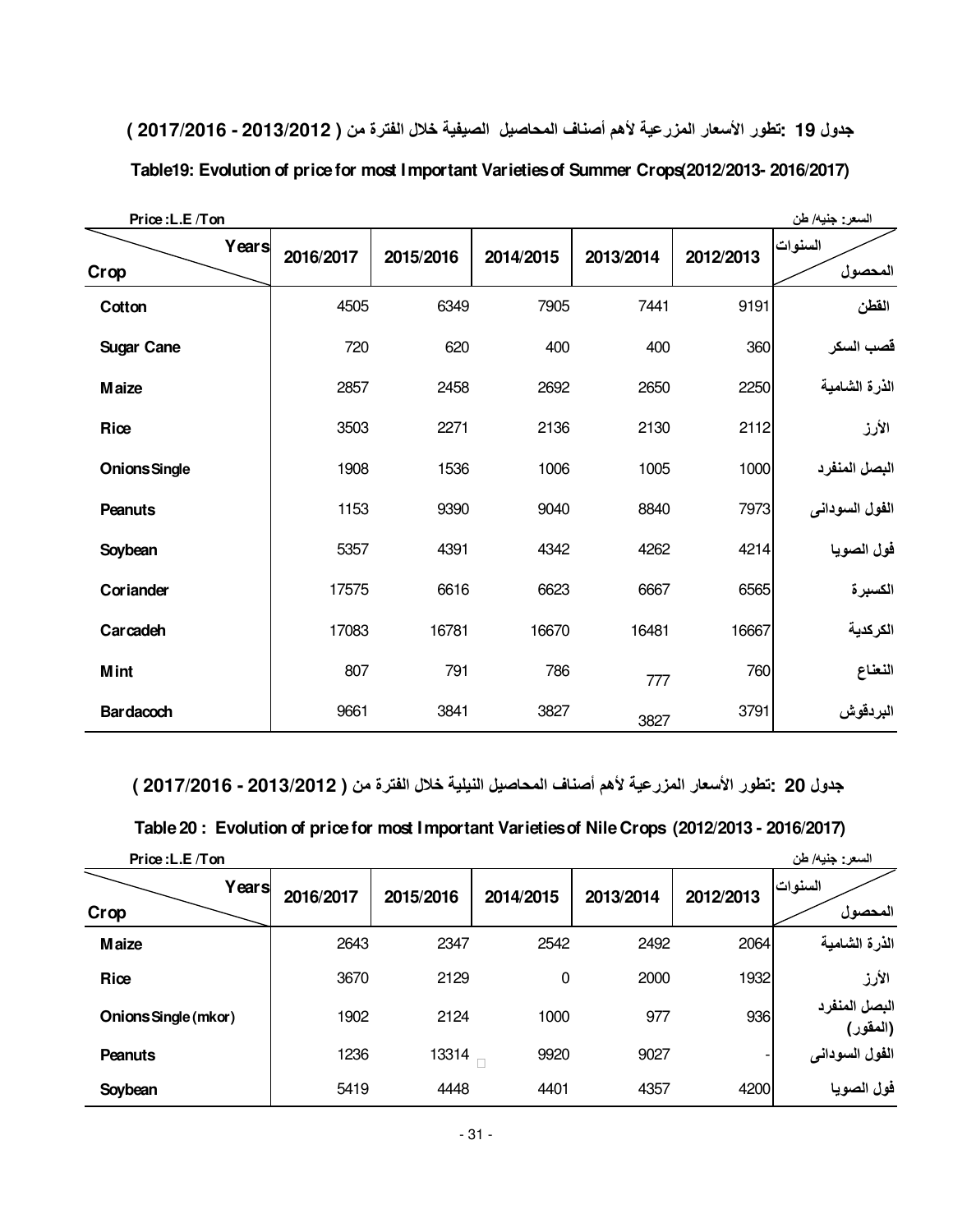## **جدول 21 : تطور الأسعار المزرعية لأهم أصناف الخضر الشتوى خلال السنوات من (-2013/2012 2017/2016)**

**Table 21: Evolution of price for most Important Varieties of Winter vegetables (2012/2013 -2016/2017)**

| Price: L.E / Ton |  |
|------------------|--|
|                  |  |

**Price :L.E /Ton طن /جنيه :لسعر** 

| Crop              | Years | 2016/2017 | 2015/2016 | 2014/2015 | 2013/2014 | 2012/2013 | السنوات<br>محصول |
|-------------------|-------|-----------|-----------|-----------|-----------|-----------|------------------|
| Tomatoes          |       | 1764      | 1465      | 1540      | 1492      | 1493      | كمماطم           |
| Eggplant          |       | 2464      | 1778      | 1735      | 1711      | 1750      | باذنجان          |
| <b>Squash</b>     |       | 2379      | 1861      | 1856      | 1797      | 1780      | كوسة             |
| Pepper            |       | 2236      | 2070      | 2061      | 2022      | 2026      | فلفل             |
| Cabbage           |       | 1255      | 766       | 750       | 704       | 701       | كرنب             |
| Okra              |       | 5608      | 5605      | 3264      | 2995      | 2982      | بامية            |
| <b>Green Peas</b> |       | 3961      | 2981      | 2971      | 2708      | 2701      | بسلة الخضراء     |
| <b>Potatoes</b>   |       | 2086      | 1618      | 1590      | 1631      | 1615      | بطاطس            |
| Cucumber          |       | 3032      | 1524      | 1523      | 1293      | 1283      | خيار             |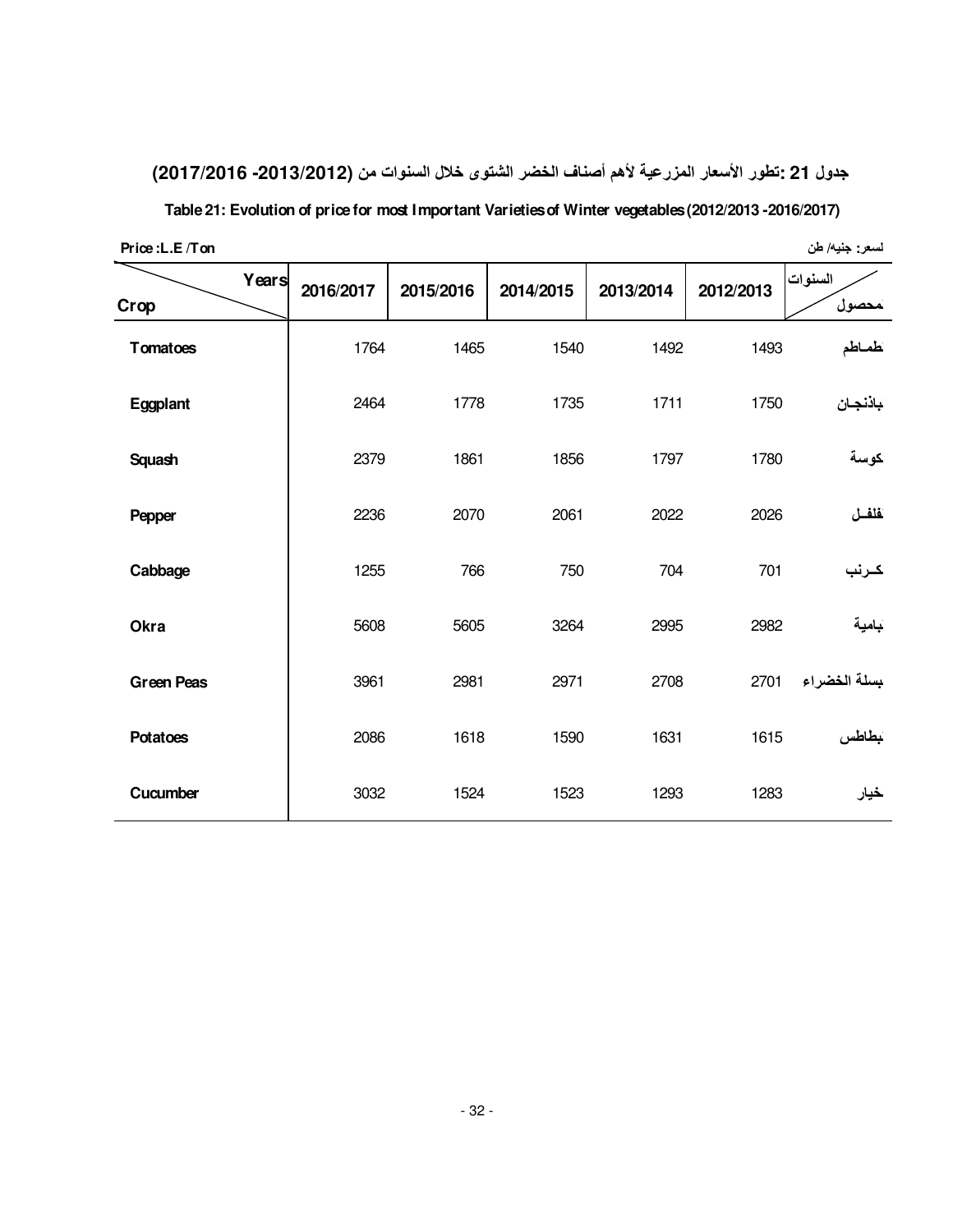# **جدول 22 : تطور الأسعار المزرعية لأهم أصناف الخضر الصيفى خلال السنوات من (-2013/2012 2017/2016) Table 22: Evolution of price for most Important Varieties of Summer vegetables (2012/2013- 2016/2017)**

| Price: L.E/Ton    |           |           |           |           |           | السعر: جنيه/ طن    |
|-------------------|-----------|-----------|-----------|-----------|-----------|--------------------|
| Years<br>Crop     | 2016/2017 | 2015/2016 | 2014/2015 | 2013/2014 | 2012/2013 | السنوات<br>المحصول |
| <b>Tomatoes</b>   | 1718      | 1709      | 1472      | 1462      | 1461      | الطماطم            |
| Eggplant          | 1806      | 1189      | 873       | 868       | 867       | الباذنجان          |
| <b>Squash</b>     | 1800      | 1434      | 1434      | 1423      | 1408      | الكوسة             |
| Pepper            | 2187      | 1563      | 1196      | 1186      | 1188      | الفلفــل           |
| Cabbage           | 1747      | 875       | 865       | 859       | 848       | الكـرنب            |
| Okra              | 5600      | 5548      | 3136      | 3007      | 2990      | البامية            |
| <b>Green Peas</b> | 2497      | 1965      | 1940      | 1919      | 1900      | البسلة الخضراء     |
| <b>Potatoes</b>   | 1987      | 1415      | 1187      | 1195      | 1185      | البطاطس            |
| Cucumber          | 1842      | 1300      | 1284      | 1276      | 1269      | الخيار             |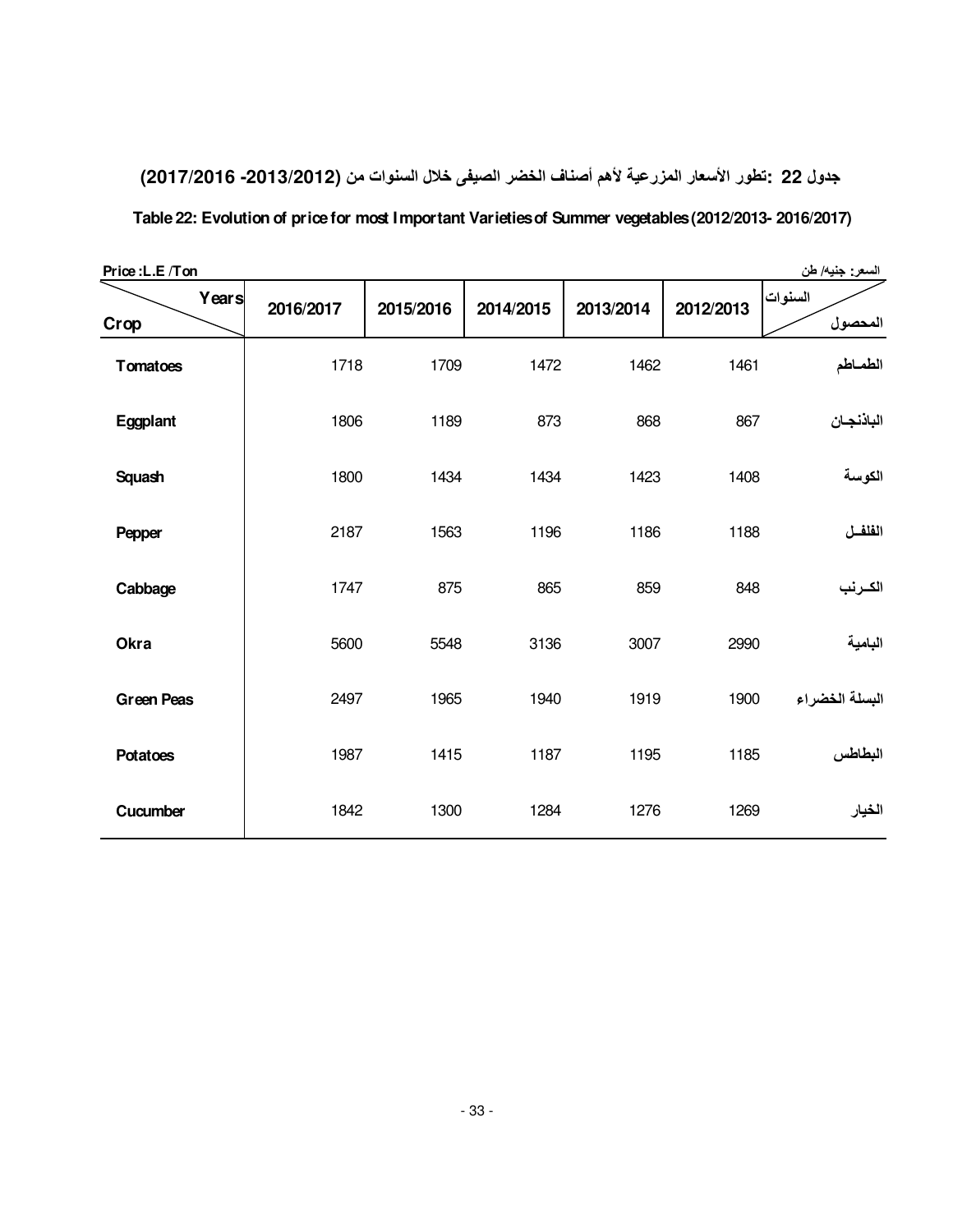**جدول 23 : تطور الأسعار المزرعية لأهم أصناف الخضر النيلى خلال السنوات من (-2013/2012 2017/2016) Table 23:Evolution of price for most Important Varieties of Nile vegetables (2012/ 2013 - 2016 / 2017)**

| Price: L.E /Ton<br>السعر: جنيه/ طن |           |           |           |           |           |                |
|------------------------------------|-----------|-----------|-----------|-----------|-----------|----------------|
| Years                              | 2016/2017 | 2015/2016 | 2014/2015 | 2013/2014 | 2012/2013 | السنوات        |
| Crop                               |           |           |           |           |           | المحصول        |
| <b>Tomatoes</b>                    | 1219      | 1028      | 1021      | 998       | 990       | الطماطم        |
| Eggplant                           | 2699      | 1829      | 1809      | 1788      | 1778      | الباذنجان      |
| Squash                             | 1913      | 1273      | 1171      | 1149      | 1046      | الكوسة         |
| Pepper                             | 2930      | 2430      | 1843      | 1827      | 1810      | الفلفل         |
| Cabbage                            | 977       | 830       | 767       | 756       | 745       | الكـرنب        |
| Okra                               | 5587      | 5498      | 3132      | 3109      | 3064      | البامية        |
| <b>Green Peas</b>                  | 3700      | 3400      | 2551      | 2500      | 2463      | البسلة الخضراء |
| <b>Potatoes</b>                    | 1927      | 1829      | 1361      | 1331      | 1315      | البطاطس        |
| Cucumber                           | 1839      | 2104      | 1348      | 1322      | 1098      | الخيار         |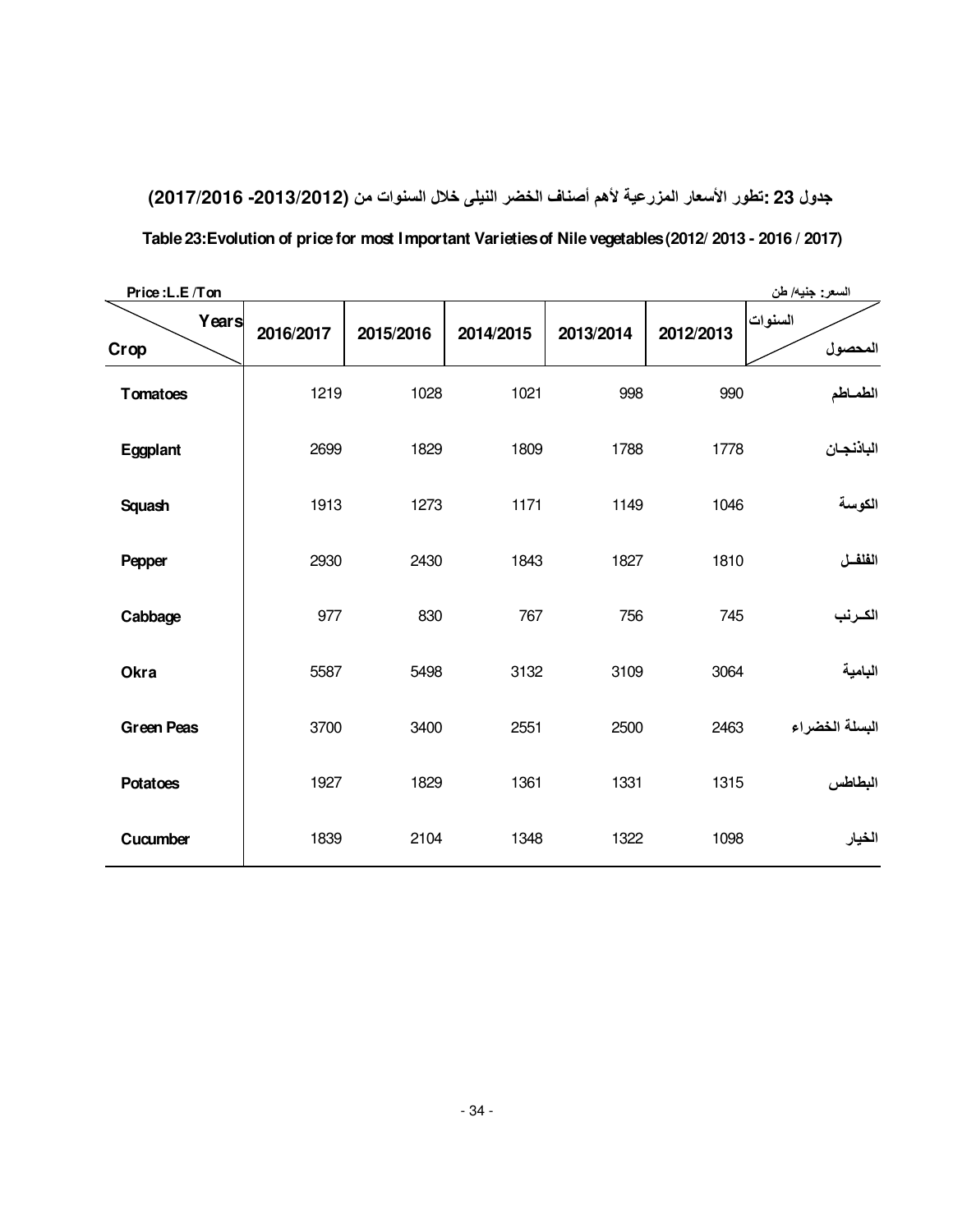| جدول 24 : تطور الأسعار المزرعية لأهم أصناف الفاكهة خلال السنوات من (2013/2012- 2017/2016)  |  |
|--------------------------------------------------------------------------------------------|--|
| Table 24: Evolution of price for most Important Varieties of Fruit (2012/2013 - 2016/2017) |  |

| Price: L.E /Ton    |           |           |           |           |           | السعر: جنيه/ طن    |
|--------------------|-----------|-----------|-----------|-----------|-----------|--------------------|
| Years<br>Crop      | 2016/2017 | 2015/2016 | 2014/2015 | 2013/2014 | 2012/2013 | السنوات<br>المحصول |
| <b>Citrus</b>      | 2158      | 1584      | 1440      | 1384      | 1381      | الموالح            |
| <b>Apple</b>       | 3336      | 3326      | 3148      | 3144      | 3142      | التفاح             |
| Apricot            | 4812      | 4296      | 3831      | 3829      | 3820      | المشمش             |
| Peach              | 2546      | 2535      | 2193      | 2165      | 2165      | الخوخ              |
| Plum               | 7188      | 5877      | 5290      | 5250      | 5240      | البرقوق            |
| Pear               | 4144      | 3304      | 3173      | 3156      | 3143      | الكمثرى            |
| Grapes             | 4112      | 3489      | 3202      | 3056      | 3066      | العنب              |
| M ango             | 4424      | 4448      | 3377      | 4408      | 3325      | المانجو            |
| <b>Banana</b>      | 5093      | 3817      | 3781      | 3349      | 3344      | الموز              |
| Guava              | 2886      | 1795      | 1770      | 1757      | 1751      | الجوافة            |
| Fig                | 3606      | 2682      | 3400      | 2977      | 2967      | النين              |
| <b>Pomegranate</b> | 2508      | 1982      | 1892      | 1855      | 1840      | الرمان             |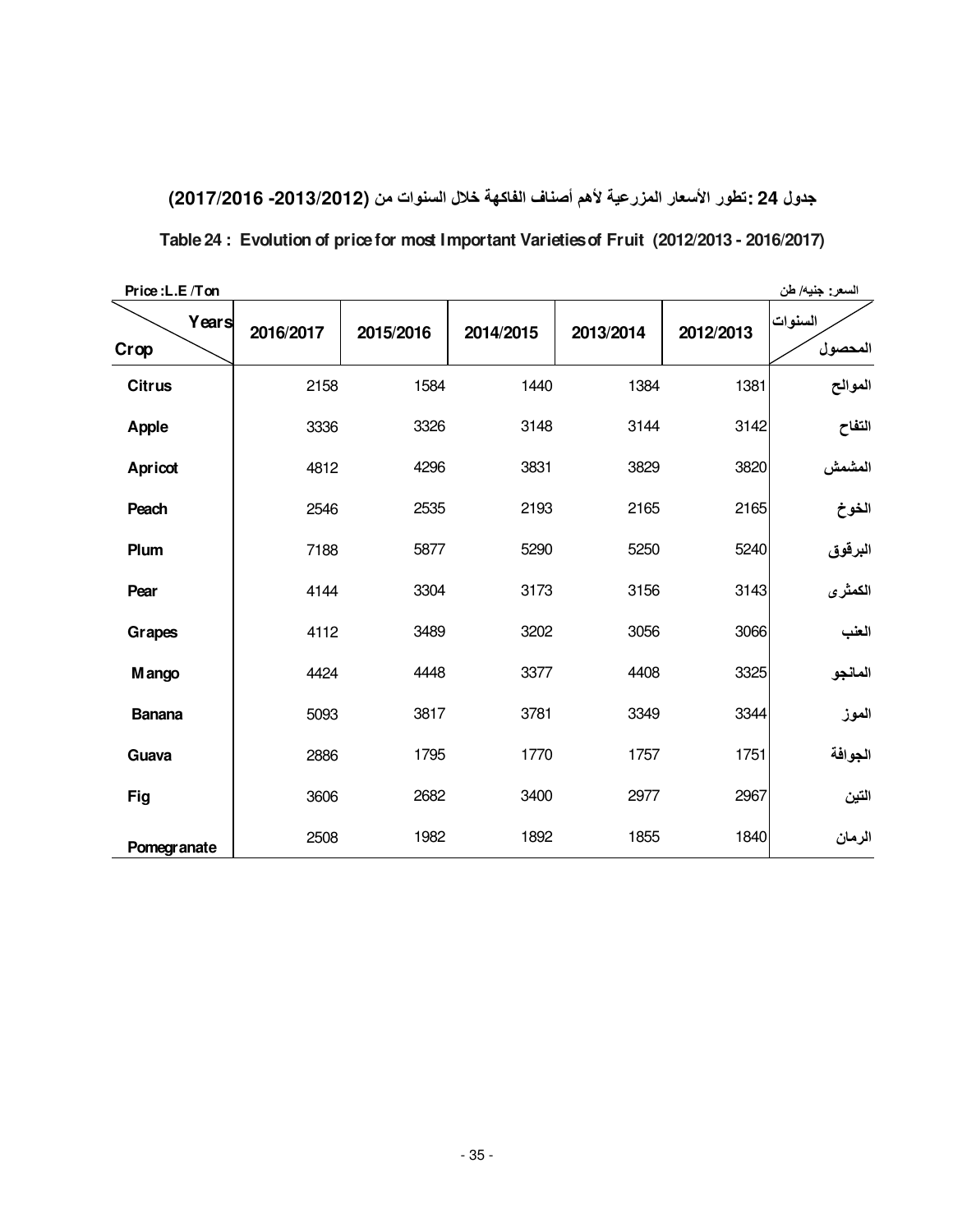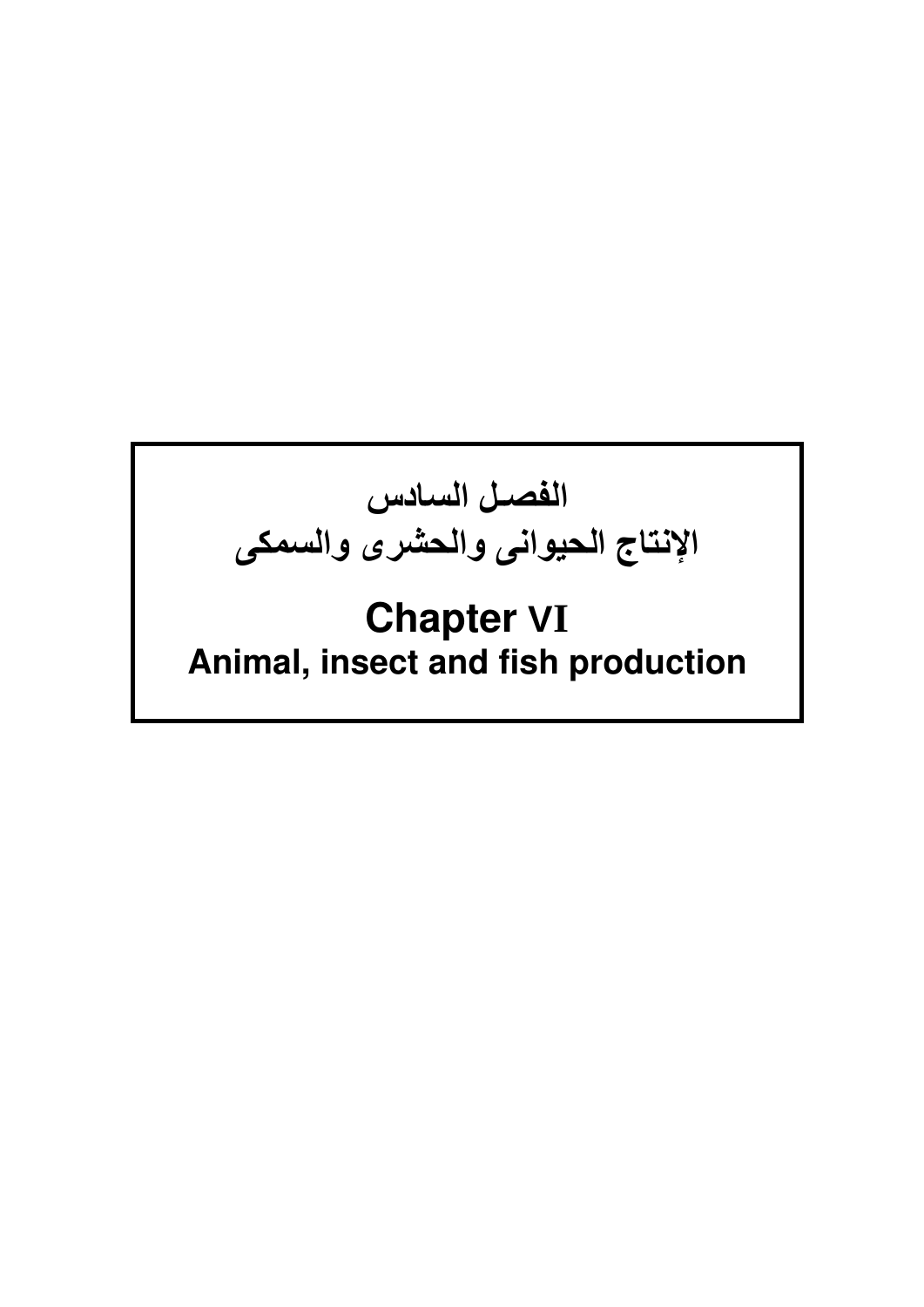## **جدول 25 : قيمة لحوم الماشية والحيوانات المذبوحة ومنتجاتها عام 2017/2016**

| <b>Item</b>                                | القيمة بالألف جنيه     |                                             |
|--------------------------------------------|------------------------|---------------------------------------------|
|                                            | <b>Value: 1000 L.E</b> | البيـــــــــــان                           |
| Total value of meat and livestock products | 119235611              | الإجمالي العام لقيمة لحوم الماشية ومنتجاتها |
| Cattle Meat & Slaughtered Animal           |                        | لحوم الماشية والحيوانات المذبوحة            |
| Cows                                       |                        | لحوم الأبقار -                              |
| Old                                        | 20022124               | كبيرة                                       |
| Medium                                     | 9312740                | متوسطة                                      |
| Young                                      | 1018240                | صغيرة                                       |
| <b>T</b> otal                              | 30353104               | اجمالى قيمة لحوم الأبقار                    |
| <b>Buffaloes</b>                           |                        | لحوم الجاموس :                              |
| Old                                        | 18123036               | كبيرة                                       |
| Medium                                     | 10350040               | متوسطة                                      |
| Young                                      | 396890                 | صغيرة                                       |
| <b>Total</b>                               | 28869966               | اجمالى قيمة لحوم الجاموس                    |
| Sheep                                      | 5480475                | لحوم الأغنام                                |
| Goats                                      | 3073812                | لحوم الماعز                                 |
| Camels                                     | 1170087                | لحوم الجمال                                 |
| Pigs                                       | 24050                  | لحوم الخنازير                               |
| livestock products                         |                        | منتجات الماشية                              |
| <b>Milk</b>                                |                        | الألبسان                                    |
| Cow Milk                                   | 17383893               | لبن الأبقار                                 |
| <b>Buffalo Milk</b>                        | 17586370               | لبن الجاموس                                 |
| Goat Milk                                  | 331032                 | لبن الماعز                                  |
| Total                                      | 35301295               | اجمالي الألبسان                             |
| Wool, Hair & Camel hair                    | 210692                 | الصوف و الشعر و الوبر                       |
| Manure                                     | 13460400               | السماد البلدي                               |
| Slaughterd animal skin                     | 1291730                | جلود المذبوحات                              |

#### **Table 25 : Value of Cattle Meat of Slaughtered Animals and their Products 2016 / 2017**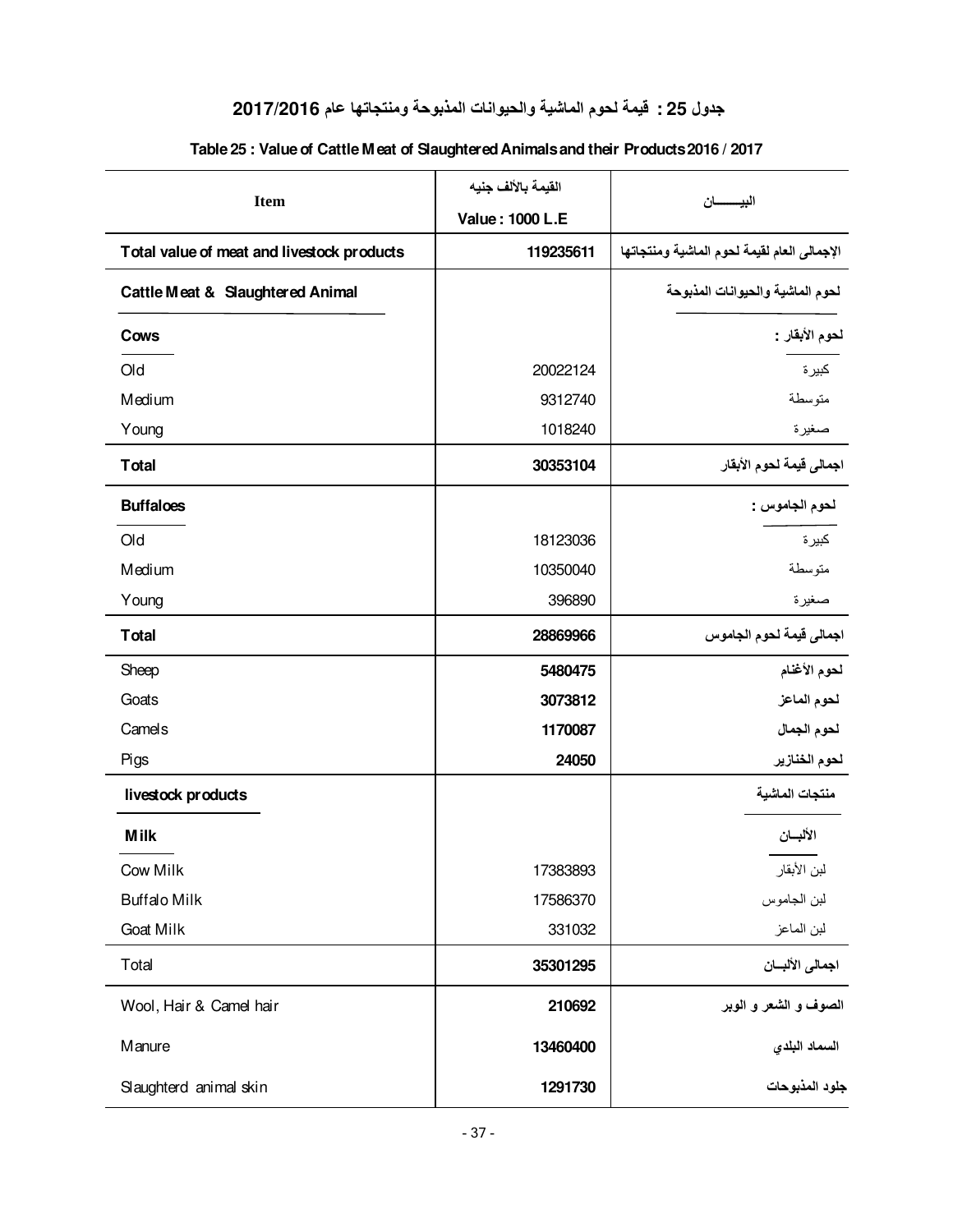### **جدول 26 : قيمة لحوم الدواجن والبيض عام 2017/2016**

#### **Table 26 : Value of Poultry & Eggs 2016 / 2017**

| Item                                     | القيمة بالألف جنيه |                                          |  |
|------------------------------------------|--------------------|------------------------------------------|--|
|                                          | Value: 1000 L.E    | البيسسان                                 |  |
| <b>Total Value of Poultry &amp; Eggs</b> | 50655714           | الإجمالي العام لقيمة لحوم الدواجن والبيض |  |
| <b>Poultry Meat</b>                      |                    | لحوم الدواجن                             |  |
| chicken (Specialized Farms)              | 25206883           | الدجاج (مزارع متخصصة ومنزلي)             |  |
| Turkey                                   | 800664             | الرومي                                   |  |
| Ducks                                    | 2873118            | البط                                     |  |
| Geese                                    | 871728             | الأوز                                    |  |
| Pigeons                                  | 4424137            | الحمام                                   |  |
| Rabbits                                  | 2297356            | الأرانب                                  |  |
| <b>Total of Poultry meat</b>             | 36473886           | إجمالي قيمة لحوم الدواجن                 |  |
| <b>Chiken Eggs</b>                       |                    | بيض الدجاج                               |  |
| Table eggs                               | 8665922            | البيض الطازج                             |  |
| Hatching eggs                            | 5515906            | البيض المستخدم في التفريخ <sup>(1)</sup> |  |
| <b>Total of Eggs</b>                     | 14181828           | إجمالي فيمة البيض                        |  |

**(1) Include the Home Production المنازل إنتاج تشمل) 1(**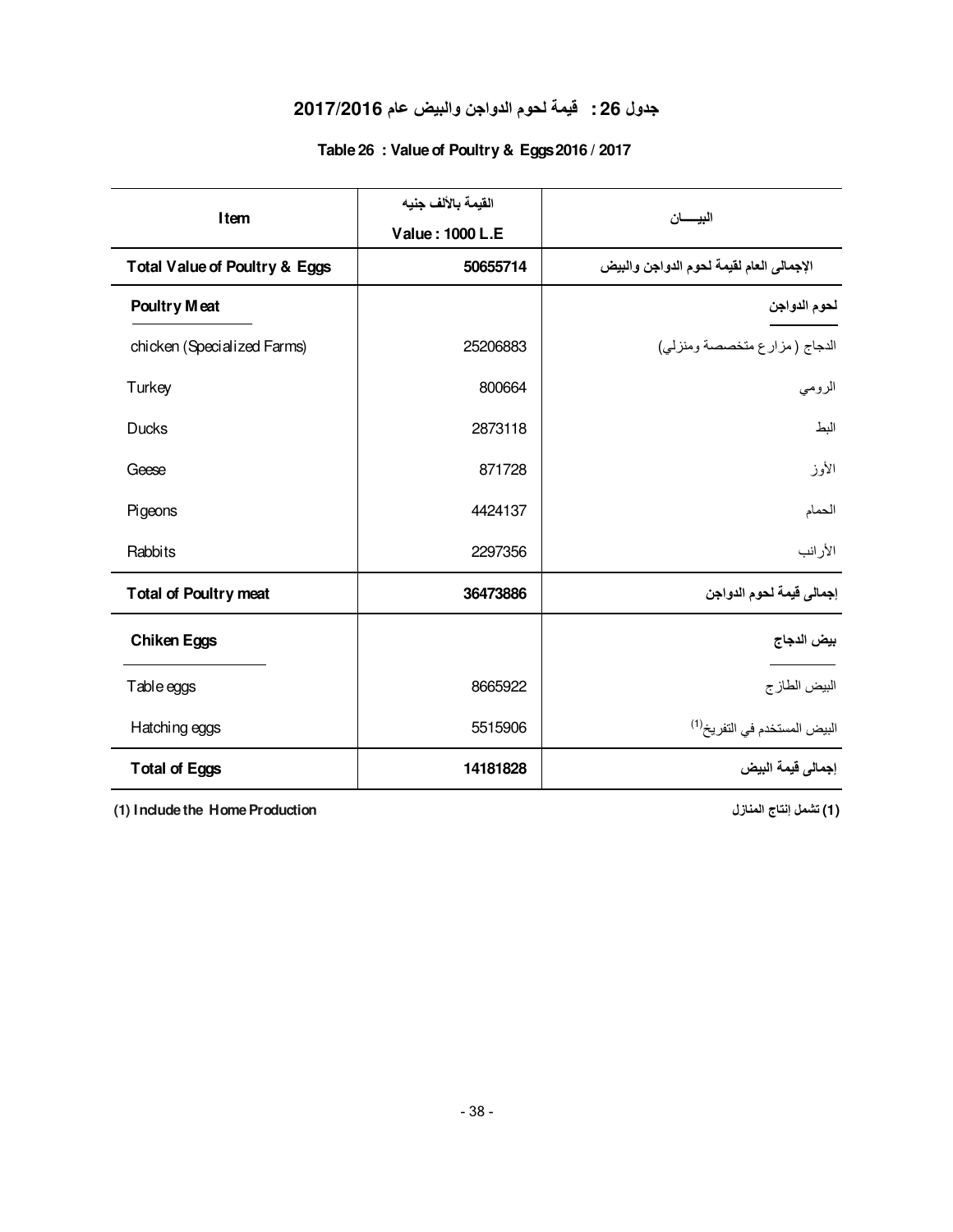### **جدول 27 : قيمة المنتجات الحشرية عام 2017/2016**

#### **Table 27 : Total of Insecticide Products 2016 / 2017**

|                                  | القيمة بالألف جنيه |                                 |  |
|----------------------------------|--------------------|---------------------------------|--|
| Item                             | Value: 1000 L.E    | البيسان                         |  |
| Total of insecticide products    | 172989             | الاجمالي العام للمنتجات الحشرية |  |
| Bee Honey & Wax                  |                    | المعسل والشمع :                 |  |
| Honey                            |                    | العسل                           |  |
| <b>Traditional hives</b>         | 288                | خلايا بلدية                     |  |
| Modern hives                     | 165683             | خلايا أفرنجية                   |  |
| Total honey Traditional & Modern | 165971             | إجمالي العسل بلدى وأفرنجي       |  |
| Wax                              |                    | الشمع                           |  |
| Traditional hives                | 45                 | خلايا بلدية                     |  |
| Modern hives                     | 5900               | خلايا أفرنجية                   |  |
| Traditional & Modern of Wax      | 5945               | إجمالي الشمع بلدى وأفرنجي       |  |
| <b>Total of Silk</b>             | 1073               | جملة الحرير                     |  |

#### **جدول 28 : قيمة الإنتاج السمكى طبقاً للمصايد عام 2017/2016 Table 28 : Value of Fish Production According to the Fisheries 2016 / 2017**

|                   | القيمة بالألف جنيه |                    |  |
|-------------------|--------------------|--------------------|--|
| Item              | Value: 1000 L.E    | البيسان            |  |
| Total             | 43810786           | الاجمالى           |  |
| Marine waters     | 3679673            | المياه البحرية     |  |
| Northern Lakes    | 3454381            | البحيرات الشمالية  |  |
| Inter Lakes       | 870507             | البحير ات الداخلية |  |
| Fresh water       | 1620265            | المياة العذبة      |  |
| Coastal low Lands | 132377             | المنخفضات الساحلية |  |
| Fish farms        | 33918032           | المزارع السمكية    |  |
| <b>Rice farms</b> | 135551             | مزارع الأرز        |  |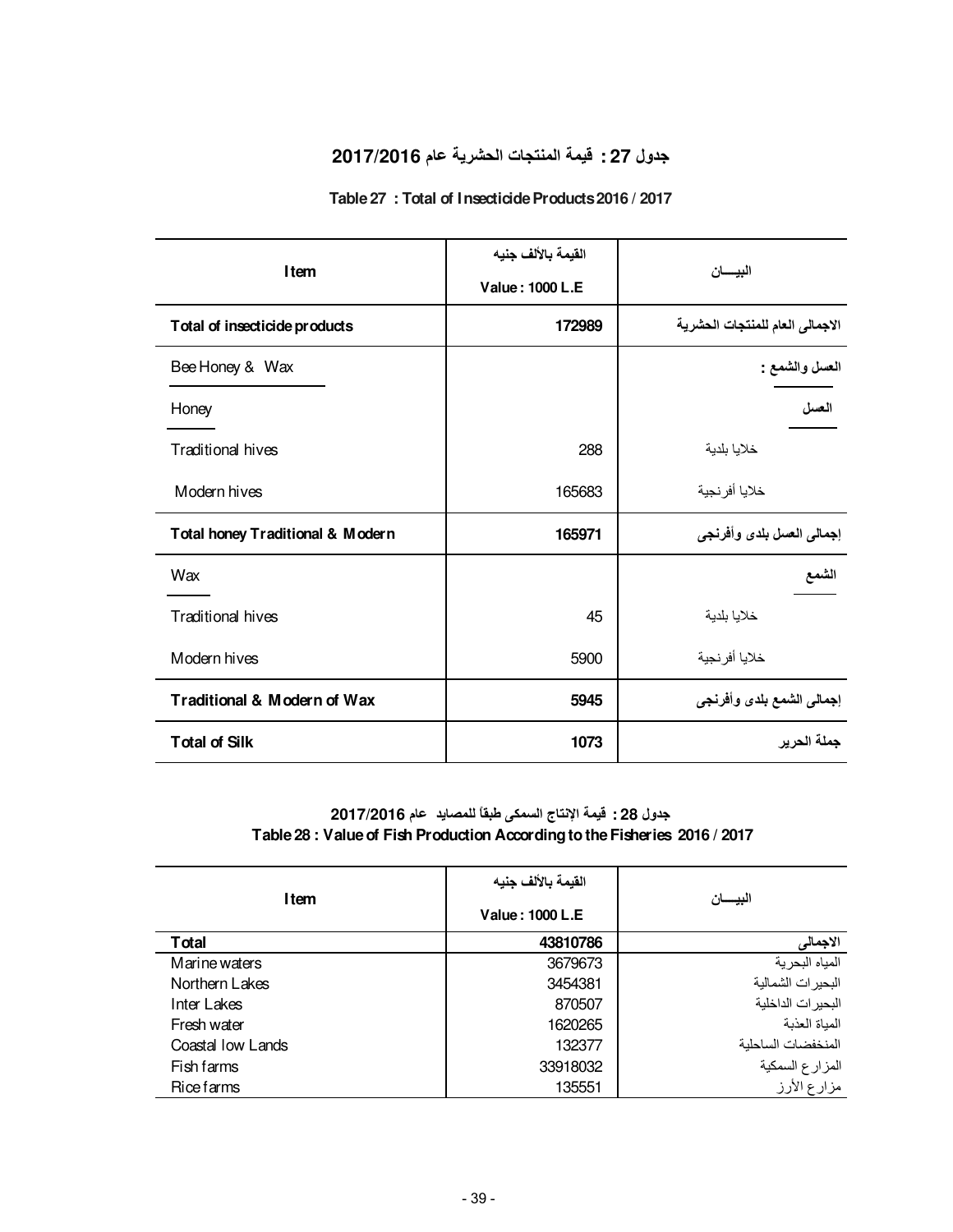# الجهاز الركزى للتعبئة العامة والإحصاء

العنوان : ٣ طريق صلاح سالم–مدينة نصر– القاهرة –جمهورية مصر العربية صندوق بريد: ٢٠٨٦ مدينة نصر - القاهرة تليفون : ٢٤٠٢٣٠٣١ فاكس : ٢٤٠٢٤٠٩٩

# **Central Agency for Public Mobilization and Statistics** (CAPMAS)

Address: 3 Salah Salem St. - Nasr City - Cairo - Egypt P.O.Box: 2086 Nasr City - Cairo Tel:  $(+20)$  24023031 Fax: (+20) 24024099 الموقع الألكتروني للجهاز : http://www.capmas.gov.eg Website: البريد الإلكتروني : Email: pres\_capmas@capmas.gov.eg

# رقم الإيداع بدار الكتب : ١٨٨٣٠ / ٢٠١٤